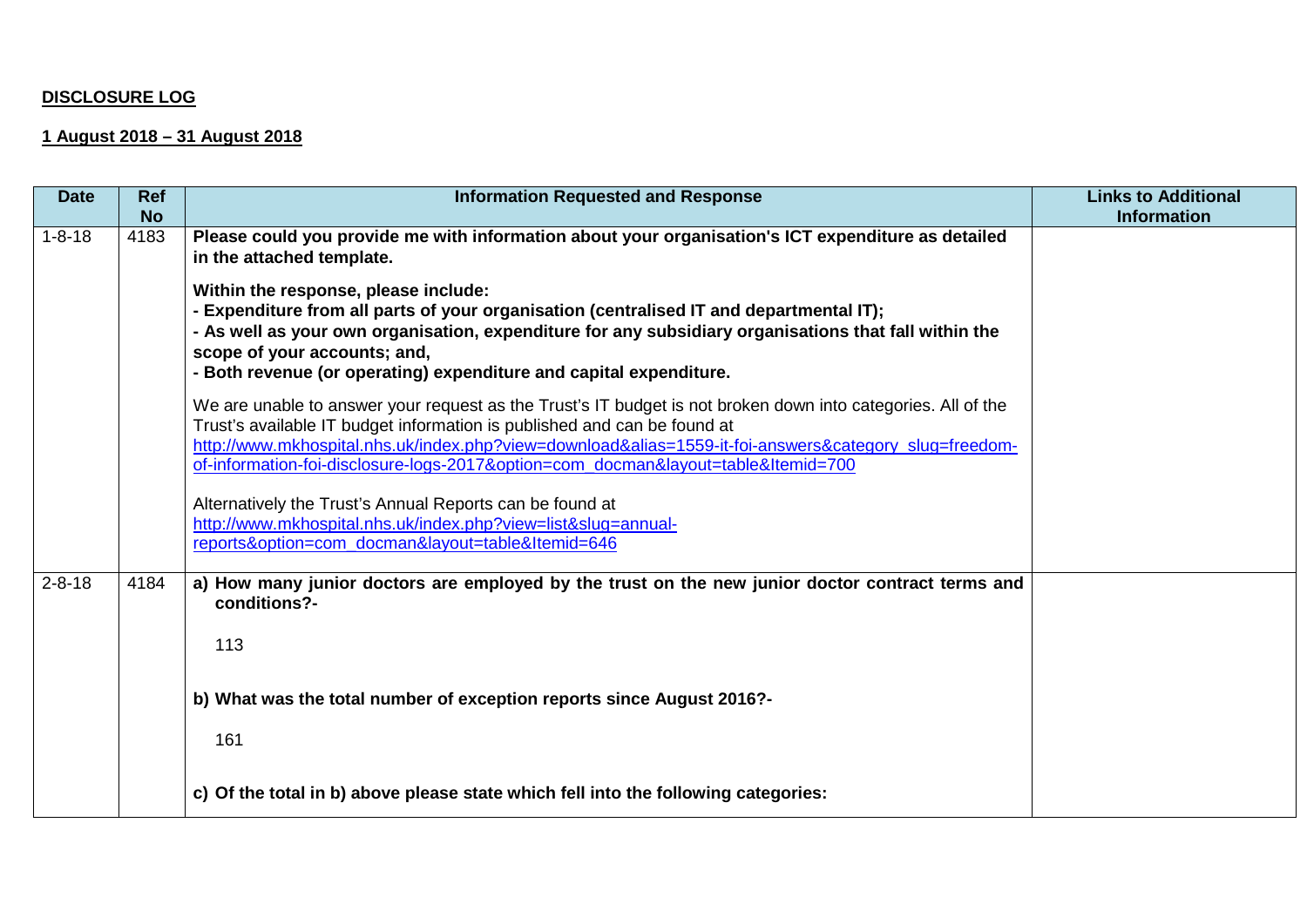|              |      | • A breach of the average 48 hr week -<br>$\overline{0}$                                                                                                                                |
|--------------|------|-----------------------------------------------------------------------------------------------------------------------------------------------------------------------------------------|
|              |      | • A breach of the maximum 72 hr week-<br>0                                                                                                                                              |
|              |      |                                                                                                                                                                                         |
|              |      | d) Please indicate the total number of outcomes in the following categories:                                                                                                            |
|              |      | • Compensation to the doctor and a work schedule review-<br>$\overline{2}$                                                                                                              |
|              |      | • Overtime payment to the doctor-<br>15                                                                                                                                                 |
|              |      | • Time off in lieu or toil-<br>90                                                                                                                                                       |
|              |      | • No further action-<br>51                                                                                                                                                              |
|              |      | e) What was the total money paid to the Guardian and spent on education and training?-                                                                                                  |
|              |      |                                                                                                                                                                                         |
|              |      | The Trust does not record this information centrally. To obtain this would entail trawling through Trust<br>records<br>which<br>would<br>exceed<br>the<br>appropriate<br>time<br>limit. |
|              |      |                                                                                                                                                                                         |
|              |      | f) What was the total number of fines levied by the Guardian?-<br>$\overline{0}$                                                                                                        |
|              |      | g) What was the total value of the fines levied by the Guardian?-<br>$\mathbf{0}$                                                                                                       |
| $2 - 8 - 18$ | 4185 | 1) What is your turnaround time for patient letters? Within this, what is the length of time it takes for                                                                               |
|              |      | the letter to be typed and also the length of time before the letter is sent out?                                                                                                       |
|              |      | The Trust has recently introduced new turnaround times for letters - 48 hours for urgent letters (24 hours                                                                              |
|              |      | for typing, 24 hours for sign and send); and 10 days for routine letters (five days for typing, five days for<br>sign and send)                                                         |
|              |      |                                                                                                                                                                                         |
|              |      | production<br>2) What<br>the<br>Trust of<br>these<br>letters<br>annually?<br>is<br>cost<br>the<br>to                                                                                    |
|              |      | It is difficult to estimate the production costs for the letters as the volume and costs vary and are<br>dependent on a lot of factors.                                                 |
|              |      | However, as a rough estimate the production costs are £320k fixed staff cost and an additional £1 per                                                                                   |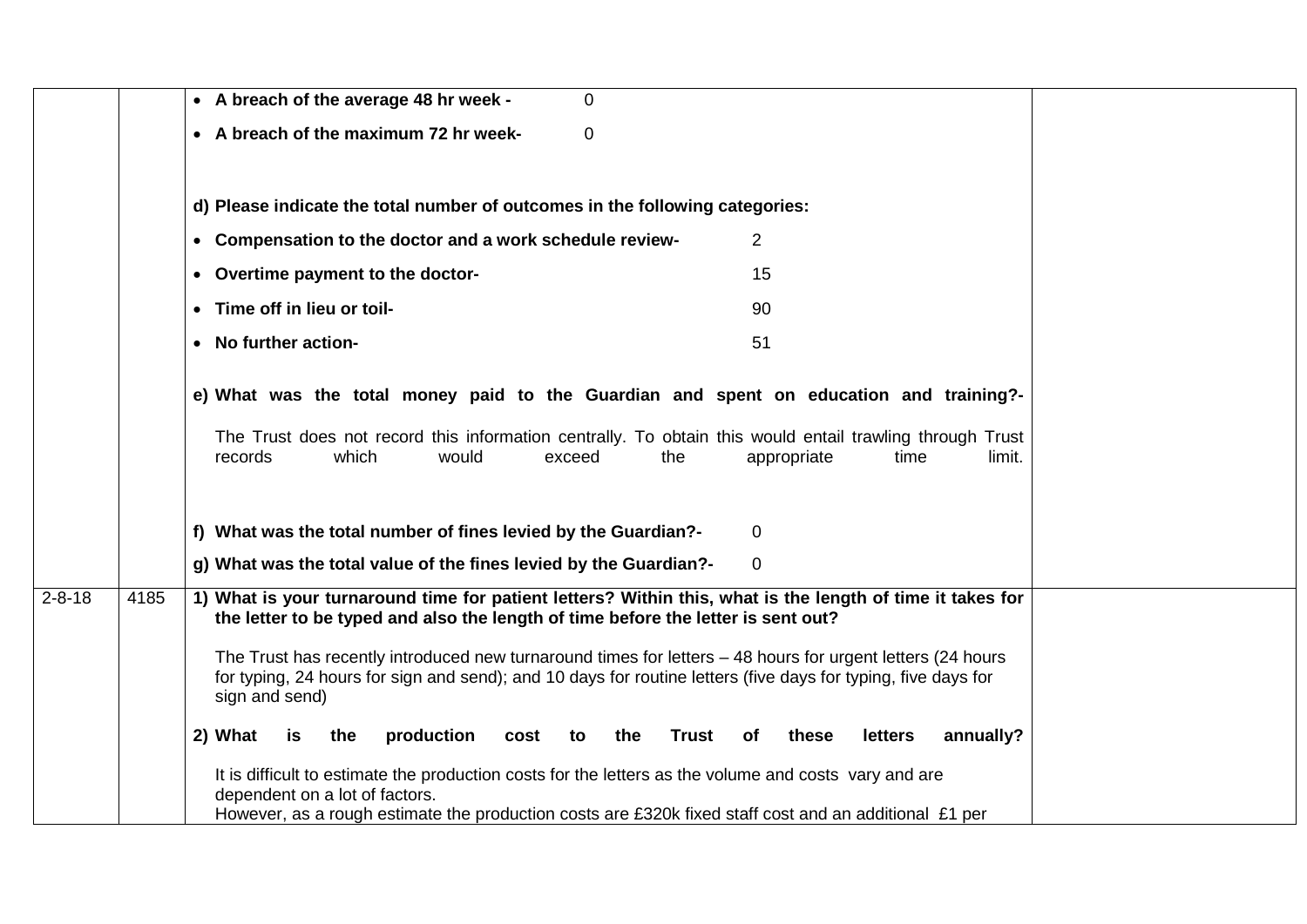|              |      | letter produced (including printing, paper and postage)                                                                                                                                                                                                                                                                                                                                                        |  |
|--------------|------|----------------------------------------------------------------------------------------------------------------------------------------------------------------------------------------------------------------------------------------------------------------------------------------------------------------------------------------------------------------------------------------------------------------|--|
|              |      | 3) What departments/specialties of the Trust are not achieving their turnaround time targets? Can you<br>please provide the number of managers running each department/specialty                                                                                                                                                                                                                               |  |
|              |      | Letter turnaround times are monitored daily and there is an escalation process to address capacity or other<br>issues in specialties that are breaching the turnaround time. The Trust has recently introduced a new<br>administrative structure to provide better management, support and resilience across the administrative<br>teams. Managers are responsible for functions within groups of specialties. |  |
| $2 - 8 - 18$ | 4186 | Please can you release any documents, reports, analyses, risk assessments or risk registers related<br>to the impact of Brexit on Milton Keynes Hospital.                                                                                                                                                                                                                                                      |  |
|              |      | The impact of Brexit is referenced within the Trusts board papers which are published on the Trusts website<br>and can be found at                                                                                                                                                                                                                                                                             |  |
|              |      | http://www.mkhospital.nhs.uk/index.php?option=com_docman&view=list&layout=table&slug=board-of-<br>directors-meetings-and-minutes&Itemid=641                                                                                                                                                                                                                                                                    |  |
| $3 - 8 - 18$ | 4187 | 1) How many stress perfusion Cardiac MRI scans were performed in the trust in the financial year<br>2011-12?                                                                                                                                                                                                                                                                                                   |  |
|              |      | 2) How many stress perfusion Cardiac MRI scans were performed in the trust in the financial year<br>2012-13?                                                                                                                                                                                                                                                                                                   |  |
|              |      | 3) How many stress perfusion Cardiac MRI scans were performed in the trust in the financial year<br>2013-14?                                                                                                                                                                                                                                                                                                   |  |
|              |      | 4) How many stress perfusion Cardiac MRI scans were performed in the trust in the financial year<br>2014-15?                                                                                                                                                                                                                                                                                                   |  |
|              |      | 5) How many stress perfusion Cardiac MRI scans were performed in the trust in the financial year<br>2015-16?                                                                                                                                                                                                                                                                                                   |  |
|              |      | 6) How many stress perfusion Cardiac MRI scans were performed in the trust in the financial year<br>2016-17?                                                                                                                                                                                                                                                                                                   |  |
|              |      | I can confirm the Trust do not perform Stress Perfusion Cardiac MRI scans.                                                                                                                                                                                                                                                                                                                                     |  |
| $3 - 8 - 18$ | 4188 | Contract Title: Please provide me with the contract title.<br>1.                                                                                                                                                                                                                                                                                                                                               |  |
|              |      | Type of Contracts (ABOVE): Please can you provide me with one or more contract types the<br>2.<br>contract relate to: Server Hardware, Virtualisation, SAN (Storage Area Network)                                                                                                                                                                                                                              |  |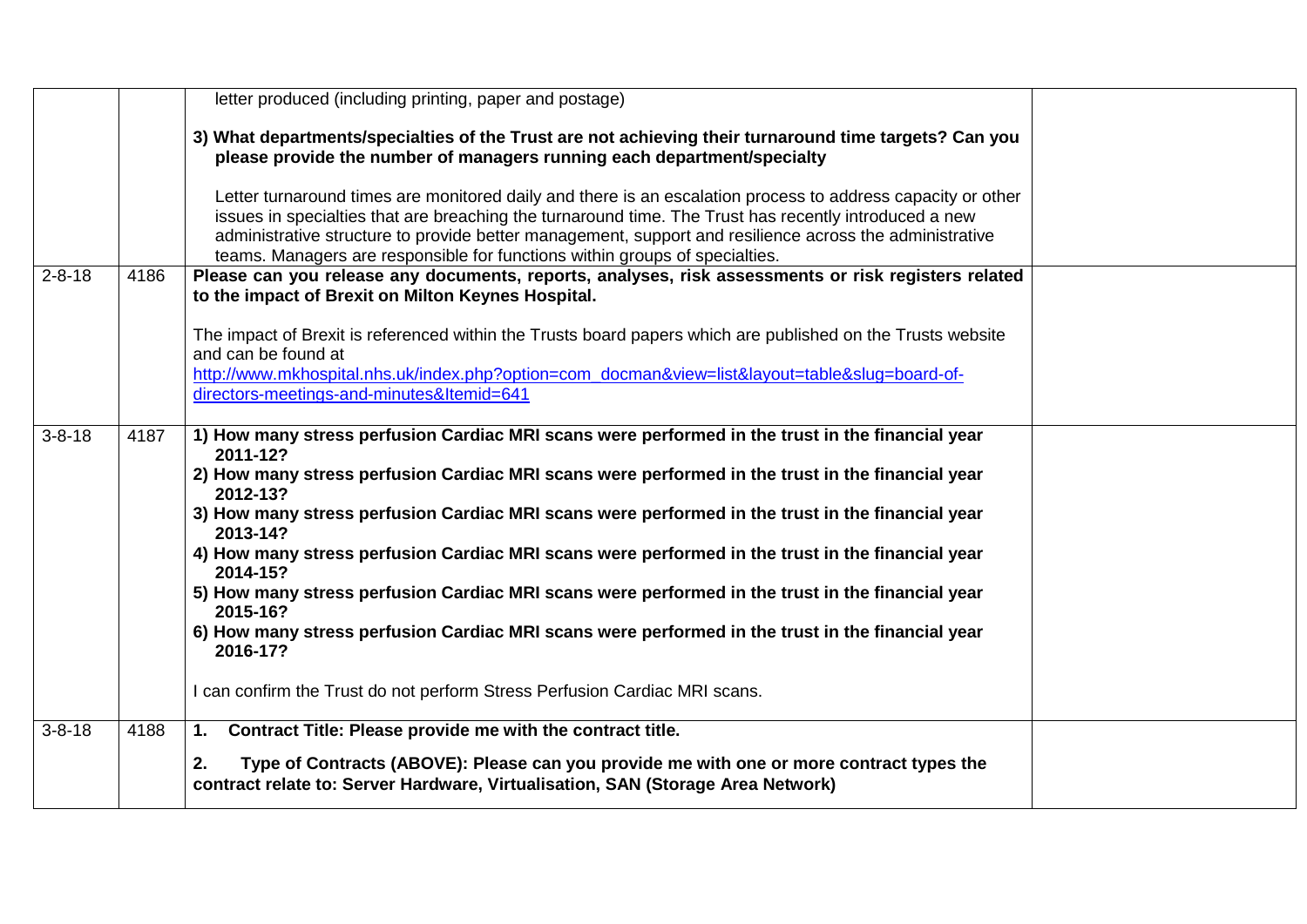|              |      | Existing/Current Supplier: Please provide me with the supplier name for each contract.<br>3.                                                                                                                                                                                                   |
|--------------|------|------------------------------------------------------------------------------------------------------------------------------------------------------------------------------------------------------------------------------------------------------------------------------------------------|
|              |      | 4.<br>Brand: Please state the brand of hardware or software                                                                                                                                                                                                                                    |
|              |      | 5.<br>Operating System / Software (Platform): (Windows, Linux, Unix, Vsphere, AIX, Solaris<br>etc.) Please state the operating system used by the organisation.                                                                                                                                |
|              |      | Annual Average Spend: Please provide me with the most recent annual spend for this contract?<br>6.                                                                                                                                                                                             |
|              |      | 7.<br>Contract Duration: (Please can you also include notes if the contract includes any contract                                                                                                                                                                                              |
|              |      | <b>Extension periods.)</b>                                                                                                                                                                                                                                                                     |
|              |      | 8.<br>Contract Expiry Date: Please can you provide me with the date of when the contract expires.                                                                                                                                                                                              |
|              |      | Contract Review Date: (An approximate date of when the organisation is planning to review this<br>9.<br>particular contract.)                                                                                                                                                                  |
|              |      | 10. Purchase of Servers: Could you please provide me with the month and year in which most/bulk<br>of servers where purchased.                                                                                                                                                                 |
|              |      | 11. Number of Physical Server: Please can you provide me with the number of physical servers.                                                                                                                                                                                                  |
|              |      | 12. Number of Virtual Servers: Please can you provide me with the number of Virtual servers'<br>servers.                                                                                                                                                                                       |
|              |      | 13. Brief Contract Description: I require a brief description of the service provided under this<br>contract. Please do not just put maintenance I need at least a sentence.                                                                                                                   |
|              |      | 14. Contract Owner: (The person from within the organisation that is responsible for reviewing and<br>renewing this particular contract. Please include their full name, job title, direct contact number and<br>direct email address.)                                                        |
|              |      | The Trust has produced a document entitled "IT FOI Answers" which can be found on the website at<br>http://www.mkhospital.nhs.uk/index.php?view=download&alias=1559-it-foi-answers&category_slug=freedom-<br>of-information-foi-disclosure-logs-2017&option=com_docman&layout=table&Itemid=700 |
|              |      | If you cannot find the information you are looking for within this document please come back to me and I will<br>endeavour to respond as soon as possible.                                                                                                                                     |
| $3 - 8 - 18$ | 4189 | I Should be grateful to receive statistics regarding cancellations of appointment that are not replaced                                                                                                                                                                                        |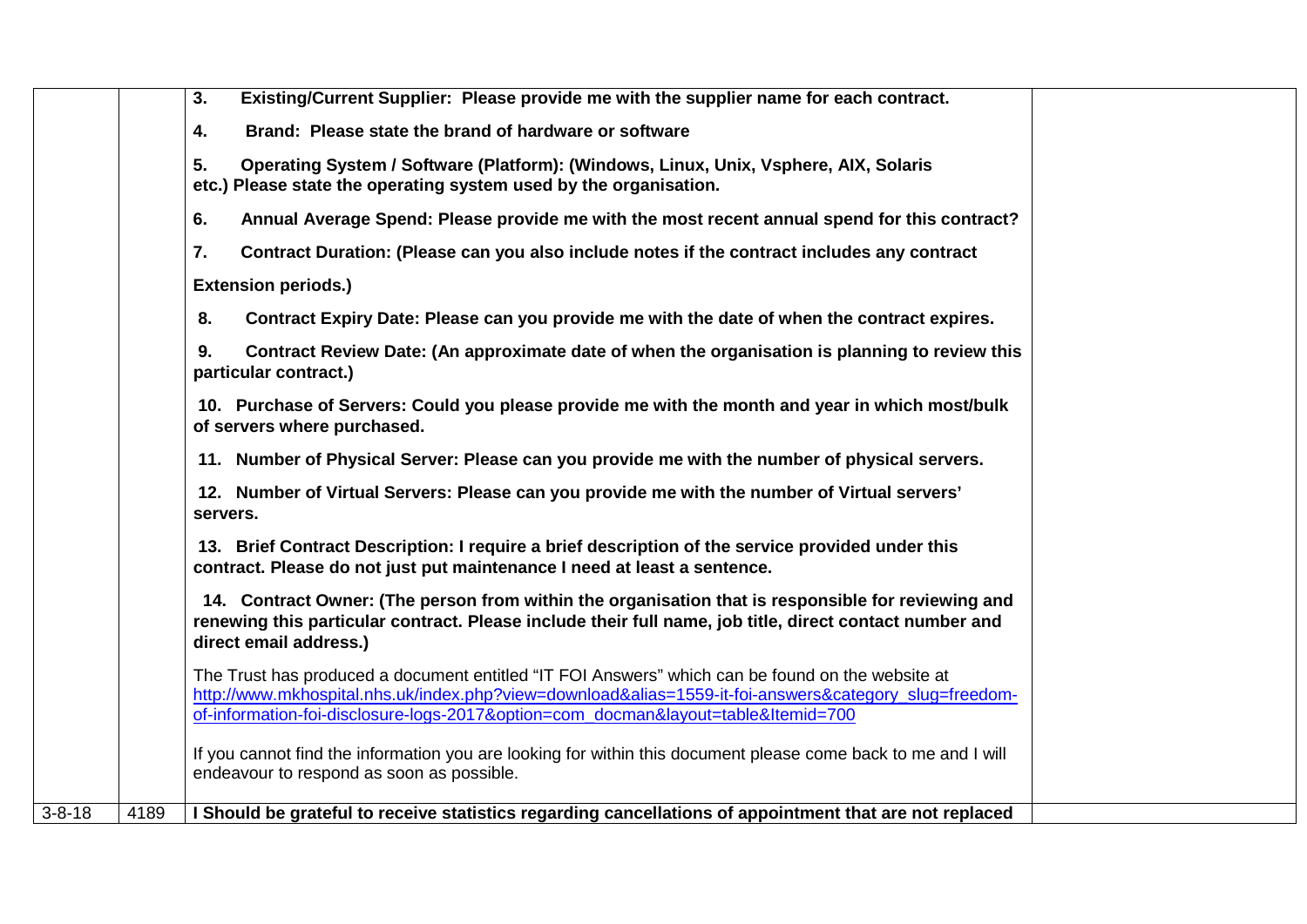|              |      | by substitute patients during the 3 months period of May, June and July '18.                                                                                                                                                                                                                                                                                                            |                    |
|--------------|------|-----------------------------------------------------------------------------------------------------------------------------------------------------------------------------------------------------------------------------------------------------------------------------------------------------------------------------------------------------------------------------------------|--------------------|
|              |      | The Trust do not record the information requested in a central location. To obtain this information would entail<br>trawling through patients records which would require permission and exceed the time limit.                                                                                                                                                                         |                    |
|              |      | If a clinic needs to be cancelled and there are patients already booked in, the Operations team will look at the<br>clinical risk of cancelling the patients and if they need to be rebooked a date is given. If there isn't any<br>capacity they will go onto a request queue. If the clinic is reinstated the Trust rebook for the same list so<br>patients are not seen out of turn. |                    |
| $3 - 8 - 18$ | 4190 | Any documents, reports or risk assessments produced by the Trust's board or management<br>executive since June 2016 relating to Brexit risk, or contingency planning in the event of Brexit.                                                                                                                                                                                            |                    |
|              |      | The impact of Brexit is referenced within the Trusts board papers which are published on the Trusts website<br>and can be found at                                                                                                                                                                                                                                                      |                    |
|              |      | http://www.mkhospital.nhs.uk/index.php?option=com_docman&view=list&layout=table&slug=board-of-<br>directors-meetings-and-minutes&Itemid=641                                                                                                                                                                                                                                             |                    |
| $3 - 8 - 18$ | 4191 | Please could you provide the names, email addresses, and phone numbers of the following members<br>of staff for each medical, surgical and anaesthetics department within each of your hospitals that<br>employs junior doctors.                                                                                                                                                        | Link to attachment |
|              |      | <b>Rota coordinators</b><br><b>Clinical Leads/Clinical Directors</b><br><b>Department secretaries</b><br>$\bullet$<br><b>College tutors</b><br>$\bullet$                                                                                                                                                                                                                                |                    |
|              |      | Individual staff details are exempt under Section 40, Personal Information (where disclosure may contravene<br>the Data Protection Act) unless permission to release is given or the information is already in the public<br>domain.                                                                                                                                                    |                    |
|              |      | In addition, please could you provide the number of members of staff at each grade listed below<br>working in each of these departments.                                                                                                                                                                                                                                                |                    |
|              |      | <b>Consultant doctors</b><br><b>Senior Registrars</b><br><b>Registrars</b><br>$\bullet$                                                                                                                                                                                                                                                                                                 |                    |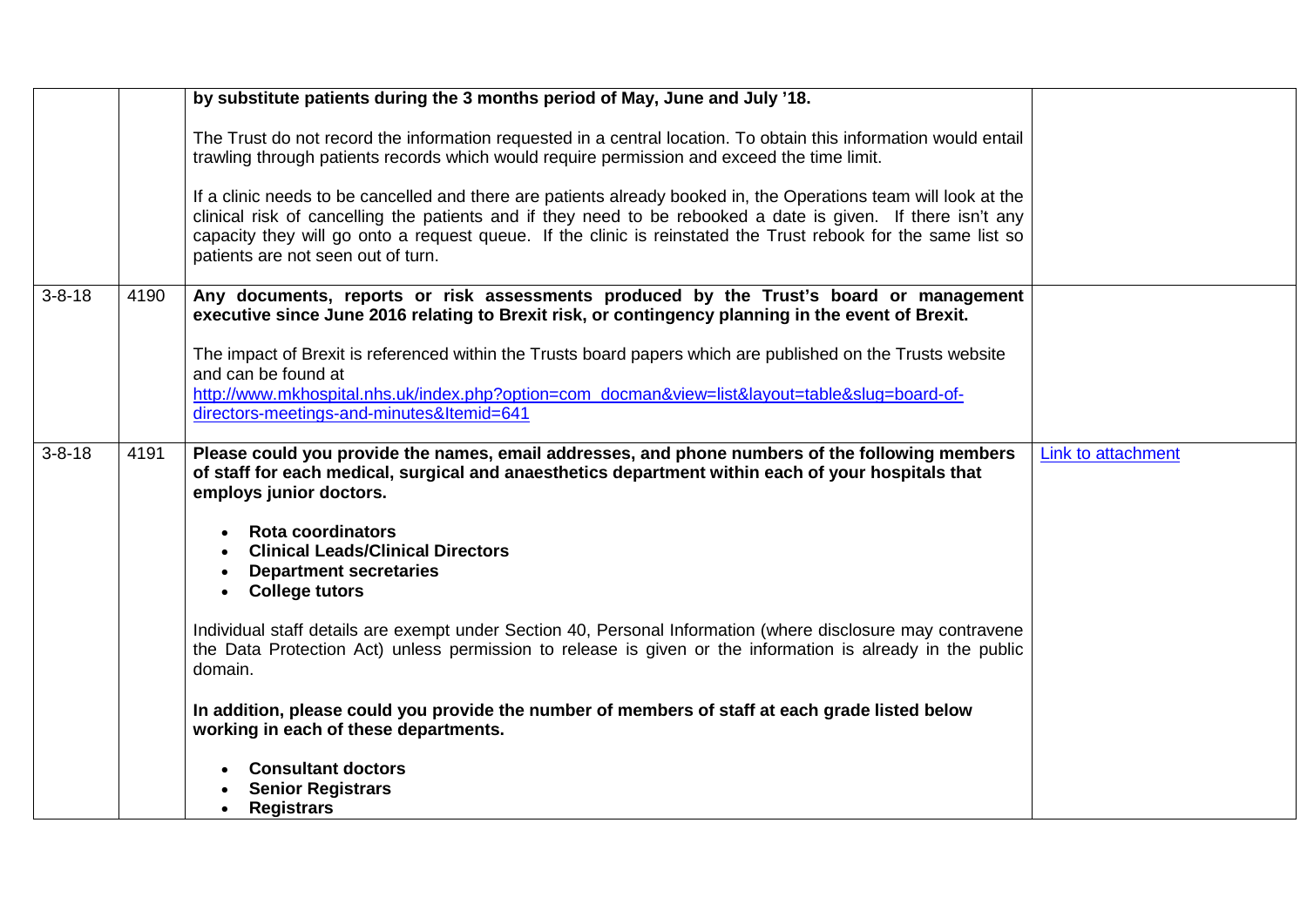|              |      | <b>FY2 Doctors</b><br><b>FY1 Doctors</b>                                                                                                                                                                                                                                                                                                                                                                                                                                                                                                                                                                                   |                                         |
|--------------|------|----------------------------------------------------------------------------------------------------------------------------------------------------------------------------------------------------------------------------------------------------------------------------------------------------------------------------------------------------------------------------------------------------------------------------------------------------------------------------------------------------------------------------------------------------------------------------------------------------------------------------|-----------------------------------------|
|              |      | Please find spreadsheet attached.                                                                                                                                                                                                                                                                                                                                                                                                                                                                                                                                                                                          |                                         |
| $6 - 8 - 18$ | 4192 | 1) How many Myocardial perfusion scans were performed in the trust in the financial year 2011-12?<br>2) How many Myocardial perfusion scans were performed in the trust in the financial year 2012-13?<br>3) How many Myocardial perfusion scans were performed in the trust in the financial year 2013-14?<br>4) How many Myocardial perfusion scans were performed in the trust in the financial year 2014-15?<br>5) How many Myocardial perfusion scans were performed in the trust in the financial year 2015-16?<br>6) How many Myocardial perfusion scans were performed in the trust in the financial year 2016-17? |                                         |
|              |      | can confirm that Milton Keynes University Hospital NHS Foundation Trust do not carry out Myocardial<br>perfusion scans.                                                                                                                                                                                                                                                                                                                                                                                                                                                                                                    |                                         |
| $6 - 8 - 18$ | 4193 | 1. Do you have a policy for the management of obese women? If so, what is the BMI cut off (or other<br>criteria) where this policy comes into use?                                                                                                                                                                                                                                                                                                                                                                                                                                                                         | <b>Link to policy</b><br>Link to policy |
|              |      | Yes                                                                                                                                                                                                                                                                                                                                                                                                                                                                                                                                                                                                                        |                                         |
|              |      | 2. Please attach a copy of the above policy.                                                                                                                                                                                                                                                                                                                                                                                                                                                                                                                                                                               |                                         |
|              |      | 3. Please could you attach any other policies/guidelines/protocols relating to fertility, maternity,<br>childbirth and post-natal which address the management of obese women. This could include (but not<br>be limited to):                                                                                                                                                                                                                                                                                                                                                                                              |                                         |
|              |      | Inclusion/exclusion criteria for use of midwife led unit, hospital birthing pool, home birth, IVF<br>$\blacksquare$<br>etc.                                                                                                                                                                                                                                                                                                                                                                                                                                                                                                |                                         |
|              |      | <b>Glucose Tolerance Testing and Gestational Diabetes,</b><br>$\blacksquare$<br><b>Clexane prophylaxis</b><br>$\blacksquare$                                                                                                                                                                                                                                                                                                                                                                                                                                                                                               |                                         |
|              |      | <b>Pre-Birth Anaesthetist referral</b><br>$\mathbf{r}$<br><b>Additional growth scans</b><br>$\mathbf{u}$                                                                                                                                                                                                                                                                                                                                                                                                                                                                                                                   |                                         |
|              |      | Please find attached. All points made above are covered in the 2 policies attached.                                                                                                                                                                                                                                                                                                                                                                                                                                                                                                                                        |                                         |
| $6 - 8 - 18$ | 4194 | 1) How many Stress echocardiograms (Dobutamine or exercise) were performed in the trust in the<br>financial year 2011-12?<br>2) How many Stress echocardiograms (Dobutamine or exercise) were performed in the trust in the                                                                                                                                                                                                                                                                                                                                                                                                |                                         |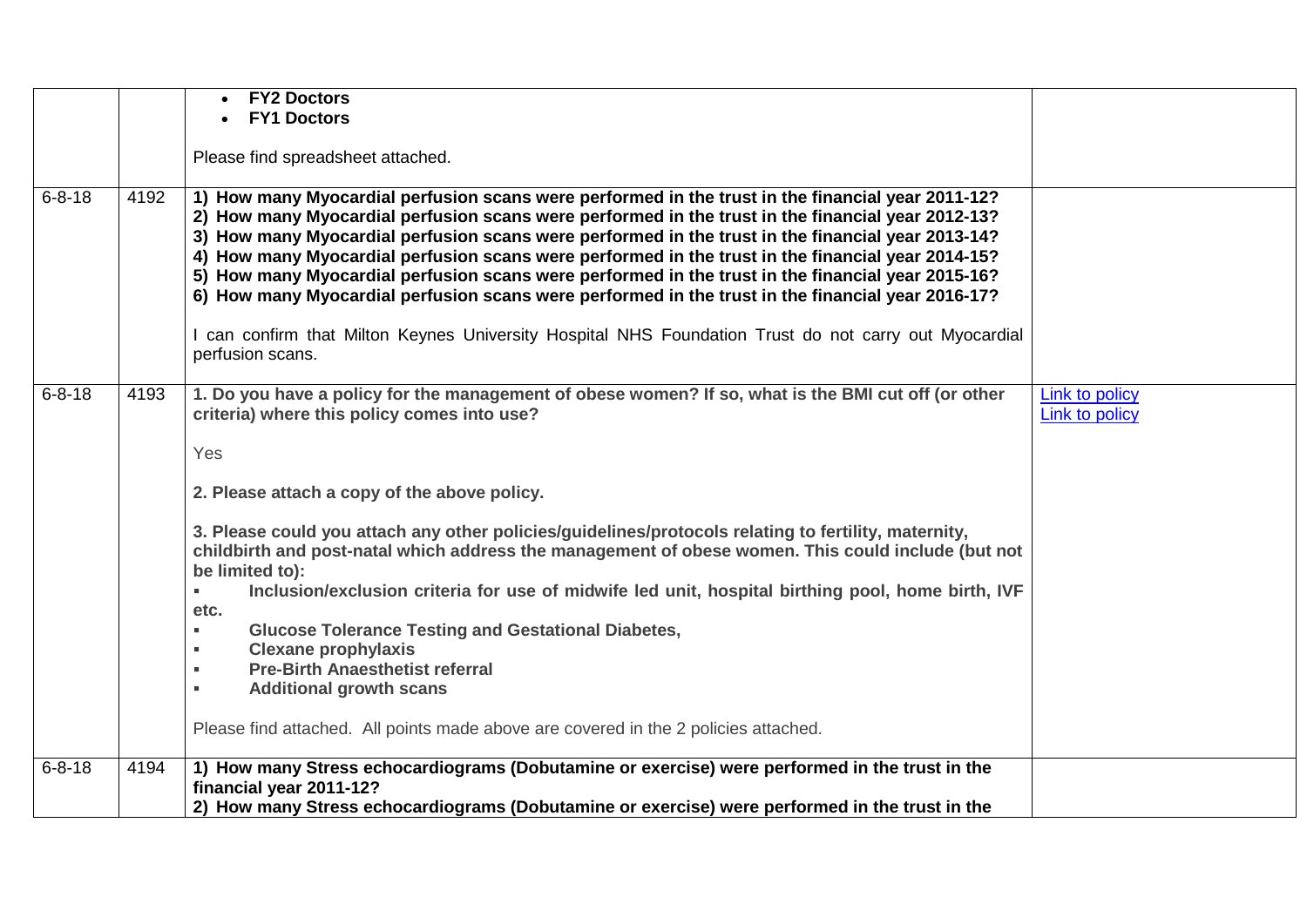|              |      | financial year 2012-13?<br>financial year 2013-14?<br>financial year 2014-15?<br>financial year 2015-16?<br>financial year 2016-17? | 3) How many Stress echocardiograms (Dobutamine or exercise) were performed in the trust in the<br>4) How many Stress echocardiograms (Dobutamine or exercise) were performed in the trust in the<br>5) How many Stress echocardiograms (Dobutamine or exercise) were performed in the trust in the<br>6) How many Stress echocardiograms (Dobutamine or exercise) were performed in the trust in the |  |
|--------------|------|-------------------------------------------------------------------------------------------------------------------------------------|------------------------------------------------------------------------------------------------------------------------------------------------------------------------------------------------------------------------------------------------------------------------------------------------------------------------------------------------------------------------------------------------------|--|
|              |      | appropriate time limit.                                                                                                             | Between 2011 – 2017 the Trust performed 1444 Stress Echocardiograms. We are unable to provide exact<br>numbers for each year as requested due to a change in the Trusts reporting and archiving system. To obtain<br>this information would entail trawling through patient records which would require permission and exceed the                                                                    |  |
| $6 - 8 - 18$ | 4195 |                                                                                                                                     | Name and contact details for the Workforce Director within the trust?                                                                                                                                                                                                                                                                                                                                |  |
|              |      | Danielle Petch<br>T: 01908 660033                                                                                                   |                                                                                                                                                                                                                                                                                                                                                                                                      |  |
|              |      | Overall spend on agency staff in 2017?                                                                                              |                                                                                                                                                                                                                                                                                                                                                                                                      |  |
|              |      | reports&option=com_docman&layout=table&Itemid=646<br><b>Biggest current staffing shortfalls currently?</b>                          | I can confirm the information requested is available within the Trusts Annual Reports available via the website<br>at http://www.mkhospital.nhs.uk/index.php?view=list&slug=annual-                                                                                                                                                                                                                  |  |
|              |      | Please see table below.                                                                                                             |                                                                                                                                                                                                                                                                                                                                                                                                      |  |
|              |      | Area                                                                                                                                | <b>Post/Level</b>                                                                                                                                                                                                                                                                                                                                                                                    |  |
|              |      | <b>ED</b>                                                                                                                           | Consultant                                                                                                                                                                                                                                                                                                                                                                                           |  |
|              |      | Gastroenterology                                                                                                                    | Consultant                                                                                                                                                                                                                                                                                                                                                                                           |  |
|              |      | Cardiology                                                                                                                          | Echo & Cardiac Physiologist (Band 6, 7, 8a)                                                                                                                                                                                                                                                                                                                                                          |  |
|              |      | Urology                                                                                                                             | Middle Grade                                                                                                                                                                                                                                                                                                                                                                                         |  |
|              |      | Dermatology                                                                                                                         | Consultant                                                                                                                                                                                                                                                                                                                                                                                           |  |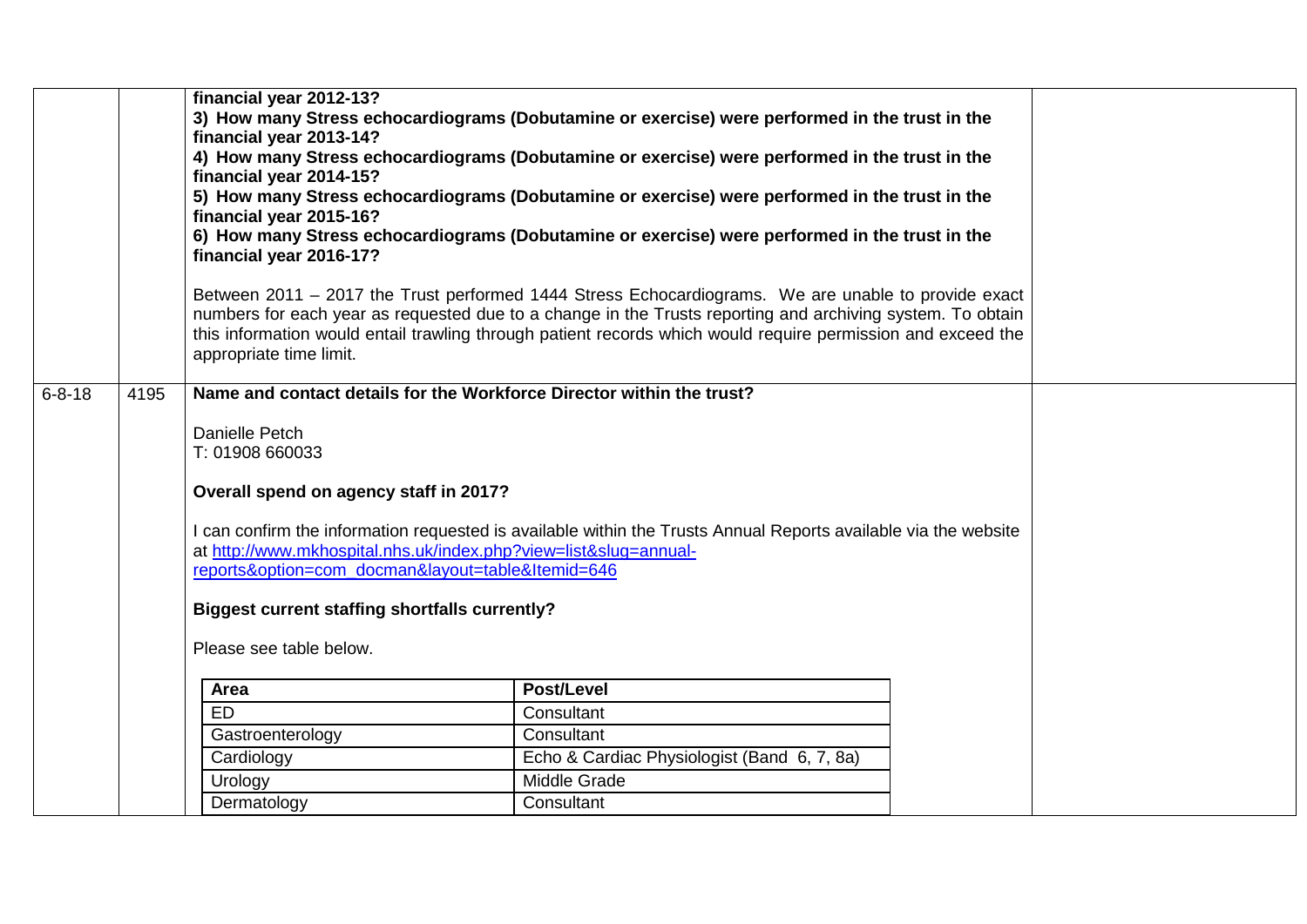|              |      | Maternity                                                                  | Band 6 Midwife                                                                                                                                                          |                    |
|--------------|------|----------------------------------------------------------------------------|-------------------------------------------------------------------------------------------------------------------------------------------------------------------------|--------------------|
|              |      | Paediatrics                                                                | <b>Band 5 Paediatric Nurse</b>                                                                                                                                          |                    |
|              |      | <b>Paediatrics</b>                                                         | Middle Grade                                                                                                                                                            |                    |
|              |      | Theatre                                                                    | Band 6 ODP                                                                                                                                                              |                    |
|              |      | Imaging                                                                    | Ultra-sonographer                                                                                                                                                       |                    |
|              |      | Pharmacy                                                                   | <b>Clinical Pharmacist</b>                                                                                                                                              |                    |
|              |      |                                                                            |                                                                                                                                                                         |                    |
| $7 - 8 - 18$ | 4196 |                                                                            | 1) Total number of permanent clinical jobs filled through recruitment agencies?                                                                                         |                    |
|              |      | $\mathbf 0$                                                                |                                                                                                                                                                         |                    |
|              |      |                                                                            |                                                                                                                                                                         |                    |
|              |      | 2) Total spend on permanent fees paid to agencies for clinical roles?      |                                                                                                                                                                         |                    |
|              |      |                                                                            |                                                                                                                                                                         |                    |
|              |      | $\mathbf 0$                                                                |                                                                                                                                                                         |                    |
|              |      |                                                                            |                                                                                                                                                                         |                    |
|              |      | 3) The list of agencies used for permanent recruitment for clinical roles? |                                                                                                                                                                         |                    |
|              |      | The Trust do not use recruitment agencies for clinical roles.              |                                                                                                                                                                         |                    |
|              |      |                                                                            |                                                                                                                                                                         |                    |
| $7 - 8 - 18$ | 4197 |                                                                            | 1. How many asthma patients aged 18 and over have been treated in the past 3 months [latest 3                                                                           | Link to attachment |
|              |      | months available],                                                         |                                                                                                                                                                         |                    |
|              |      |                                                                            | 2. How many paediatric asthma treated patients [aged 6-17] have been treated?<br>3. How many severe asthmatic patients [BTS guidelines, step 4 or 5] have been treated? |                    |
|              |      |                                                                            | 4. How many severe allergic asthma patients [severe persistent confirmed allergic IgE-mediated                                                                          |                    |
|              |      | asthma OR severe persistent confirmed allergic eosinophilic asthma         |                                                                                                                                                                         |                    |
|              |      | Severe asthma patients treated with:                                       |                                                                                                                                                                         |                    |
|              |      | -Omalizumab [Xolair]                                                       |                                                                                                                                                                         |                    |
|              |      | -Mepolizumab [Nucala]                                                      |                                                                                                                                                                         |                    |
|              |      | -Reslizumab [Cinqaero]                                                     |                                                                                                                                                                         |                    |
|              |      | -Benralizumab [Fasenra]<br>-Other [Please state]                           |                                                                                                                                                                         |                    |
|              |      |                                                                            | 5. How many paediatric severe asthma patients have been treated with Xolair/omalizumab in the past                                                                      |                    |
|              |      | 3 months?                                                                  |                                                                                                                                                                         |                    |
|              |      |                                                                            | 6. How many chronic spontaneous urticaria (CSU) patients have been treated with Xolair/omalizumab                                                                       |                    |
|              |      | in the past 3 months?                                                      |                                                                                                                                                                         |                    |
|              |      |                                                                            |                                                                                                                                                                         |                    |
|              |      | Please find spreadsheet attached.                                          |                                                                                                                                                                         |                    |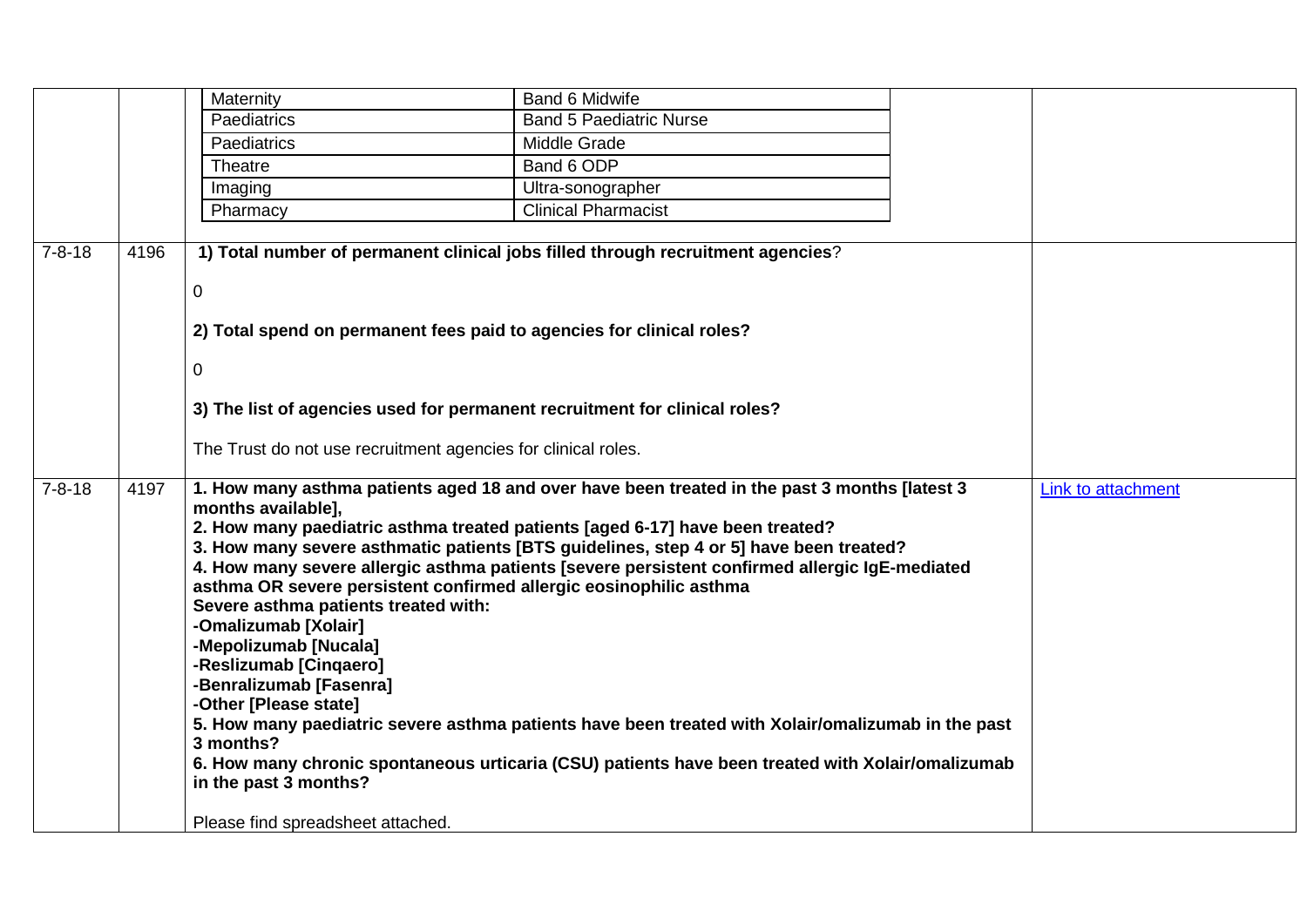| $8 - 8 - 18$  | 4198 | Can you please complete the attached spreadsheet with details of your Trust Secretary/Company<br>Secretary?                                                                                                                                                                                         | Link to spreadsheet |
|---------------|------|-----------------------------------------------------------------------------------------------------------------------------------------------------------------------------------------------------------------------------------------------------------------------------------------------------|---------------------|
|               |      |                                                                                                                                                                                                                                                                                                     |                     |
|               |      | Please find attached spreadsheet.                                                                                                                                                                                                                                                                   |                     |
| $10 - 8 - 18$ | 4199 | 1. How many specialist urology/continence nurses were there within your Trust in each of the last five<br>financial years?                                                                                                                                                                          |                     |
|               |      | Four                                                                                                                                                                                                                                                                                                |                     |
|               |      | 2. How many hours of staff training were allocated in the last financial year, under the remit of<br>continence care, to catheterisation?                                                                                                                                                           |                     |
|               |      | Core element of education by the practice development team, simulation suite manager and registered staff<br>with urinary catheter competence.                                                                                                                                                      |                     |
|               |      | 3. Do you have a named continence lead within your Trust? If so, what is their name?                                                                                                                                                                                                                |                     |
|               |      | 1 Consultant and 1 Urogynaecology Nurse Specialist.<br>Individual staff details are exempt under Section 40, Personal Information (where disclosure may contravene<br>the Data Protection Act) unless permission to release is given or the information is already in the public<br>domain.         |                     |
|               |      | 4. Are catheter passports used within your Trust?                                                                                                                                                                                                                                                   |                     |
|               |      | The Trusts catheter pathways are matched against the standards (Excellence in Continence) Publications<br>Gateway Reference: 08266 and reviewed with the Milton Keynes Clinical Commissioning Group and<br>GP's/District Nurse, Nursing and Residential Home Leads (includes learning disabilities) |                     |
|               |      | a. If no, can you provide a reason as to why?                                                                                                                                                                                                                                                       |                     |
|               |      | b. If yes, has the number of passports given to patients increased over the last 5 years?                                                                                                                                                                                                           |                     |
|               |      | Numbers fluctuate – leaning more towards a reduction as patient/carer education/catheter avoidance<br>continues.                                                                                                                                                                                    |                     |
|               |      | 5. If a catheter passport is used within your Trust does it contain a urine colour chart?                                                                                                                                                                                                           |                     |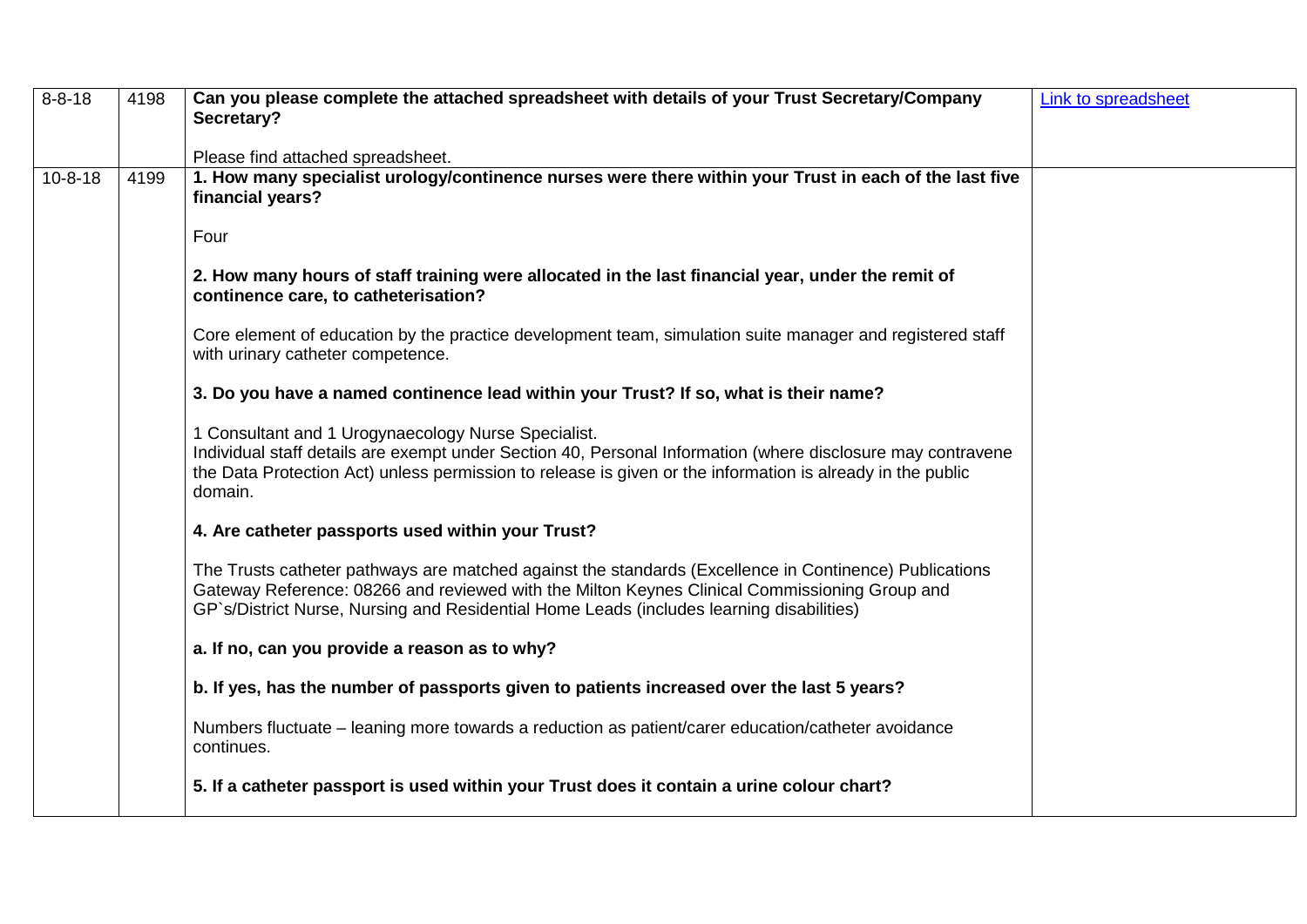|               |      | Yes                                                                                                         |  |
|---------------|------|-------------------------------------------------------------------------------------------------------------|--|
|               |      | 6. Do you have a urine colour chart on every toilet door within each hospital?                              |  |
|               |      | Yes                                                                                                         |  |
|               |      | 7. Do you test patients presenting with urinary bladder complications with a bladder ultrasound<br>scanner? |  |
|               |      | Yes, in assessment and in-patient areas/outpatient departments.                                             |  |
| $13 - 8 - 18$ | 4200 | 1) How many Coronary CT angiography scans were performed in the trust in the financial year 2011-<br>12?    |  |
|               |      | 53                                                                                                          |  |
|               |      | 2) How many Coronary CT angiography scans were performed in the trust in the financial year 2012-<br>13?    |  |
|               |      | 21                                                                                                          |  |
|               |      | 3) How many Coronary CT angiography scans were performed in the trust in the financial year 2013-<br>14?    |  |
|               |      | 148                                                                                                         |  |
|               |      | 4) How many Coronary CT angiography scans were performed in the trust in the financial year 2014-<br>15?    |  |
|               |      | 64                                                                                                          |  |
|               |      | 5) How many Coronary CT angiography scans were performed in the trust in the financial year 2015-<br>16?    |  |
|               |      | 27                                                                                                          |  |
| $13 - 8 - 18$ | 4201 | 1) How many Exercise Treadmill ECG tests were performed in the trust in the financial year 2011-12?         |  |
|               |      | 574                                                                                                         |  |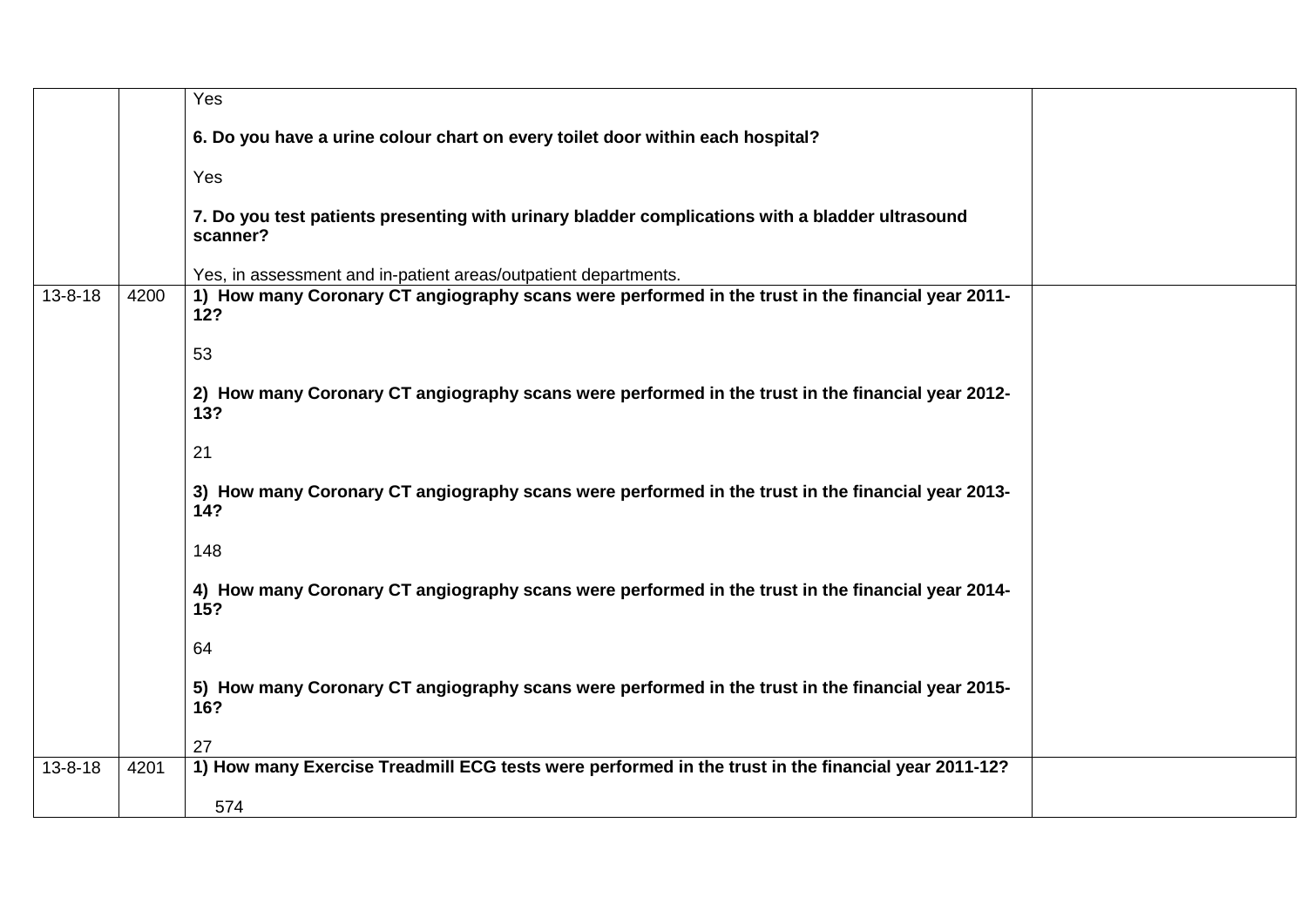|               |      | 2) How many Exercise Treadmill ECG tests were performed in the trust in the financial year 2012-13?                                                                                                                                                                                                                    |
|---------------|------|------------------------------------------------------------------------------------------------------------------------------------------------------------------------------------------------------------------------------------------------------------------------------------------------------------------------|
|               |      | 369                                                                                                                                                                                                                                                                                                                    |
|               |      | 3) How many Exercise Treadmill ECG tests were performed in the trust in the financial year 2013-14?                                                                                                                                                                                                                    |
|               |      | 316                                                                                                                                                                                                                                                                                                                    |
|               |      | 4) How many Exercise Treadmill ECG tests were performed in the trust in the financial year 2014-15?                                                                                                                                                                                                                    |
|               |      | 262                                                                                                                                                                                                                                                                                                                    |
|               |      | 5) How many Exercise Treadmill ECG tests were performed in the trust in the financial year 2015-16?                                                                                                                                                                                                                    |
|               |      | 235                                                                                                                                                                                                                                                                                                                    |
|               |      | 6) How many Exercise Treadmill ECG tests were performed in the trust in the financial year 2016-17?                                                                                                                                                                                                                    |
|               |      | 150                                                                                                                                                                                                                                                                                                                    |
|               |      | Please note the ETT test is not always the test of choice from the consultants, hence the reduced number of<br>tests carried out, this is due to the introduction of a new test ESE Exercise Stress Echo, this incorporates the<br>ETT & Echo, also consultants have the added option of a DSE as another alternative. |
| $13 - 8 - 18$ | 4202 | 1. Does the Pathology Laboratory in your organisation use Demand Management to manage<br><b>Pathology requests?</b>                                                                                                                                                                                                    |
|               |      | Yes                                                                                                                                                                                                                                                                                                                    |
|               |      | 2. If the Pathology Laboratory does not make use of Demand Management, why not?                                                                                                                                                                                                                                        |
|               |      | N/A                                                                                                                                                                                                                                                                                                                    |
|               |      | 3. If the Pathology Laboratory does make use of Demand Management, what methods do you use?<br>EG. Is it carried out at time of request, using a function of electronic requesting software or are<br>unnecessary requests screened out once the sample reaches the laboratory?                                        |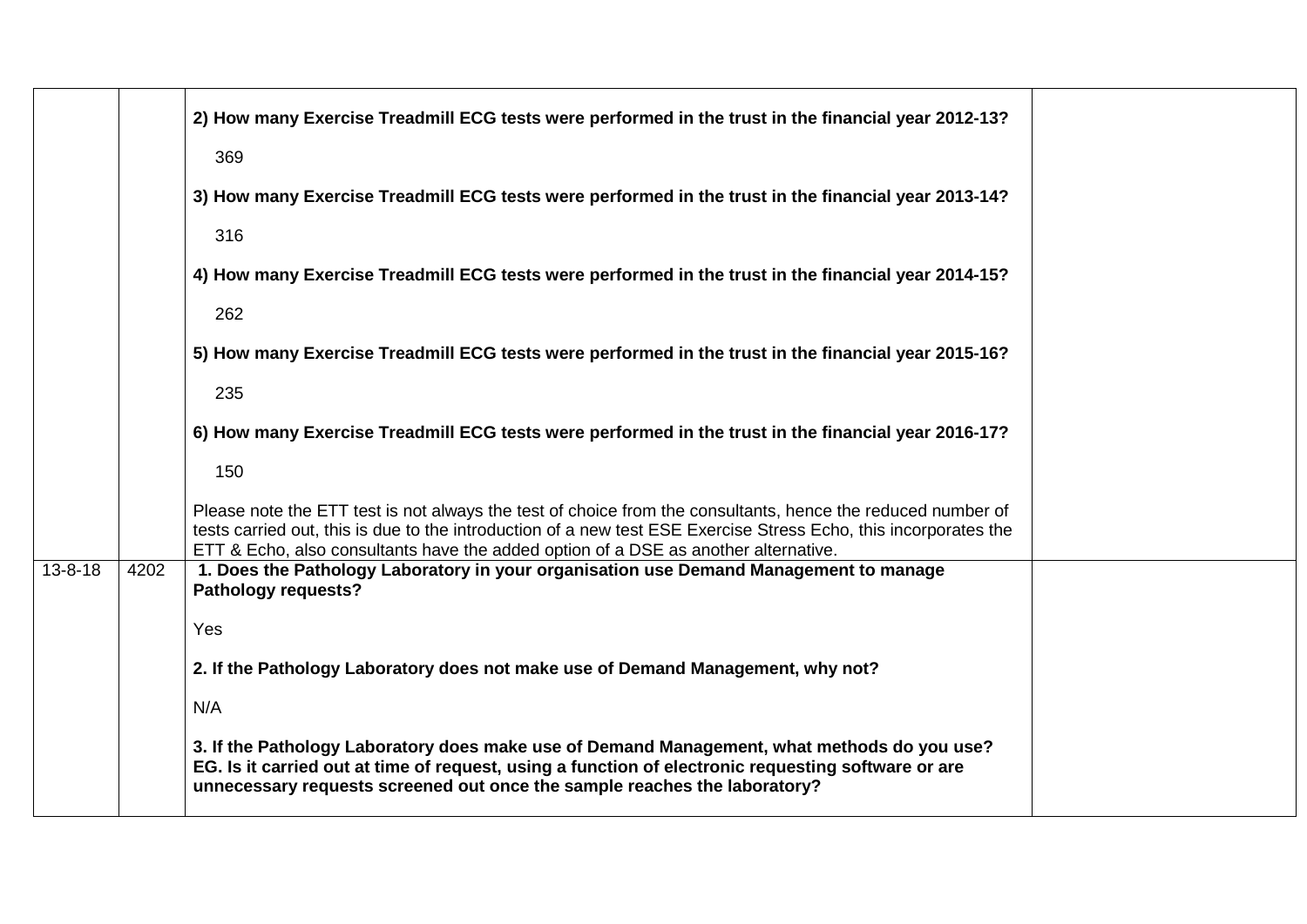|               |      | Some rules on the Order communication system ICE to inform requesters before they place the request.<br>Some tests are vetted by our consultants who then contact GPs and discuss the tests requested. |
|---------------|------|--------------------------------------------------------------------------------------------------------------------------------------------------------------------------------------------------------|
|               |      | 4. Which Pathology disciplines use demand management the most?                                                                                                                                         |
|               |      | <b>Biochemistry and Haematology</b>                                                                                                                                                                    |
|               |      | 5. What tests is demand management most frequently used for?                                                                                                                                           |
|               |      | The Trust does not record this information.                                                                                                                                                            |
|               |      | 6. How many samples / requests did the Pathology Laboratory in your organisation process last year<br>(April 17-March 18)?                                                                             |
|               |      | The Trust does not record this information.                                                                                                                                                            |
|               |      | 7. How many samples / requests were not tested due to being screened out by using demand<br>management techniques? How is this measured?                                                               |
|               |      | The Trust does not record this information.                                                                                                                                                            |
|               |      | 8. Does your organisation promote demand management to clinical staff who request pathology<br>tests? How is it promoted?                                                                              |
|               |      | The Trust promotes Demand Management as much as possible with the resources given, however<br>Consultants at the Trust offer support by providing advice and guidance.                                 |
| $13 - 8 - 18$ | 4203 | 1. How many staff and contractors are employed within the IT department for each salary band (please<br><b>Link to Informatics Strategy</b>                                                            |
|               |      | enter the number of people relevant to each band in the table below)?<br><b>Link to IT FOI Answers</b>                                                                                                 |
|               |      | $ 2\rangle$<br> 3 <br>8a 8b 8c 8d 9<br><b>Band</b><br>$\vert 4 \vert$<br>$\vert 5 \vert$<br>$\vert$ 1<br>$ 6\rangle$<br>$\overline{7}$                                                                 |
|               |      | 6<br>13 11 5<br>$\overline{4}$<br>$\overline{2}$<br>Perma<br>$\Omega$                                                                                                                                  |
|               |      | nent<br>Emplo                                                                                                                                                                                          |
|               |      | yees                                                                                                                                                                                                   |
|               |      | Contra<br>ctors                                                                                                                                                                                        |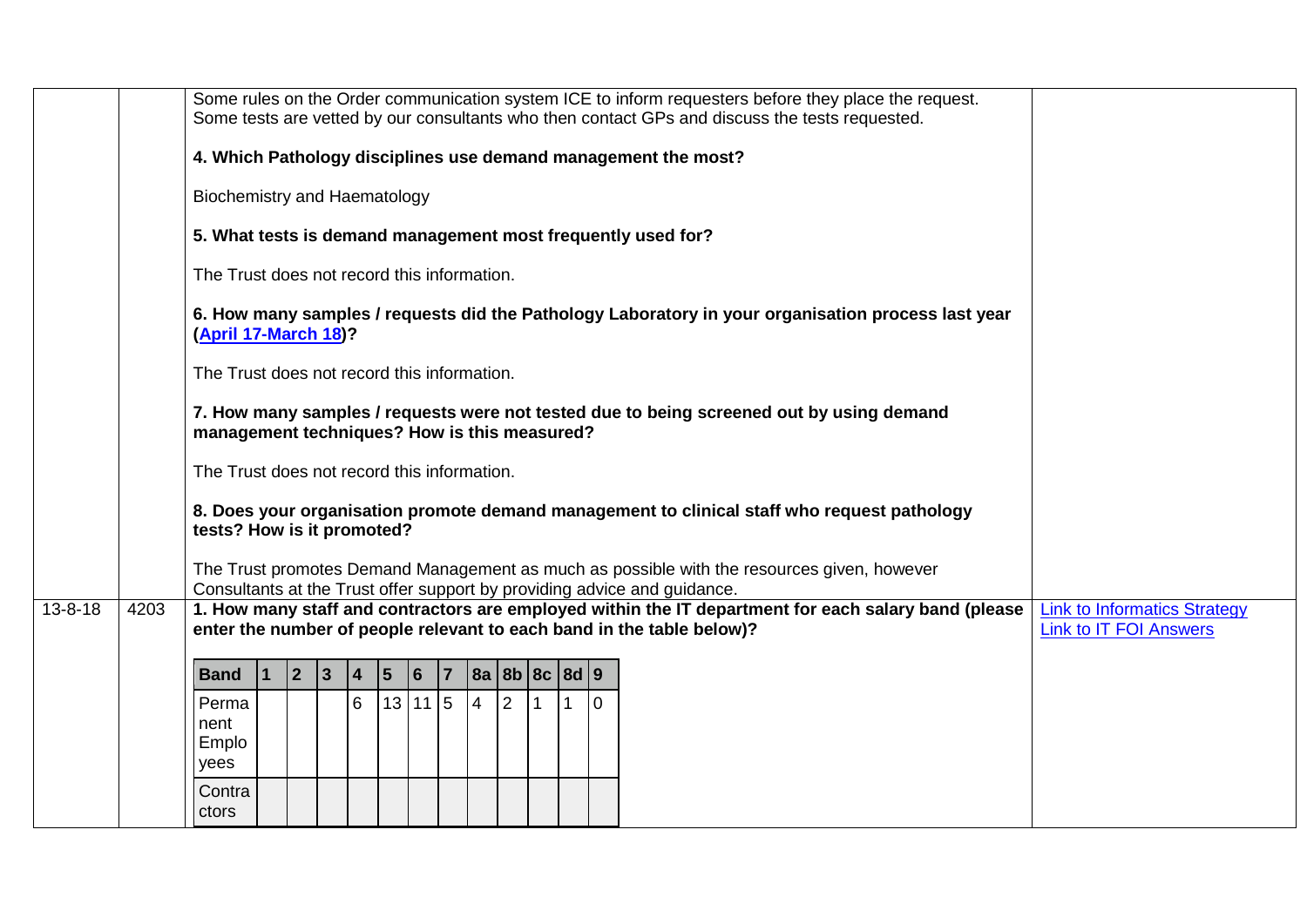**2. Please state how many employees and contractors the Trust has within the IT department with both training as well as practical project experience in the following skill sets:**

|                 | <b>Artifi</b><br>cial<br><b>Intelli</b><br>genc<br>$e \&$<br><b>Robo</b><br>tics | Cyber<br><b>Secur</b><br>ity | Intern<br>et of<br><b>Thing</b><br>S | Digita<br><b>Custo</b><br>mer<br><b>Exper</b><br>ience | <b>Mobil</b><br>е<br><b>Appli</b><br>cation ation<br><b>Devel</b><br>opme<br>nt | <b>Syste</b><br>ms<br><b>Integr</b> | Chan<br>ge<br><b>Mana</b><br>geme<br>nt |
|-----------------|----------------------------------------------------------------------------------|------------------------------|--------------------------------------|--------------------------------------------------------|---------------------------------------------------------------------------------|-------------------------------------|-----------------------------------------|
| Empl<br>oyees   |                                                                                  | 2                            |                                      |                                                        |                                                                                 | 2                                   |                                         |
| Contr<br>actors |                                                                                  |                              |                                      |                                                        |                                                                                 |                                     |                                         |

**3. How many applications does the Trust run in total (please put an 'X' in the most relevant box)?**

| $ 0 - 50 $ | $ 51 - 100 $ 101 - 300 301 - 500 501 - 700 700+ |  |  |
|------------|-------------------------------------------------|--|--|
|            |                                                 |  |  |

**4. Please provide the following information regarding the Trust IT systems:**

Please find attached.

**5. Please provide information relating to the Trusts' storage requirements:**

| <b>Size of data stored</b><br>on premise | Size of data stored<br>in offsite private<br>data centres | Size of data held in<br><b>cloud environments</b> |
|------------------------------------------|-----------------------------------------------------------|---------------------------------------------------|
| 150TB                                    | n/a                                                       | n/a                                               |
|                                          |                                                           |                                                   |

**6. Please provide the following information regarding the Trusts' budget for IT:**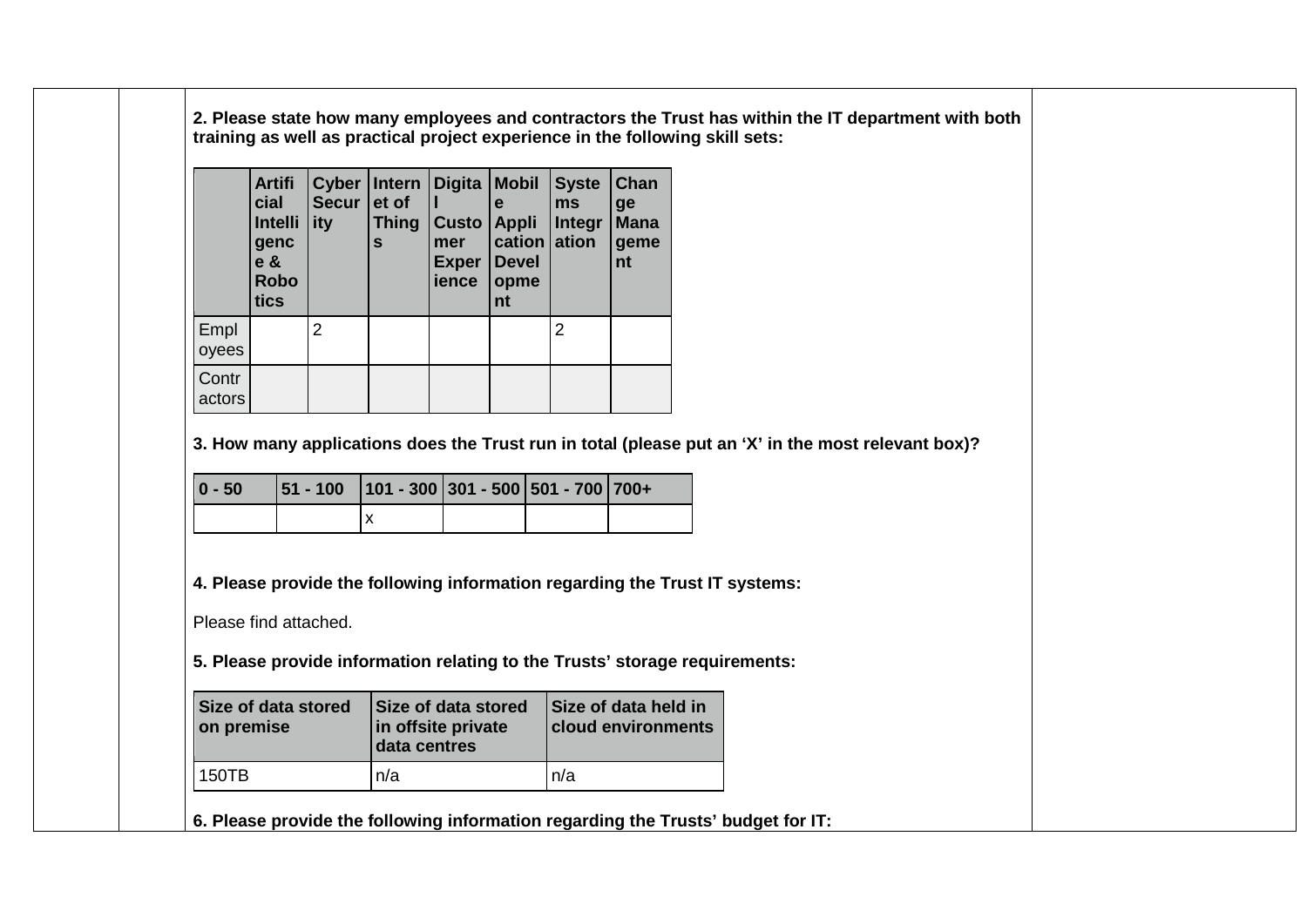Please see document attached.

**7. Is the Trust in the process of planning or executing a merger or acquisition? Please mark with an 'X', the box below that most appropriately describes your current situation:**

| No plans | <b>Early stage</b><br>dialogue<br>with other<br><b>Trusts</b> | Agreed in<br>principle<br>with date<br>set | <b>Contracts</b><br>signed and acquisition<br>awaiting<br>go-live | Merger or<br>has<br><b>occurred</b><br>within with<br>the last 24<br>months |
|----------|---------------------------------------------------------------|--------------------------------------------|-------------------------------------------------------------------|-----------------------------------------------------------------------------|
|          |                                                               |                                            |                                                                   |                                                                             |

**8. If a merger is being planned, or has occurred, please state the names of the Trusts involved and the target date for merger or acquisition, or the date it occurred? If not applicable, please progress to question 8.**

## N/A

**9. Is the Trust in the process of planning any of the following projects; please provide a brief description of relevant contextual information in the appropriate boxes below; please mark cells that are not relevant with an 'NA':**

|                                         | <b>Strategy</b><br>creation<br>and<br>requirem<br>ents<br>docume<br>ntation | <b>Procure</b><br>ment | Impleme Go-live<br>ntation<br>planning<br>(post<br>contract<br>award) | &<br>impleme<br>ntation | Post go-<br>live |
|-----------------------------------------|-----------------------------------------------------------------------------|------------------------|-----------------------------------------------------------------------|-------------------------|------------------|
| <b>Electroni</b><br>c patient<br>record |                                                                             |                        |                                                                       |                         | X                |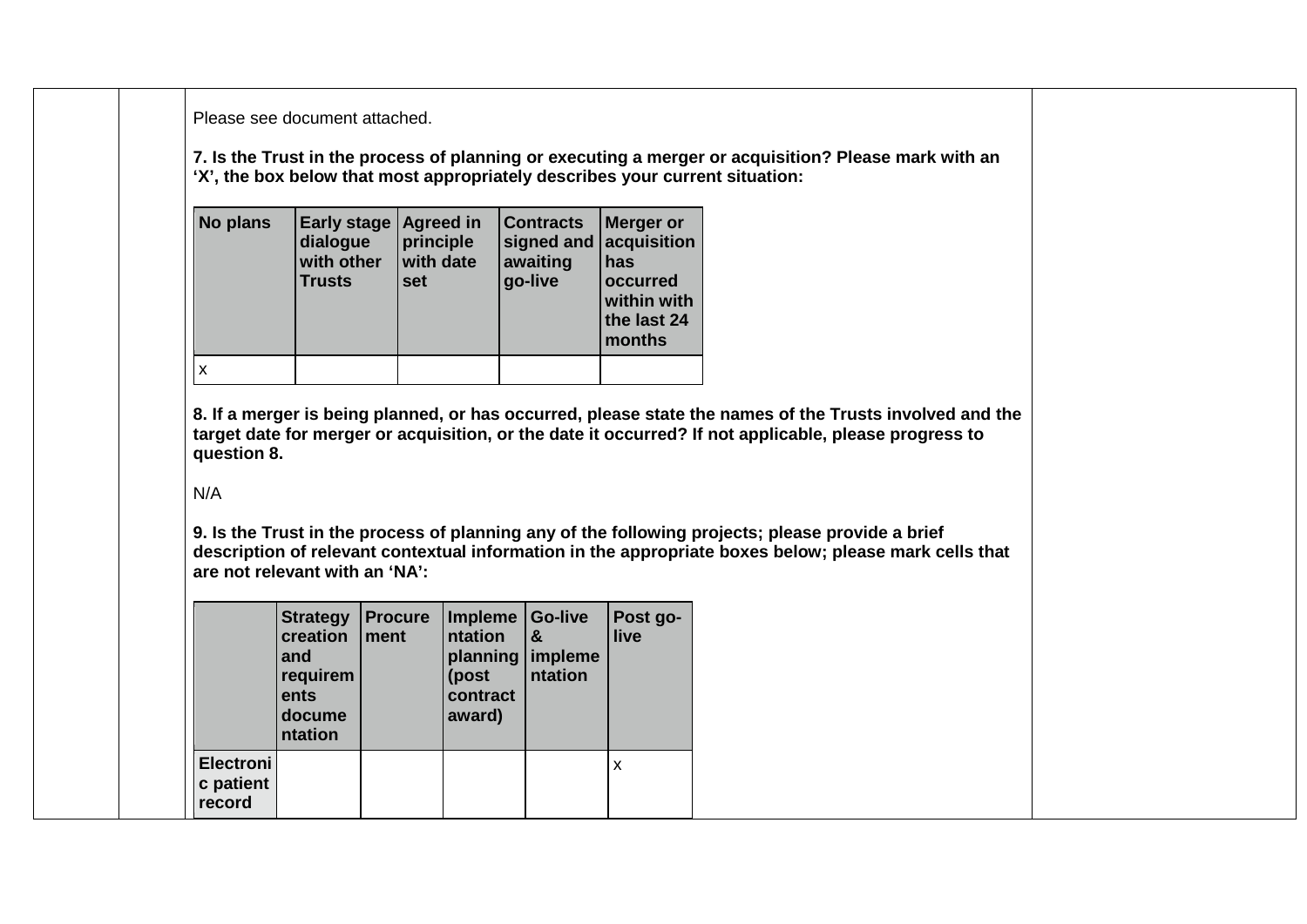|               |      | <b>Digitisati</b><br>$\pmb{\mathsf{X}}$<br>on of<br>care<br>pathway<br>S                                                                                                                                               |                     |
|---------------|------|------------------------------------------------------------------------------------------------------------------------------------------------------------------------------------------------------------------------|---------------------|
|               |      | <b>Other</b><br>major<br>transfor<br>mations                                                                                                                                                                           |                     |
|               |      | <b>IT</b><br>outsourc<br>e                                                                                                                                                                                             |                     |
|               |      | <b>Shared</b><br>IT<br>service                                                                                                                                                                                         |                     |
|               |      | 10. Please provide a copy of the Trusts' IT strategy for the next 1-3 years                                                                                                                                            |                     |
|               |      | Please find attached.                                                                                                                                                                                                  |                     |
| $13 - 8 - 18$ | 4204 | Please find spreadsheet attached.                                                                                                                                                                                      | Link to spreadsheet |
| $13 - 8 - 18$ | 4205 | 1. Number of individuals who were scalded as a result of injuries caused by central heating radiators<br>and associated pipework for 2017.                                                                             |                     |
|               |      | 2. Number of individuals who were scalded as a consequence of bath/sink immersion for 2017.                                                                                                                            |                     |
|               |      | 3. Number of individuals who were scalded as a result of tap splash/spill for 2017.                                                                                                                                    |                     |
|               |      | 4. Number of individuals who were scalded from showers for 2017.                                                                                                                                                       |                     |
|               |      | 5. Number of individuals who were admitted into hospital following burns/scalds received from the<br>above.                                                                                                            |                     |
|               |      | The Trust has reviewed your request and any possible codes have been searched for. Unfortunately we are<br>unable to identify any patients who have attended A&E or been admitted for the reasons requested, to obtain |                     |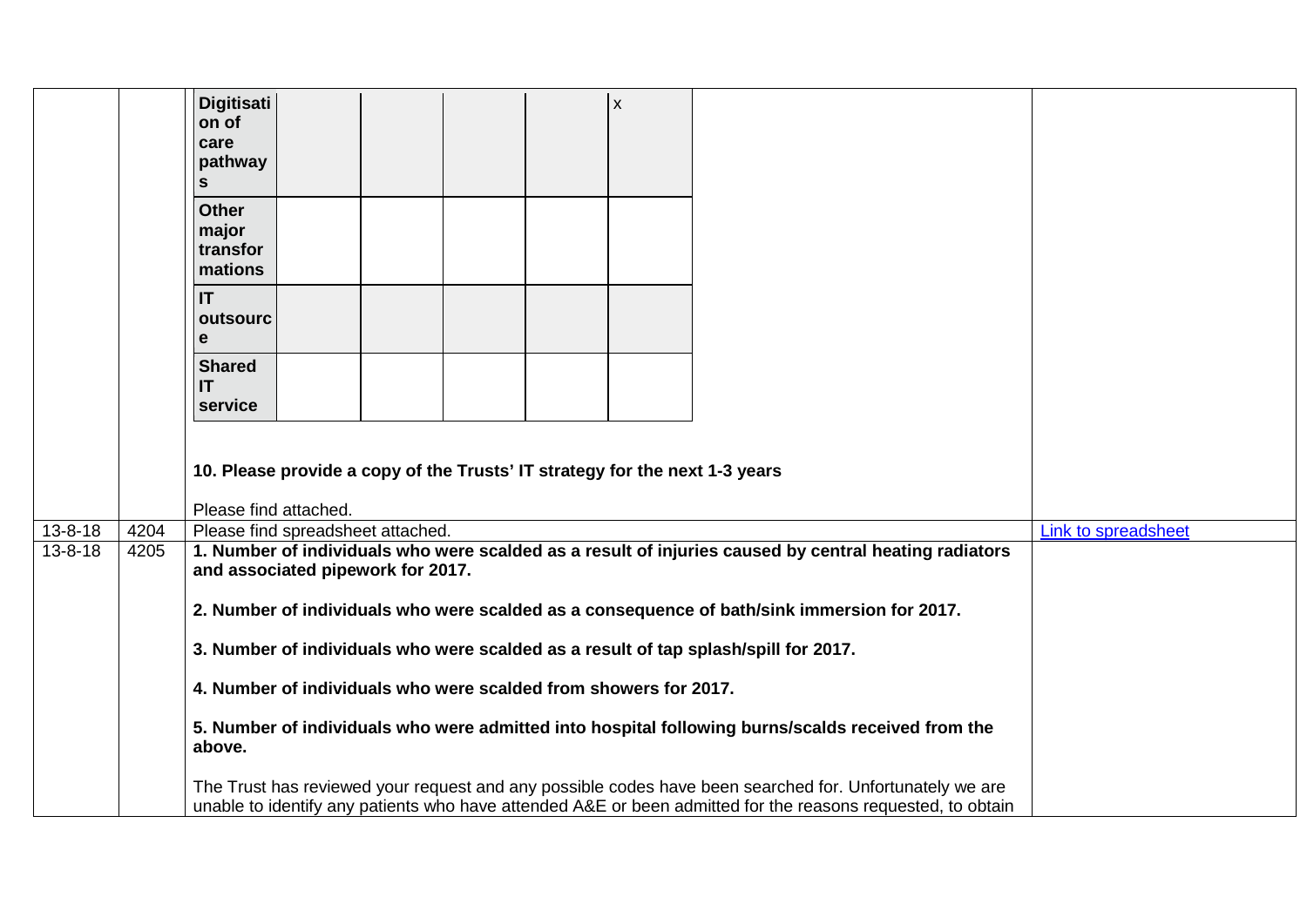|               |      | this information would entail trawling through patient records which would require permission and exceed the                                                                                                                 |
|---------------|------|------------------------------------------------------------------------------------------------------------------------------------------------------------------------------------------------------------------------------|
|               |      | appropriate time limit.                                                                                                                                                                                                      |
| $15 - 8 - 18$ | 4206 | <b>Holistic Needs Assessments (HNAs)</b>                                                                                                                                                                                     |
|               |      | 1) Do patients with secondary breast cancer have a Holistic Needs Assessment (HNA), used to plan<br>their care, conducted at the point of diagnosis (of their secondary breast cancer) and/or as their<br>treatment changes? |
|               |      | Yes, at the point of diagnosis and as their treatment changes                                                                                                                                                                |
|               |      | If yes, do the HNAs cover the following areas?<br>2)                                                                                                                                                                         |
|               |      | <b>Emotional concerns and needs - Yes</b><br>×.<br><b>Physical concerns and needs</b> - Yes<br><b>Information needs - Yes</b><br><b>Consideration of palliative care needs</b> - Yes                                         |
|               |      | <b>Access to a Clinical Nurse Specialist</b>                                                                                                                                                                                 |
|               |      | 3) How many people with secondary breast cancer are currently under the care of your Trust?                                                                                                                                  |
|               |      | 42                                                                                                                                                                                                                           |
|               |      | 4) Do all patients with secondary breast cancer under the care of your Trust have access to a Clinical<br>Nurse Specialist (CNS) with the appropriate skills, knowledge and experience of secondary breast<br>cancer?        |
|               |      | Yes                                                                                                                                                                                                                          |
|               |      |                                                                                                                                                                                                                              |
|               |      | 5) If yes, do these nurses:                                                                                                                                                                                                  |
|               |      | a) Provide care to secondary breast cancer patients only? - No                                                                                                                                                               |
|               |      | b) Provide care to both primary and secondary breast cancer patients? $-$ Yes                                                                                                                                                |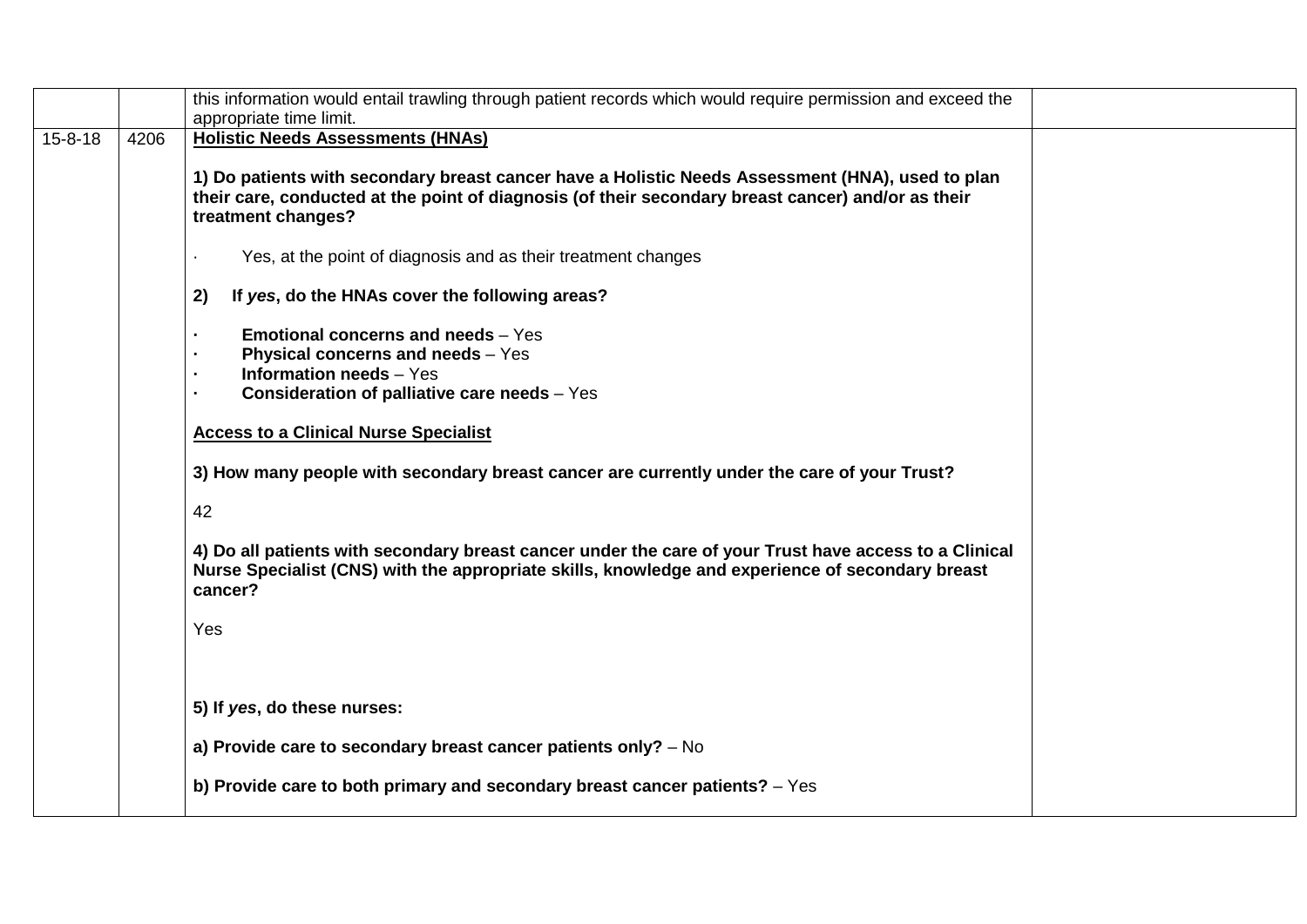| 6) If yes, please provide the number of CNS posts that fall under each of these categories (as<br>applicable):                                                                                                                                                                                                                                                                                                                                                                                                                                      |  |
|-----------------------------------------------------------------------------------------------------------------------------------------------------------------------------------------------------------------------------------------------------------------------------------------------------------------------------------------------------------------------------------------------------------------------------------------------------------------------------------------------------------------------------------------------------|--|
| a) CNSs that provide care to secondary breast cancer patients only $-1$                                                                                                                                                                                                                                                                                                                                                                                                                                                                             |  |
| b) CNSs that provide care to both primary and secondary breast cancer patients $-5$                                                                                                                                                                                                                                                                                                                                                                                                                                                                 |  |
| 7) If there are CNS posts within your Trust that provide care to both primary and secondary breast<br>cancer patients, please tell us if they:                                                                                                                                                                                                                                                                                                                                                                                                      |  |
| a) Work in a combined role (where the care of both primary and secondary breast cancer patients is<br>part of their formal job description) - Yes                                                                                                                                                                                                                                                                                                                                                                                                   |  |
| b) Work across both areas but their formal job description only covers primary breast cancer patients<br>$-$ No                                                                                                                                                                                                                                                                                                                                                                                                                                     |  |
| <b>Information and referrals</b>                                                                                                                                                                                                                                                                                                                                                                                                                                                                                                                    |  |
| 8) At diagnosis and/or during the time they are under the care of your Trust, are patients with<br>secondary breast cancer provided with the following information and/or referred to the following<br>services?                                                                                                                                                                                                                                                                                                                                    |  |
| Local and national secondary breast cancer support services - Yes<br>$\blacksquare$<br>Specialist services for financial and employment advice - Yes<br>×.<br>Information on talking to those closest to them about the impact of living with<br>secondary breast cancer - Yes<br>Information about support available for family members - Yes<br>$\blacksquare$<br>Local palliative and supportive care services, including referral for symptom control<br>٠<br>when needed $-$ Yes<br>Support and information on planning end-of-life care – Yes |  |
| <b>Treatment Summaries</b>                                                                                                                                                                                                                                                                                                                                                                                                                                                                                                                          |  |
| 9) Do patients with secondary breast cancer receive a Treatment Summary* at the end of each<br>significant phase of treatment?                                                                                                                                                                                                                                                                                                                                                                                                                      |  |
| No - Patients receive a copy of the Consultant letter.                                                                                                                                                                                                                                                                                                                                                                                                                                                                                              |  |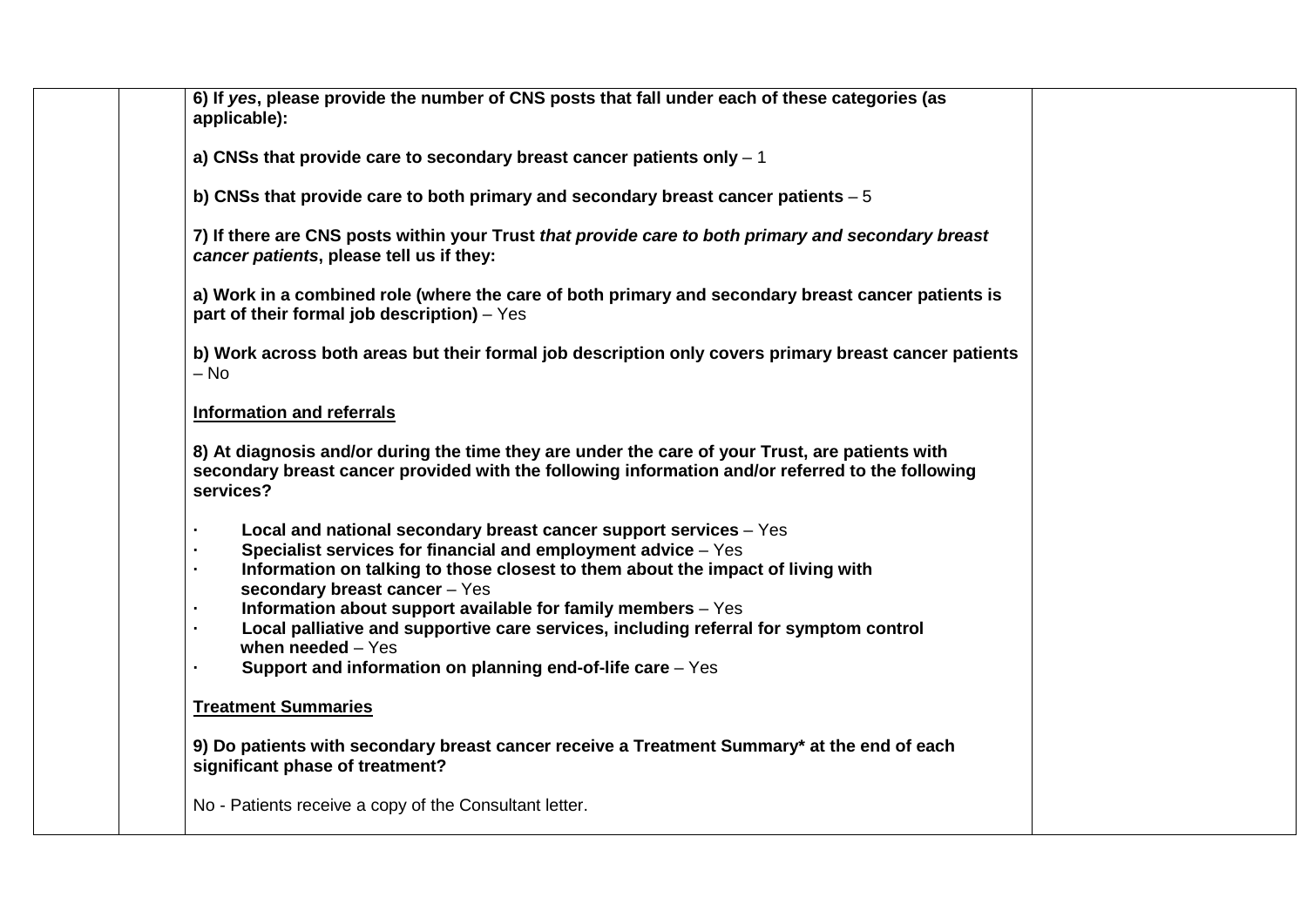|               |      | <b>Access to Health and Wellbeing Events</b>                                                                                                                                                                                          |                                                                                                                   |
|---------------|------|---------------------------------------------------------------------------------------------------------------------------------------------------------------------------------------------------------------------------------------|-------------------------------------------------------------------------------------------------------------------|
|               |      | 10) Does your Trust offer a Health and Wellbeing event* suitable for patients with secondary breast<br>$cancer? - Yes$                                                                                                                |                                                                                                                   |
|               |      | By suitable, we mean that it is adapted to be relevant to the needs of those living with secondary<br>breast cancer. For example:                                                                                                     |                                                                                                                   |
|               |      | Focuses on living with cancer, rather than adapting after finishing treatment – Yes<br>May be more than one session, rather than a single event $-$ Yes<br>May include discussions on specific topics such as palliative care $-$ Yes |                                                                                                                   |
| $15 - 8 - 18$ | 4207 | Please can you provide a full copy of the most recent version of the Induction Pack for FY1 doctors<br>within each of the hospitals within your trust?<br>Please find attached.                                                       | Please contact<br>foi.publicationschemeco-<br>ordinator@mkuh.nhs.uk to<br>obtain a copy of the induction<br>packs |
| $16 - 8 - 18$ | 4208 | Please find attached spreadsheet.                                                                                                                                                                                                     | Link to spreadsheet                                                                                               |
| $16 - 8 - 18$ | 4209 | What was your Trusts total spend on Radiotherapy Agency staff from 09/04/2018 to date?<br>$\bullet$                                                                                                                                   |                                                                                                                   |
|               |      | How many Radiotherapy staff did you use at your Trust from 09/04/2018 to date?<br>$\bullet$                                                                                                                                           |                                                                                                                   |
|               |      | How many Radiotherapy do you currently utilise at your Trust?<br>$\bullet$                                                                                                                                                            |                                                                                                                   |
|               |      | What were your Trusts total spend on Radiotherapy Physics/Dosimetry Agency staff from<br>09/04/2018 to date?                                                                                                                          |                                                                                                                   |
|               |      | How many Radiotherapy Physics/Dosimetry did you use at your Trust from 09/04/2018 to date?<br>$\bullet$                                                                                                                               |                                                                                                                   |
|               |      | How many Radiotherapy Physics/Dosimetry do you currently utilise at your Trust?                                                                                                                                                       |                                                                                                                   |
|               |      | I can confirm Milton Keynes University Hospital has not used agency Radiotherapy or Radiotherapy<br>Physics/Dosimetry agency staff from 09 April 2018 to date.                                                                        |                                                                                                                   |
| $16 - 8 - 18$ | 4210 |                                                                                                                                                                                                                                       |                                                                                                                   |
|               |      | Please provide actual and projected budget levels (split between revenue and capital expenditure) for<br>each financial year of 2016-17, 2017-18 and 2018-19 for below mentioned table:                                               |                                                                                                                   |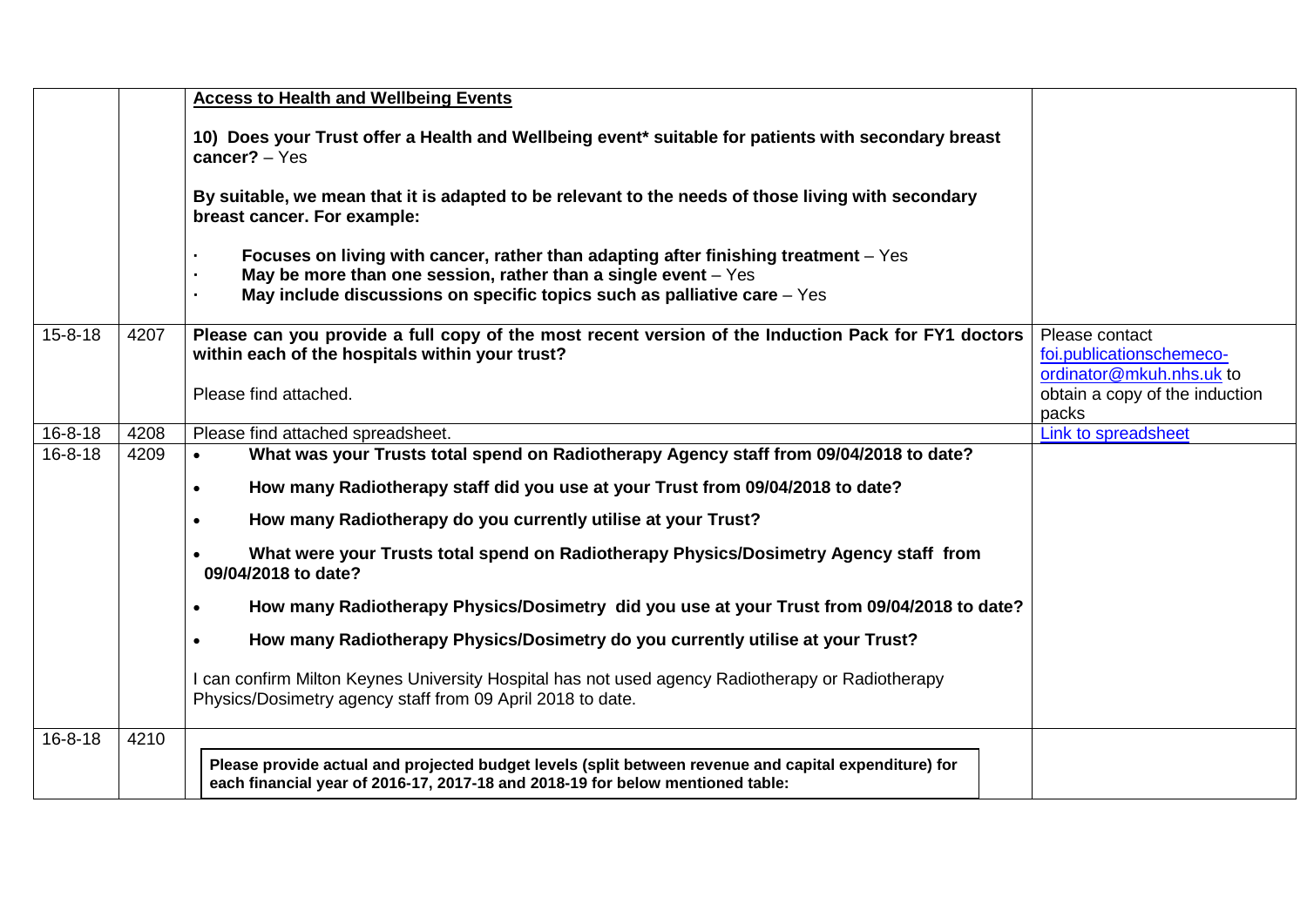|               |      |                                                                                                                                                                                                                                        | <b>Actual spend</b><br>FY 2016-17 (£) |               |             | <b>Actual spend</b><br>FY 2017-18 (£) |                | <b>Projected spend</b><br>FY 2018-19 (£) |  |
|---------------|------|----------------------------------------------------------------------------------------------------------------------------------------------------------------------------------------------------------------------------------------|---------------------------------------|---------------|-------------|---------------------------------------|----------------|------------------------------------------|--|
|               |      | <b>Total spend figures</b>                                                                                                                                                                                                             | Revenu<br>e                           | <b>Capita</b> | Revenu<br>e | <b>Capital</b>                        | <b>Revenue</b> | <b>Capital</b>                           |  |
|               |      | Total organisational income<br>A                                                                                                                                                                                                       |                                       |               |             |                                       |                |                                          |  |
|               |      | $\mathsf B$<br>Total organisational spend                                                                                                                                                                                              |                                       |               |             |                                       |                |                                          |  |
|               |      | Deficit/ surplus of organisation (A -<br>$\mathsf{C}$<br>B)                                                                                                                                                                            |                                       |               |             |                                       |                |                                          |  |
|               |      | can confirm the information requested is available within the Trusts Annual Reports available via the website<br>at http://www.mkhospital.nhs.uk/index.php?view=list&slug=annual-<br>reports&option=com_docman&layout=table&Itemid=646 |                                       |               |             |                                       |                |                                          |  |
|               |      |                                                                                                                                                                                                                                        |                                       |               |             |                                       |                |                                          |  |
|               |      |                                                                                                                                                                                                                                        |                                       |               |             |                                       |                |                                          |  |
|               |      | Please provide below mentioned information:                                                                                                                                                                                            |                                       |               |             |                                       |                |                                          |  |
|               |      | Number of IM&T staff (includes total IM&T staff FTE<br>equivalent, interim IM&T staff and IM&T<br>contractors) employed by organisation during 2017-<br>18                                                                             |                                       | 50            |             |                                       |                |                                          |  |
|               |      | Number of hardware units purchased by<br>$\overline{B}$<br>organisation during 2017-18                                                                                                                                                 |                                       | $1000+$       |             |                                       |                |                                          |  |
|               |      | Number of communications-related units purchased<br>$\overline{C}$<br>by organisation during 2017-18                                                                                                                                   |                                       | $300+$        |             |                                       |                |                                          |  |
|               |      | Please note MKUH do not have an IM&T department. The figures given above represent our IT department<br>only.                                                                                                                          |                                       |               |             |                                       |                |                                          |  |
| $16 - 8 - 18$ | 4211 | 1. Who is responsible (name / job title if possible) for the purchase of new software by the Trust?                                                                                                                                    |                                       |               |             |                                       |                |                                          |  |
|               |      | 2. Has the Trust purchased any new IT software in the last 12 months?<br>• If yes, what was it for?<br>• If not, do you know if the Trust plans to make any IT software purchases in the near future and if so<br>what for?            |                                       |               |             |                                       |                |                                          |  |
|               |      | 3. What was the Trusts expenditure on IT software in the last 12 months?                                                                                                                                                               |                                       |               |             |                                       |                |                                          |  |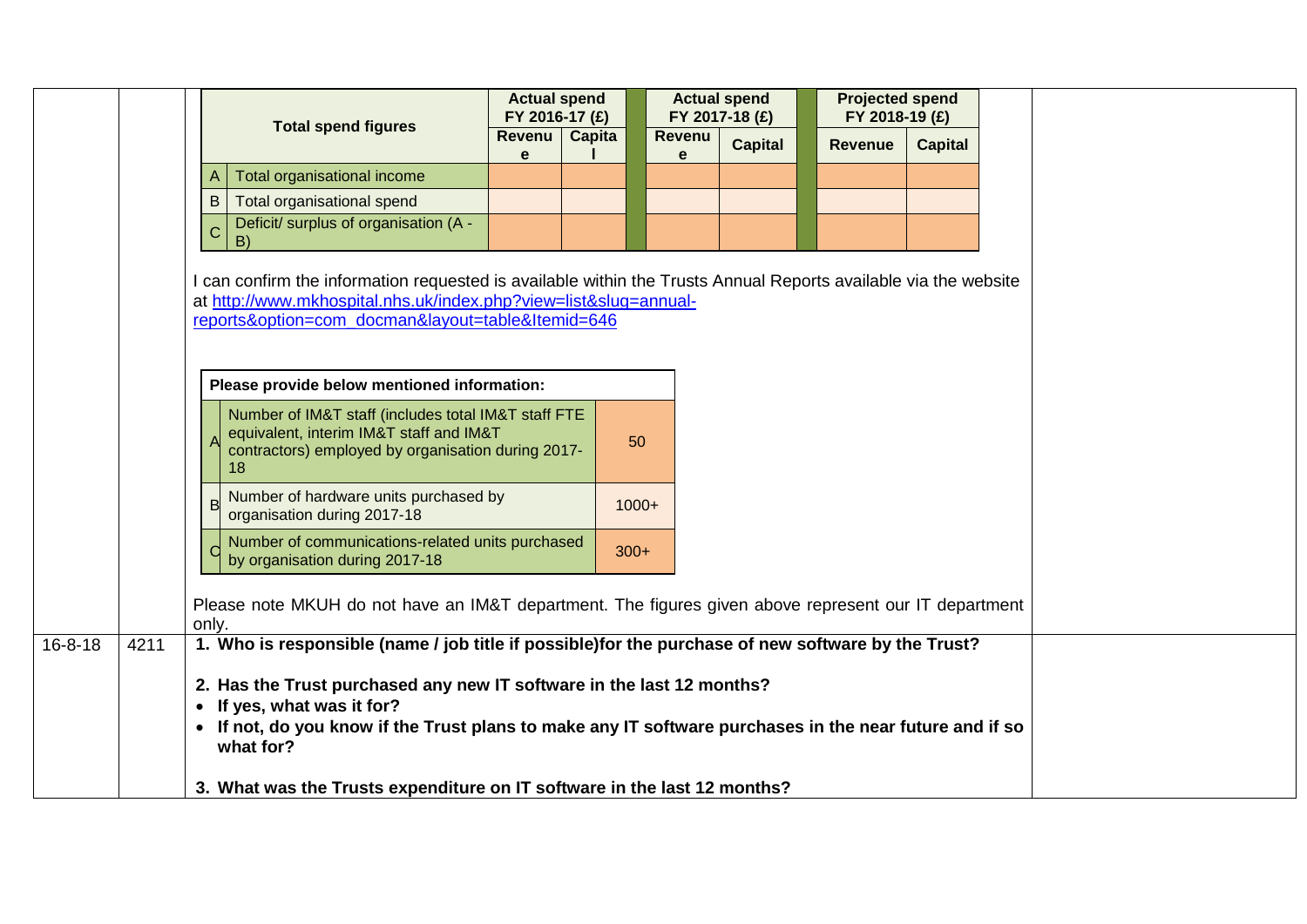|                       | The Trust has produced a document entitled "IT FOI Answers" which can be found on the website at<br>http://www.mkhospital.nhs.uk/index.php?view=download&alias=1559-it-foi-<br>answers&category_slug=freedom-of-information-foi-disclosure-logs-<br>2017&option=com_docman&layout=table&Itemid=700<br>If you cannot find the information you are looking for within this document please come back to me and I will<br>endeavour to respond as soon as possible.                                                                                                                                                                                                                                                                                                                                                                                                                                                                                                                                                                                                                                                                                                                                                                                                                                                                                                                                                                                                                                                                                                                                                                                                                                                                                                                                                                                                                                                                                                                                                                                                                                                                                                                                                     |  |
|-----------------------|----------------------------------------------------------------------------------------------------------------------------------------------------------------------------------------------------------------------------------------------------------------------------------------------------------------------------------------------------------------------------------------------------------------------------------------------------------------------------------------------------------------------------------------------------------------------------------------------------------------------------------------------------------------------------------------------------------------------------------------------------------------------------------------------------------------------------------------------------------------------------------------------------------------------------------------------------------------------------------------------------------------------------------------------------------------------------------------------------------------------------------------------------------------------------------------------------------------------------------------------------------------------------------------------------------------------------------------------------------------------------------------------------------------------------------------------------------------------------------------------------------------------------------------------------------------------------------------------------------------------------------------------------------------------------------------------------------------------------------------------------------------------------------------------------------------------------------------------------------------------------------------------------------------------------------------------------------------------------------------------------------------------------------------------------------------------------------------------------------------------------------------------------------------------------------------------------------------------|--|
| $16 - 8 - 18$<br>4212 | I would like to request, under the freedom of information act, as much of the following as is possible<br>to provide within the cost(£450) and time(18 hours) limits imposed by the act(if you wish to allocate<br>more resources to fulfilling this request you should feel free to do so).<br>This request refers to a time period of the second quarter of 2018, or the months April, May and June<br>of 2018.<br>Please work downward through the following requests until the limits are reached:<br>1. Documents describing procedures for collaboration with immigration enforcement, specifically<br>including policy concerning to but not limited to the following:<br>a. Responses to requests for patient information by immigration enforcement. If this is<br>covered by general policy concerning information shared with law enforcement, please<br>provide this in addition.<br>b. Information routinely shared with immigration enforcement (as differentiated from<br>information shared with the home office in general for the purposes of charging for<br>secondary care) For example, this might include a policy of reporting suspicious<br>patients or patients who do not have uk citizenship or indefinite leave to remain. If this<br>is covered by general policy concerning information shared with law enforcement,<br>please provide this in addition.<br>c. Policy surrounding the presence of immigration enforcement officers on hospital<br>grounds. If this is covered by general policy covering the presence of law enforcement<br>officers, please provide this in addition.<br>1. The number of incidences of patient information being shared with immigration enforcement,<br>and the number that occurred within the time period specified above. If the cost of a time-<br>unlimited search is likely to exceed the limits imposed by the act, please limit it to incidents<br>since 2016, and if that is likely to exceed the cost limits, solely provide the incidents in the time<br>period above. Please also provide, if known(both for the period specified above and in total):<br>The number of these incidents in which the patient was in primary care.<br>a. |  |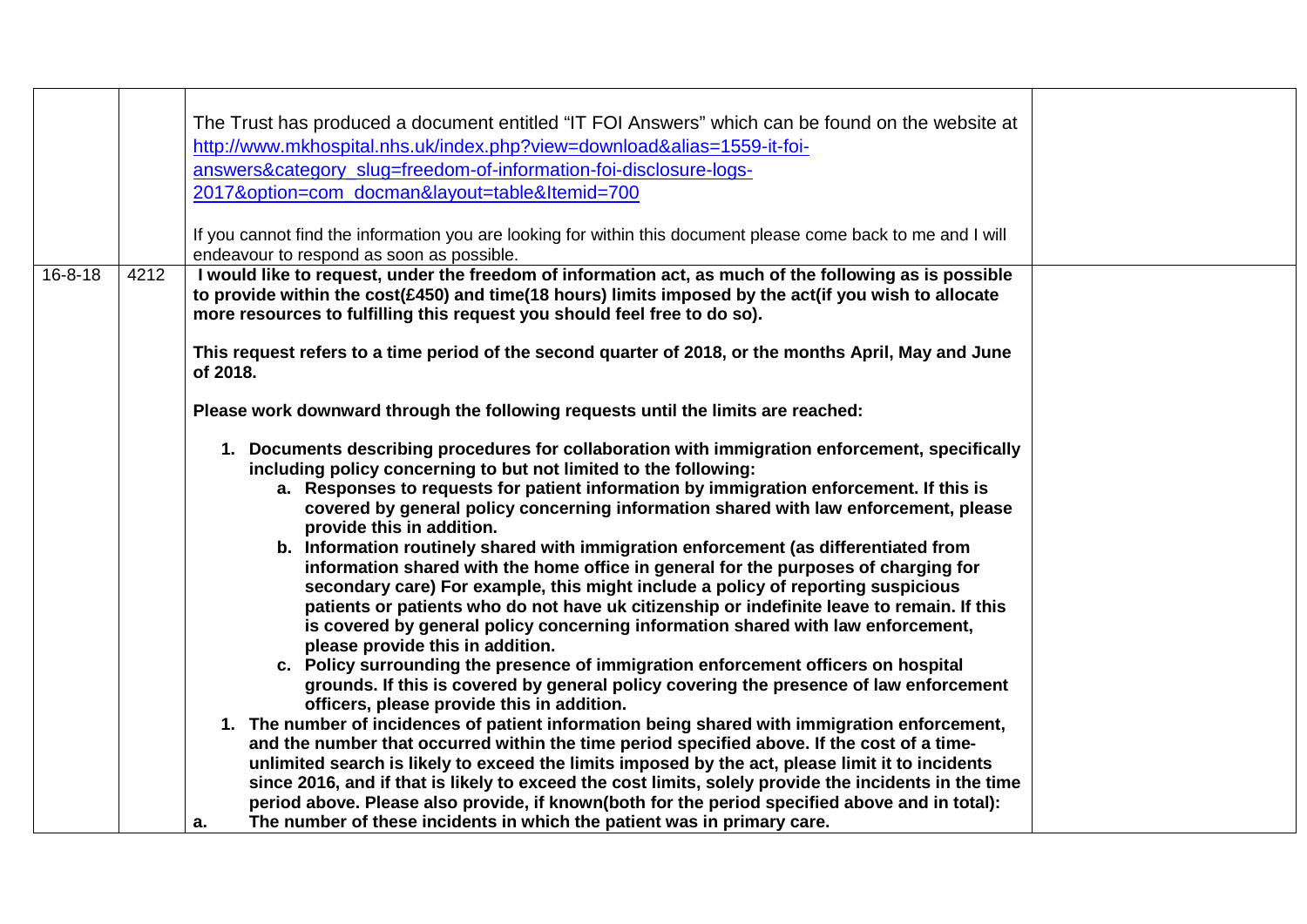|               |      | The number of incidents where this information resulted in an arrest.<br>b.<br>The number of incidents where this information resulted in a deportation.<br>C.<br>The number of incidents where this information resulted in proceedings to deport, but where<br>d.<br>the deportation has not been completed. (or, if numbers of deportations are not known, total numbers<br>of proceedings initiated)<br>The number of known incidents involving the presence of immigration enforcement officers on<br>е.<br>hospital grounds for the purposes of immigration enforcement (so excluding, for example, officers<br>receiving medical treatment). |  |
|---------------|------|-----------------------------------------------------------------------------------------------------------------------------------------------------------------------------------------------------------------------------------------------------------------------------------------------------------------------------------------------------------------------------------------------------------------------------------------------------------------------------------------------------------------------------------------------------------------------------------------------------------------------------------------------------|--|
|               |      | 1. Any and all written communication with immigration enforcement, and any notes, transcripts,<br>minutes or summaries of meetings or conversations with immigration enforcement offices,<br>redacted as appropriate.                                                                                                                                                                                                                                                                                                                                                                                                                               |  |
|               |      | It is worth noting that this request differentiates between the home office in general and immigration<br>enforcement (a law enforcement command within the home office), and does not relate to interactions<br>your trust has with the home office relating to, for example, charging for secondary care, unless<br>immigration enforcement becomes subsequently involved.                                                                                                                                                                                                                                                                        |  |
|               |      | I can confirm Milton Keynes University Hospital have had no dealings with immigration, neither do we have<br>any policy relating to immigration.                                                                                                                                                                                                                                                                                                                                                                                                                                                                                                    |  |
| $17 - 8 - 18$ | 4213 | Questions relating to weekday activity:                                                                                                                                                                                                                                                                                                                                                                                                                                                                                                                                                                                                             |  |
|               |      | 1)<br>What are your weekday opening hours?                                                                                                                                                                                                                                                                                                                                                                                                                                                                                                                                                                                                          |  |
|               |      | 0900 - 1700, however a 24/7 service is in place.                                                                                                                                                                                                                                                                                                                                                                                                                                                                                                                                                                                                    |  |
|               |      | If your opening hours are over 8.5 per day, how do you cover the hours that exceed 8.5 (e.g.<br>2)<br>through shift work, overtime, etc.)?                                                                                                                                                                                                                                                                                                                                                                                                                                                                                                          |  |
|               |      | Through extended working day late shifts, AFC.                                                                                                                                                                                                                                                                                                                                                                                                                                                                                                                                                                                                      |  |
|               |      | How do you cover laboratory operation outside of opening hours (e.g. through shift work,<br>3)<br>overtime, etc.). What samples are processed during this time, and what is the level of staffing?                                                                                                                                                                                                                                                                                                                                                                                                                                                  |  |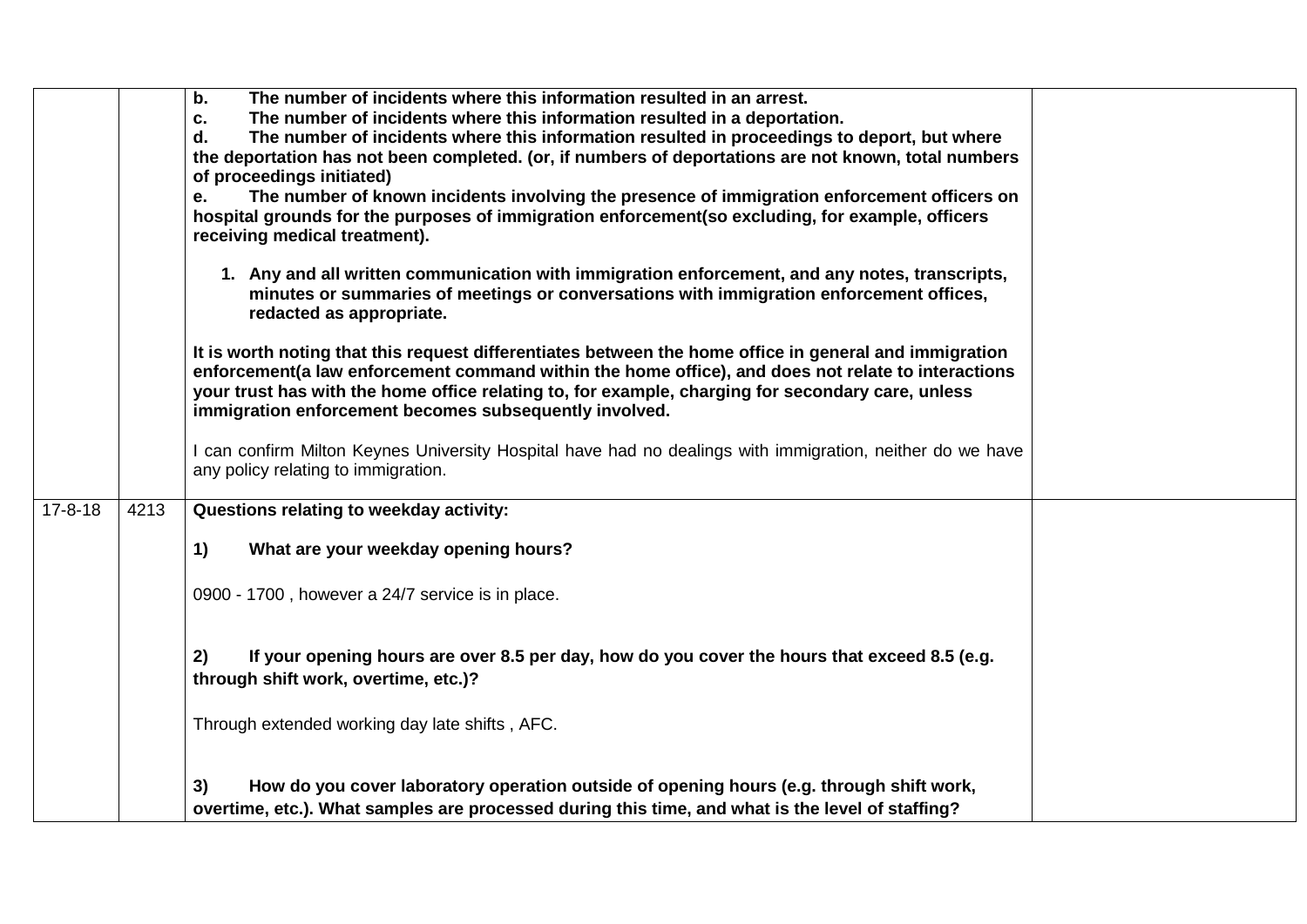| Yes shift in a Blood sciences 24/7 AFC, microbiology have on call after midnight, also harmonised against<br>AFC. Lone BMS per department with support staff up until 7pm                      |
|------------------------------------------------------------------------------------------------------------------------------------------------------------------------------------------------|
| What is your pay arrangement for weekday out of hours service (e.g. Agenda for Change, local<br>4)<br>agreement, etc.)?                                                                        |
| <b>AFC</b>                                                                                                                                                                                     |
| 5)<br>Where a local agreement is in place, what is the rate of payment?                                                                                                                        |
| N/A                                                                                                                                                                                            |
| Questions relating to weekend and Bank Holiday activity:                                                                                                                                       |
| 6)<br>What are your weekend and Bank Holiday opening hours?                                                                                                                                    |
| 24/7 service, however 9am to 4 pm to visitors.                                                                                                                                                 |
| 7)<br>How do you cover laboratory operation during opening hours (e.g. through shift work,<br>overtime, etc.). What samples are processed during this time, and what is the level of staffing? |
| Contractual hours, shifts, Inpatients, outpatient, GP work.                                                                                                                                    |
| 8)<br>What is your pay arrangement for weekend out of hours service (e.g. Agenda for Change, local<br>agreement, etc.)?                                                                        |
| <b>AFC</b>                                                                                                                                                                                     |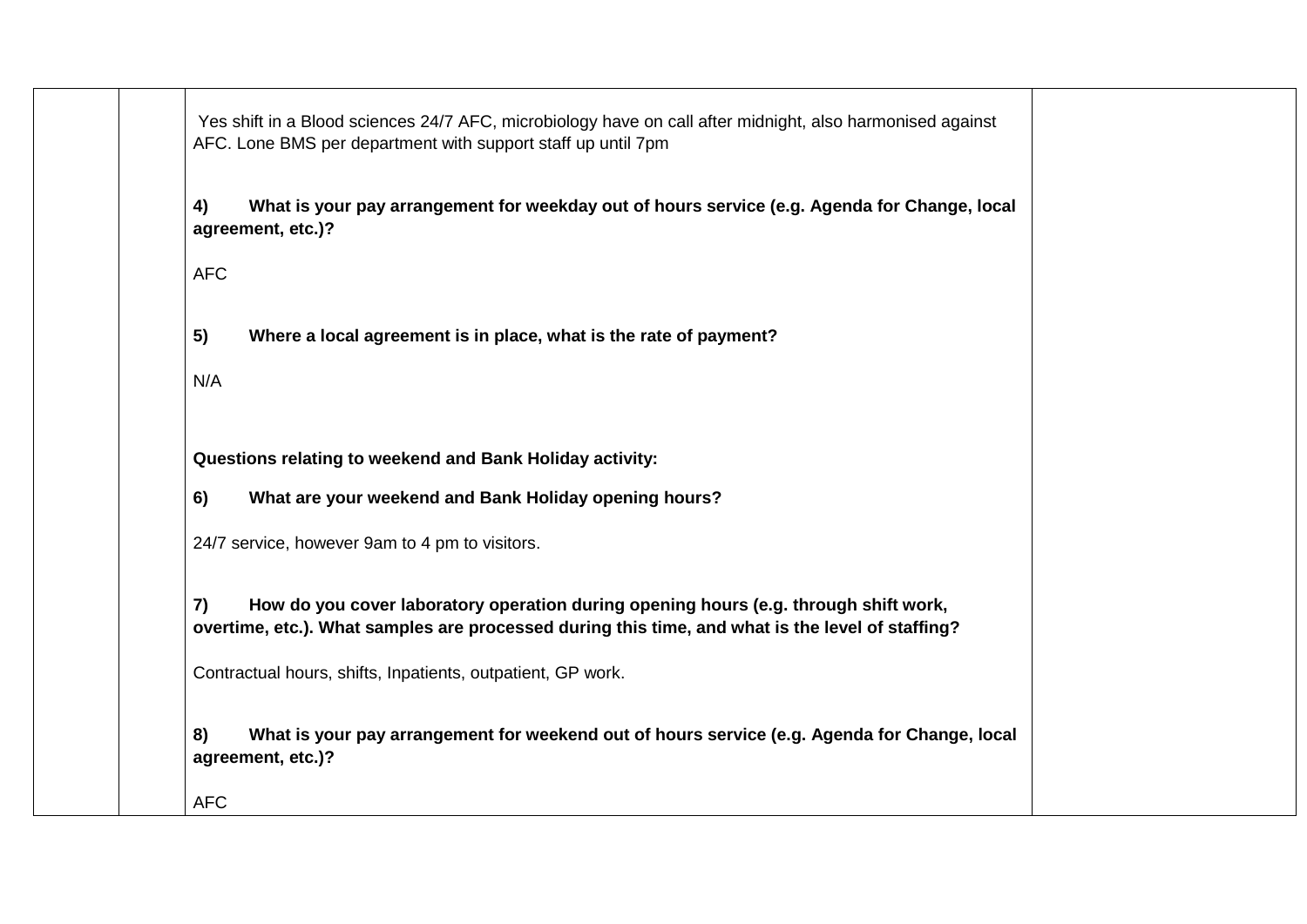|               |      | 9)<br>Where a local agreement is in place, what is the rate of payment?<br>N/A<br><b>General questions:</b><br>10)<br>Where "out of hours" work forms part of a staff member's 37.5 hours, is time owed to the<br>department, or are these hours written off?<br><b>No</b>                                                                                                                                                                                                                                                                                                                                                                                                                                                                                                                                                    |  |
|---------------|------|-------------------------------------------------------------------------------------------------------------------------------------------------------------------------------------------------------------------------------------------------------------------------------------------------------------------------------------------------------------------------------------------------------------------------------------------------------------------------------------------------------------------------------------------------------------------------------------------------------------------------------------------------------------------------------------------------------------------------------------------------------------------------------------------------------------------------------|--|
| $11 - 8 - 18$ | 4214 | I am writing to you under the Freedom of Information Act 2000 to request information regarding<br>telecoms.<br>The attached spreadsheet shows a number of questions regarding your mobile and fixed line<br>telephony. Hopefully the questions are self-explanatory, note there are comments in several cells to<br>further clarify the required information.<br>The Trust has produced a document entitled "IT FOI Answers" which can be found on the website at<br>http://www.mkhospital.nhs.uk/index.php?view=download&alias=1559-it-foi-answers&category_slug=freedom-<br>of-information-foi-disclosure-logs-2017&option=com_docman&layout=table&Itemid=700<br>If you cannot find the information you are looking for within this document please come back to me and I will<br>endeavour to respond as soon as possible. |  |
| $20 - 8 - 18$ | 4215 | I am writing to request under the freedom of information act any/all copies of administrative<br>correspondence, letters and/or any other documentation including minutes of meetings etc that<br>mention or relate to:<br>HIV / AIDS or Hepatitis, AND, Haemophilia / Haemophiliacs during the period January 1st 1988 -<br>December 31st 1991.<br>Please note that I am NOT requesting patient medical records which would obviously be exempt, but<br>administrative correspondence, letters and/or any other documentation including minutes of<br>meetings etc.                                                                                                                                                                                                                                                          |  |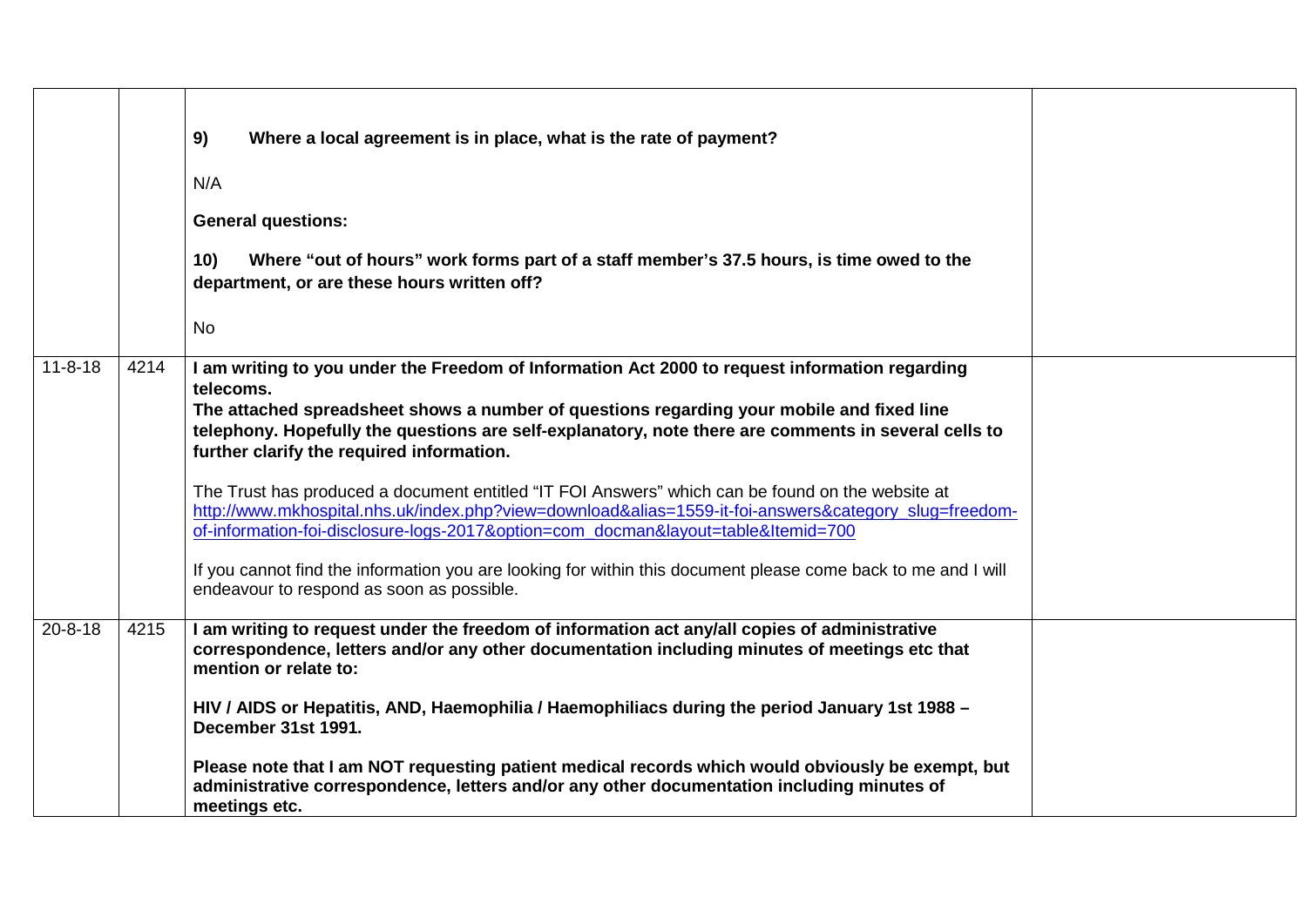|               |      | Milton Keynes University Hospital follows the Department of Health Retention Guidelines. In line with the<br>guidelines, the documentation requested is destroyed 8 years after the patient was last seen or discharged<br>from clinic. Therefore, we no longer hold these records.                                                                                                                                                                                                                                                                                                                                                                                                                                                        |  |
|---------------|------|--------------------------------------------------------------------------------------------------------------------------------------------------------------------------------------------------------------------------------------------------------------------------------------------------------------------------------------------------------------------------------------------------------------------------------------------------------------------------------------------------------------------------------------------------------------------------------------------------------------------------------------------------------------------------------------------------------------------------------------------|--|
| $20 - 8 - 18$ | 4216 | 1. What is the average length of time per patient to assist with a CAUTI?                                                                                                                                                                                                                                                                                                                                                                                                                                                                                                                                                                                                                                                                  |  |
|               |      | The Trust does not record this information in a central location. To obtain this information would entail trawling<br>through patient records which would require permission and exceed the appropriate time limit.                                                                                                                                                                                                                                                                                                                                                                                                                                                                                                                        |  |
|               |      | 2. How many nosocomial CAUTIs were there in your trust last year? What is your position on the<br>safety thermometer for CAUTI?                                                                                                                                                                                                                                                                                                                                                                                                                                                                                                                                                                                                            |  |
|               |      | This information can be obtained from the NHSI Safety thermometer website www.safetythermometer.nhs.uk                                                                                                                                                                                                                                                                                                                                                                                                                                                                                                                                                                                                                                     |  |
|               |      | 3. What 3 main actions have the trust deployed or is planning to deploy to reduce nosocomial<br><b>CAUTIS?</b>                                                                                                                                                                                                                                                                                                                                                                                                                                                                                                                                                                                                                             |  |
|               |      | In relationship to reducing nosocomial (hospital) acquired, the Trust support hydration through frequent<br>individual patient assessment. Milton Keynes University Hospital was the instigator of the Red Jug<br>programme that is practiced nationwide. Procedures that require the patient to be nil by mouth have a<br>pathway that supports the patient remaining hydrated. The need for insertion of urinary catheter, the<br>introduction and post management are undertaken with asepsis. Milton Keynes University Hospital works with<br>the local CCG and GP's to reduce the incidence of all UTI not just the CAUTI's through patient awareness,<br>prudency around antimicrobial prescription and best practice catheter care. |  |
|               |      | 4. What is the impact on increased length of stay for an average patient in your trust with a CAUTI -<br>how many days on average?                                                                                                                                                                                                                                                                                                                                                                                                                                                                                                                                                                                                         |  |
|               |      | The Trust does not record this information in a central location. To obtain this information would entail trawling<br>through patient records which would require permission and exceed the appropriate time limit.                                                                                                                                                                                                                                                                                                                                                                                                                                                                                                                        |  |
|               |      | 5. What is the increased per patient cost of a nosocomial CAUTI? (e.g. extended hospital stay, nursing<br>time, drug treatment, bed blocking etc.)                                                                                                                                                                                                                                                                                                                                                                                                                                                                                                                                                                                         |  |
|               |      | The Trust does not record this information in a central location. To obtain this information would entail trawling                                                                                                                                                                                                                                                                                                                                                                                                                                                                                                                                                                                                                         |  |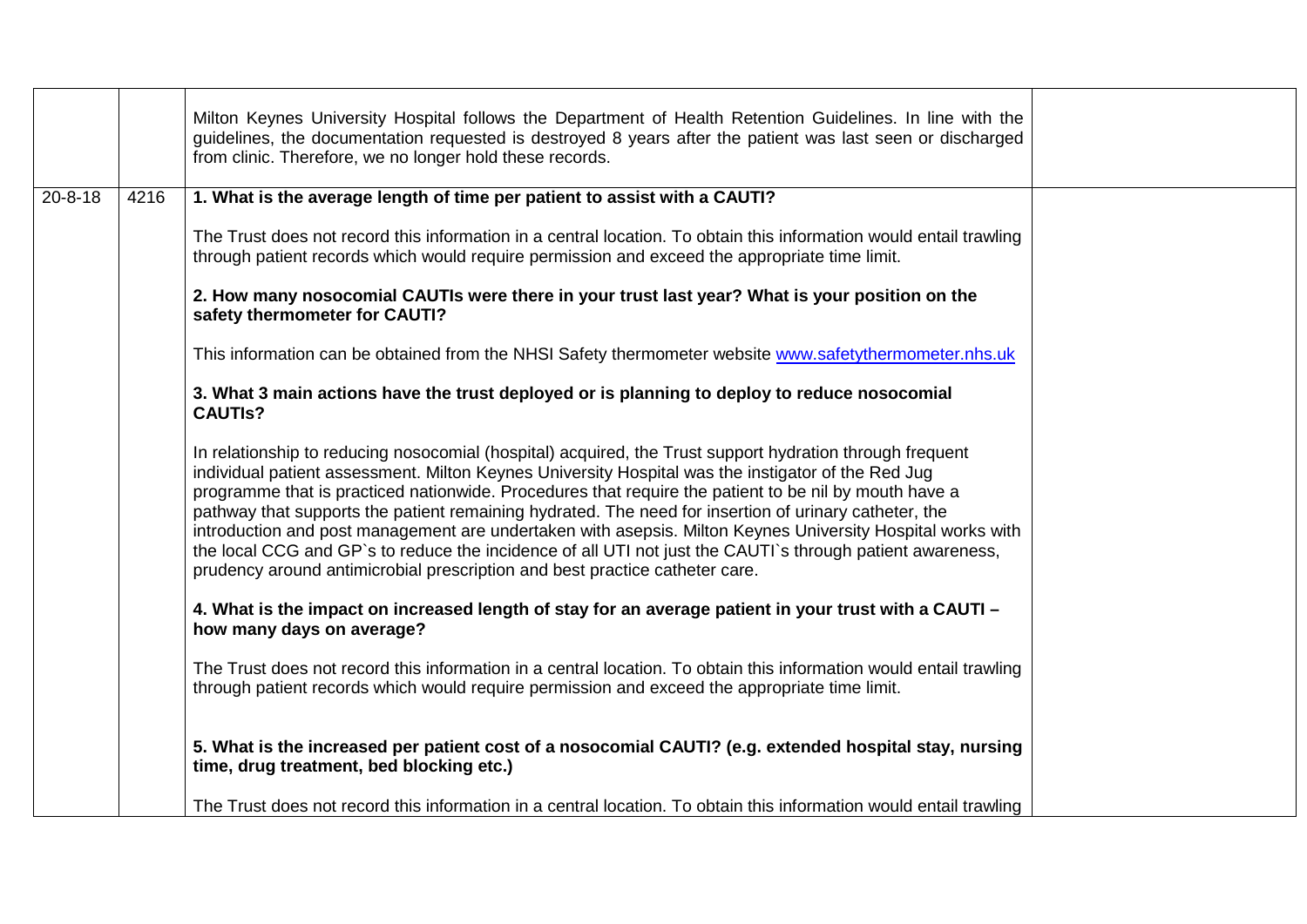|               |      | through patient records which would require permission and exceed the appropriate time limit.                                                                                                                                    |
|---------------|------|----------------------------------------------------------------------------------------------------------------------------------------------------------------------------------------------------------------------------------|
| $20 - 8 - 18$ | 4217 | 1. How many patients with plaque psoriasis in your Trust are currently being treated with unlicensed<br>Fumaderm?                                                                                                                |
|               |      | 0                                                                                                                                                                                                                                |
|               |      | 2. How many patients with plaque psoriasis in your trust are currently being treated with Skilarence?                                                                                                                            |
|               |      | One patient is being treated with Skilarence but we do not have information regarding the indication for<br>usage.                                                                                                               |
|               |      | 3. Is the Trust starting patients with plaque psoriasis on Skilarence?<br>a. If yes to Q3, how many patients in the last 6 months?                                                                                               |
|               |      | Please see Q2                                                                                                                                                                                                                    |
|               |      | 4. Is the Trust starting patients with psoriasis on unlicensed Fumaderm?<br>a. If yes to Q4, how many patients in the last 6 months?                                                                                             |
|               |      | Currently no patients are being treated with Fumaderm                                                                                                                                                                            |
|               |      | 5. Does the Trust intend to review all patients with plaque psoriasis taking unlicensed Fumaderm in<br>order to move them to a licensed formulation where appropriate?                                                           |
|               |      | N/A                                                                                                                                                                                                                              |
|               |      | 6. Please describe the process in place to achieve Q5 and the anticipated completion date.                                                                                                                                       |
|               |      | N/A                                                                                                                                                                                                                              |
|               |      | 7. If the Trust does not intend to initiate Skilarence or review all patients with plaque psoriasis taking<br>unlicensed Fumaderm, please provide an explanation why the Trust intends to continue with its<br>current practice. |
|               |      | N/A                                                                                                                                                                                                                              |
|               |      |                                                                                                                                                                                                                                  |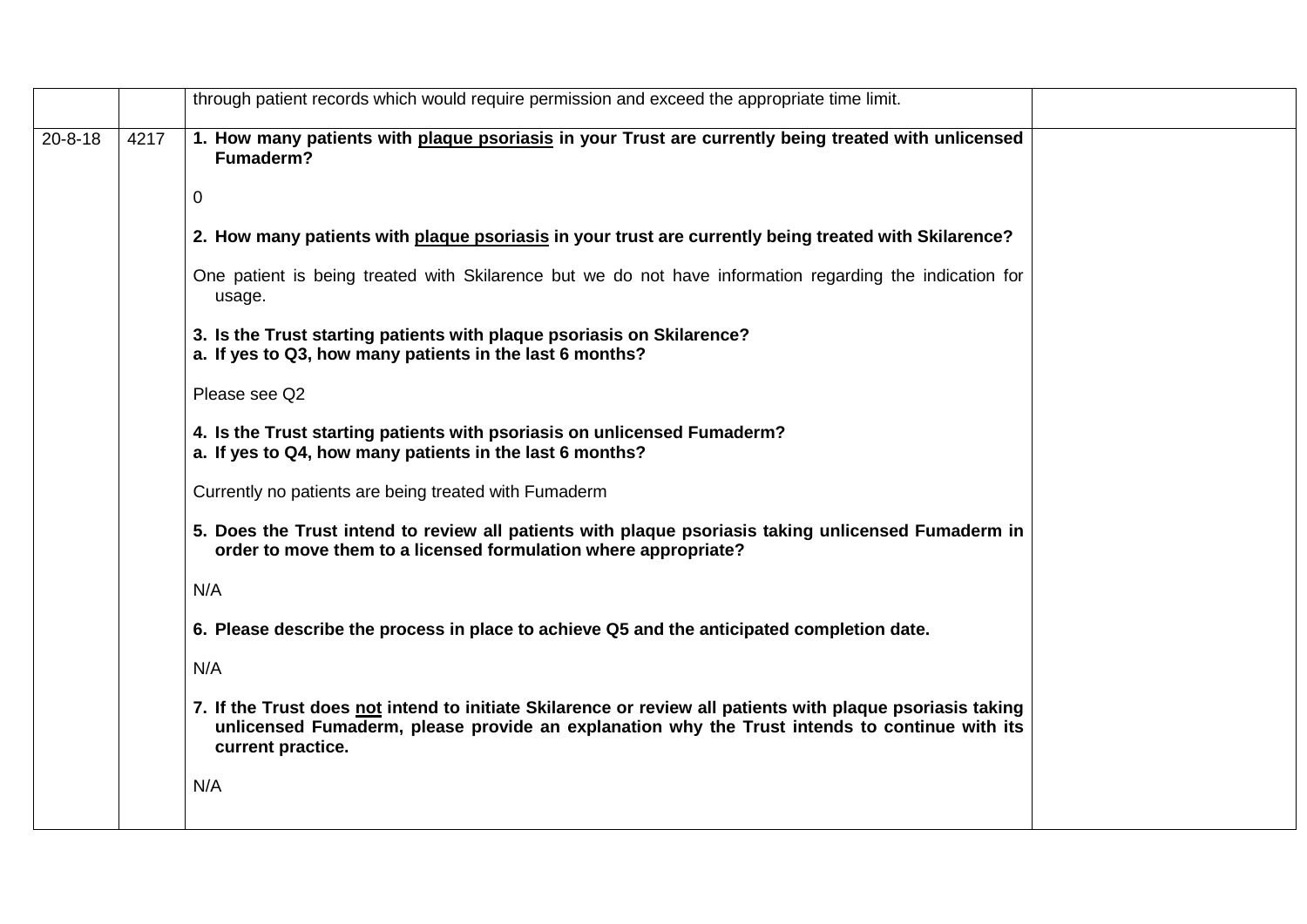| $20 - 8 - 18$ | 4218 | The information that I require relates to the IT spend for FY 2016-17, FY 2017-18 and projected spend<br>for FY 2018-19.                                                                                                                                                                                                                                                                                                                                               |  |
|---------------|------|------------------------------------------------------------------------------------------------------------------------------------------------------------------------------------------------------------------------------------------------------------------------------------------------------------------------------------------------------------------------------------------------------------------------------------------------------------------------|--|
|               |      | The Trust has produced a document entitled "IT FOI Answers" which can be found on the website at<br>http://www.mkhospital.nhs.uk/index.php?view=download&alias=1559-it-foi-answers&category_slug=freedom-<br>of-information-foi-disclosure-logs-2017&option=com docman&layout=table&Itemid=700                                                                                                                                                                         |  |
|               |      | If you cannot find the information you are looking for within this document please come back to me and I will<br>endeavour to respond as soon as possible.                                                                                                                                                                                                                                                                                                             |  |
| $21 - 8 - 18$ | 4219 | 1. Does your trust treat patients for Acromegaly?                                                                                                                                                                                                                                                                                                                                                                                                                      |  |
|               |      | Yes. Between 1 <sup>st</sup> July 2017 and 31 <sup>st</sup> June 2018 4 patients have had the following ICD10 Diagnosis Code<br>coded to their inpatient spell:                                                                                                                                                                                                                                                                                                        |  |
|               |      | E220: Acromegaly and Pituitary Gigantism                                                                                                                                                                                                                                                                                                                                                                                                                               |  |
|               |      | 2. If your trust treats, please provide me with the following numbers of patients treated in the last 12<br>months [latest 12 months possible] with the following drugs for Acromegaly;                                                                                                                                                                                                                                                                                |  |
|               |      | • Ocreotide – Between 1 <sup>st</sup> August 2017 and 31 <sup>st</sup> July 2018, 9 patients have been treated with Ocreotide. We<br>cannot firm the indications of use without accessing patients' medical records. To do this would require<br>permission and would exceed the appropriate time limit.                                                                                                                                                               |  |
|               |      | • Lanreotide<br>• Pasireotide<br>• Pegvisomant                                                                                                                                                                                                                                                                                                                                                                                                                         |  |
|               |      | I can confirm MKUH do not keep Lanreotide, Pasireotide or Pegvisomant.                                                                                                                                                                                                                                                                                                                                                                                                 |  |
| $22 - 8 - 18$ | 4220 | 1) Whether the Trust currently is, or has been in the past 12 months, engaged in a contract or written<br>agreement with Bounty UK Limited. If the Trust is currently engaged in a contract please attach a<br>copy of it, making necessary redactions in order to comply with the Act. Please provide the date that<br>the contract began and/ or ended. Please provide an overview of the terms of payment. (i.e. per<br>mother visited / per photo pack purchased). |  |
|               |      | The Trust has been engaged with Bounty UK Ltd and is currently undergoing renewal of the contract.                                                                                                                                                                                                                                                                                                                                                                     |  |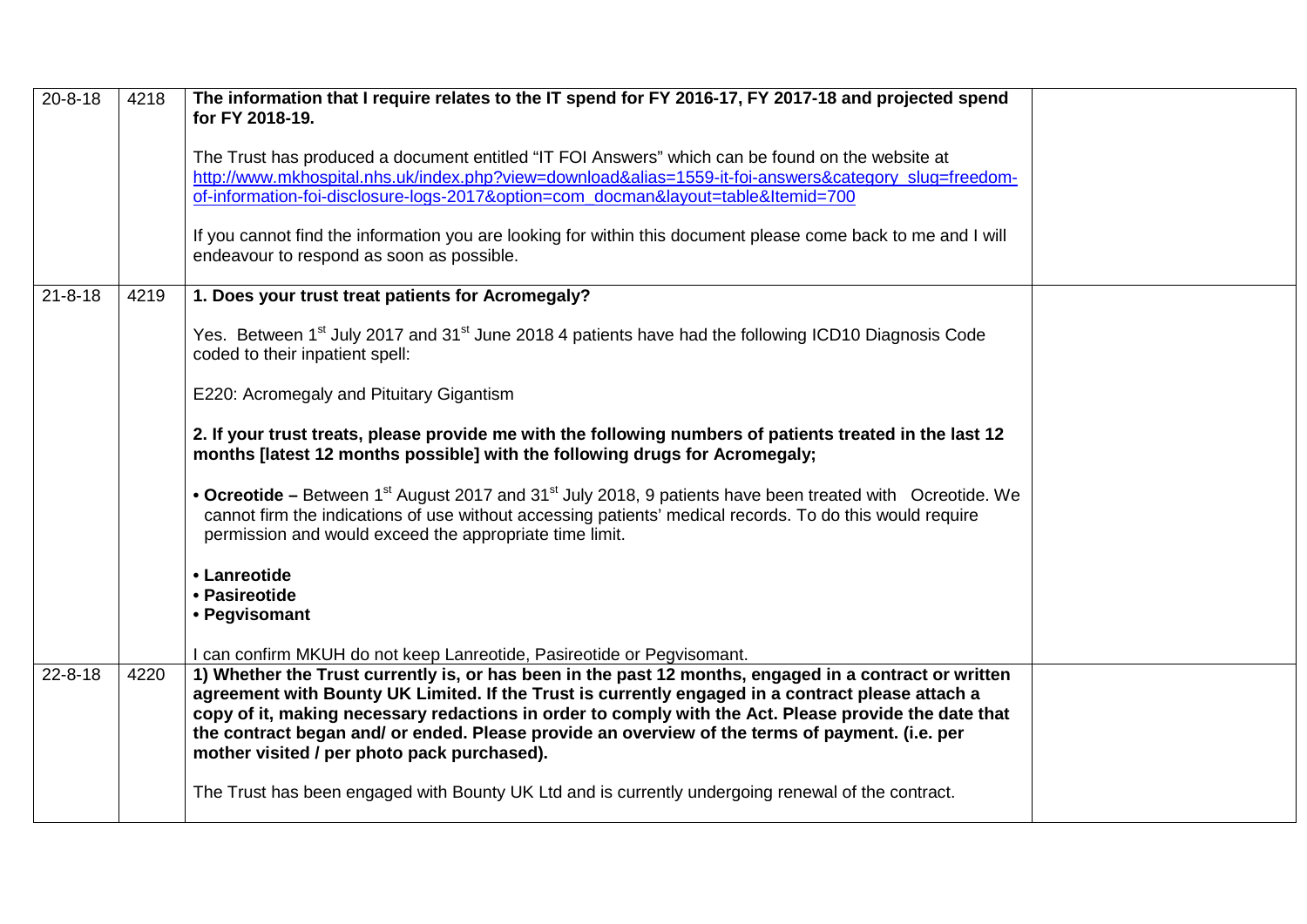|               |      | 2) Please confirm how much money has been paid to the Trust by Bounty UK Limited in the past 12<br>months and how many new mothers are recorded as having been approached by Bounty<br>representatives (if held).<br>does not hold any details on how many mothers were approached.<br>(i.e are representatives allowed on any ward at any time, or do they have restricted access? Are<br>mothers given the option to opt out of being visited?)<br>The Trust has no specific contract regarding Bounty. Bounty does have access to the ward at any time but<br>this is normally in standard working hours. They have ID badges to identify their role and gain access to the<br>maternity wards. Mothers do have the option to not engage with Bounty if that is there choice. Bounty<br>representatives will present to the midwife in charge on arrival and together they would identify if there are<br>any specific women who should not be seen.<br>please provide details of the complaints. |                         |                  | The Trust received £5,550.68 from Bounty UK Ltd for the period September 2017 to August 2018. The Trust<br>3) Please provide details of the policies the Trust has in place with regards to protecting new mothers<br>4) Please confirm the number of complaints made to the Trust by new parents. If not time prohibitive, |                    |
|---------------|------|------------------------------------------------------------------------------------------------------------------------------------------------------------------------------------------------------------------------------------------------------------------------------------------------------------------------------------------------------------------------------------------------------------------------------------------------------------------------------------------------------------------------------------------------------------------------------------------------------------------------------------------------------------------------------------------------------------------------------------------------------------------------------------------------------------------------------------------------------------------------------------------------------------------------------------------------------------------------------------------------------|-------------------------|------------------|-----------------------------------------------------------------------------------------------------------------------------------------------------------------------------------------------------------------------------------------------------------------------------------------------------------------------------|--------------------|
|               |      | No complaints have been received.                                                                                                                                                                                                                                                                                                                                                                                                                                                                                                                                                                                                                                                                                                                                                                                                                                                                                                                                                                    |                         |                  |                                                                                                                                                                                                                                                                                                                             |                    |
|               |      |                                                                                                                                                                                                                                                                                                                                                                                                                                                                                                                                                                                                                                                                                                                                                                                                                                                                                                                                                                                                      |                         |                  |                                                                                                                                                                                                                                                                                                                             |                    |
| $24 - 8 - 18$ | 4221 | 1.<br>financial year? Please break this down in to specialty and grades<br>Please find attached.<br>2.                                                                                                                                                                                                                                                                                                                                                                                                                                                                                                                                                                                                                                                                                                                                                                                                                                                                                               |                         |                  | Please could you provide me a breakdown of the locum agency doctor spend for the last                                                                                                                                                                                                                                       | Link to attachment |
|               |      | trust?                                                                                                                                                                                                                                                                                                                                                                                                                                                                                                                                                                                                                                                                                                                                                                                                                                                                                                                                                                                               |                         |                  | Please could you provide me a breakdown of the permanent doctor vacancies across the                                                                                                                                                                                                                                        |                    |
|               |      | <b>Specialty</b>                                                                                                                                                                                                                                                                                                                                                                                                                                                                                                                                                                                                                                                                                                                                                                                                                                                                                                                                                                                     | <b>Grade Type</b>       | <b>Vacancies</b> |                                                                                                                                                                                                                                                                                                                             |                    |
|               |      | A&E                                                                                                                                                                                                                                                                                                                                                                                                                                                                                                                                                                                                                                                                                                                                                                                                                                                                                                                                                                                                  | <b>SAS/Trust Doctor</b> | 1.51             |                                                                                                                                                                                                                                                                                                                             |                    |
|               |      | <b>Acute Medicine</b>                                                                                                                                                                                                                                                                                                                                                                                                                                                                                                                                                                                                                                                                                                                                                                                                                                                                                                                                                                                | SAS/Trust Doctor        | 11.41            |                                                                                                                                                                                                                                                                                                                             |                    |
|               |      | Anaesthetics                                                                                                                                                                                                                                                                                                                                                                                                                                                                                                                                                                                                                                                                                                                                                                                                                                                                                                                                                                                         | Consultant              | 1.55             |                                                                                                                                                                                                                                                                                                                             |                    |
|               |      | Anaesthetics                                                                                                                                                                                                                                                                                                                                                                                                                                                                                                                                                                                                                                                                                                                                                                                                                                                                                                                                                                                         | <b>SAS/Trust Doctor</b> | 4.50             |                                                                                                                                                                                                                                                                                                                             |                    |
|               |      | <b>Bowel Screening Programme</b>                                                                                                                                                                                                                                                                                                                                                                                                                                                                                                                                                                                                                                                                                                                                                                                                                                                                                                                                                                     | Consultant              | 0.20             |                                                                                                                                                                                                                                                                                                                             |                    |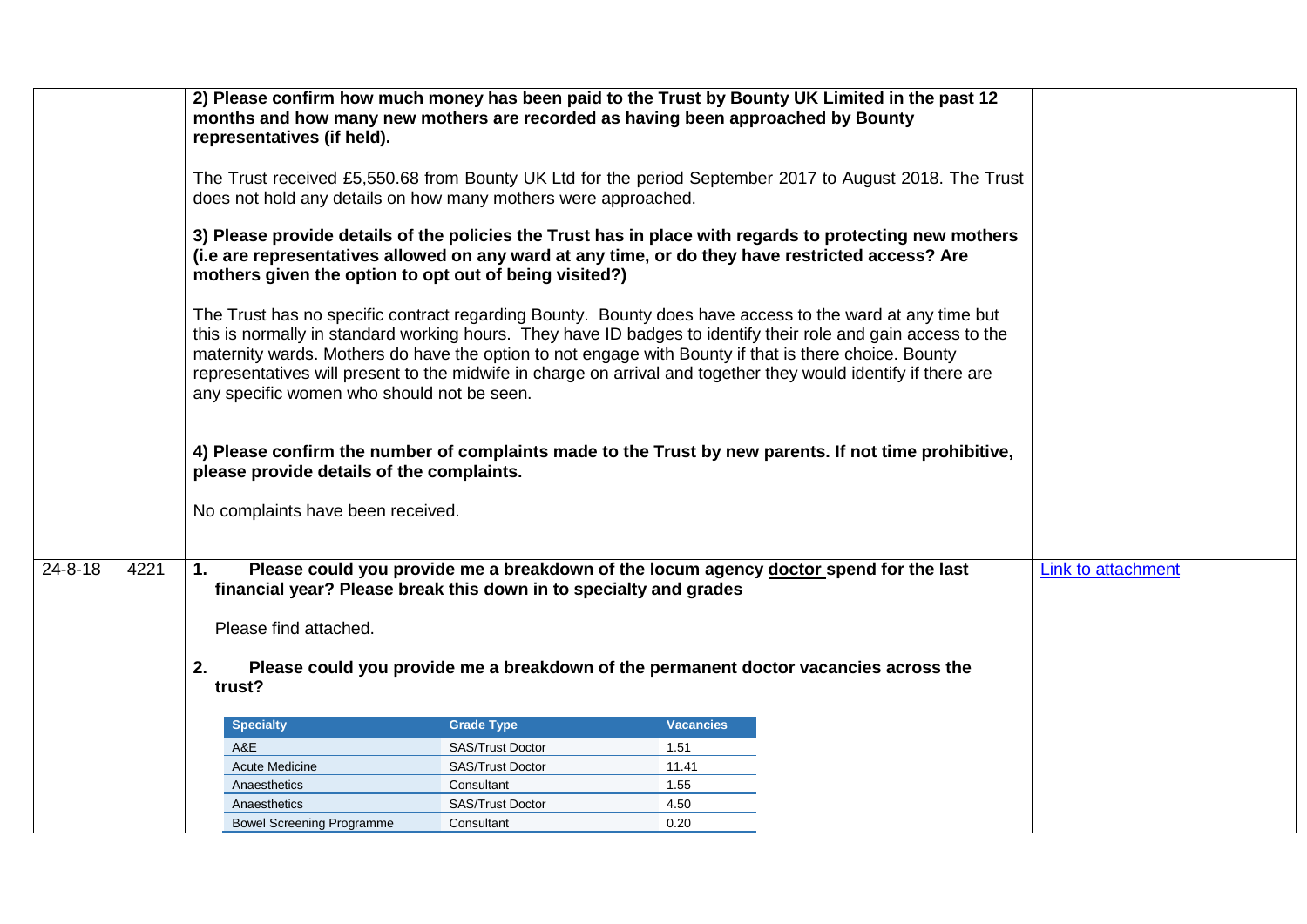| Cardiology<br>Cardiology<br>Dermatology<br>Dermatology<br>Diabetic Retinopathy | Consultant<br>SAS/Trust Doctor |              |  |
|--------------------------------------------------------------------------------|--------------------------------|--------------|--|
|                                                                                |                                | 1.75<br>1.00 |  |
|                                                                                | Consultant                     | 2.00         |  |
|                                                                                | SAS/Trust Doctor               | 2.02         |  |
|                                                                                | SAS/Trust Doctor               | 0.30         |  |
| E.N.T.                                                                         | Consultant                     | 1.62         |  |
| <b>E.N.T.</b>                                                                  | SAS/Trust Doctor               | 0.60         |  |
| Gastro                                                                         | Consultant                     | 2.00         |  |
| Gastro                                                                         | SAS/Trust Doctor               | 1.00         |  |
| <b>General Surgery</b>                                                         | Consultant                     | 3.00         |  |
| <b>General Surgery</b>                                                         | SAS/Trust Doctor               | 3.25         |  |
| Haematology                                                                    | SAS/Trust Doctor               | 1.00         |  |
| Neurology                                                                      | Consultant                     | 0.10         |  |
| Obs & Gynae                                                                    | Consultant                     | 1.60         |  |
| Occ.Health - Acute/Community                                                   | Consultant                     | 0.70         |  |
| Ophthalmology                                                                  | Consultant                     | 0.20         |  |
| Ophthalmology                                                                  | SAS/Trust Doctor               | 0.50         |  |
| Orthodontics                                                                   | Consultant                     | 2.65         |  |
| Palliative Care                                                                | Consultant                     | 1.73         |  |
| Sexual Health Service                                                          | Consultant                     | 0.07         |  |
| Sexual Health Service                                                          | SAS/Trust Doctor               | 0.06         |  |
| Urology                                                                        | SAS/Trust Doctor               | 2.00         |  |
|                                                                                |                                |              |  |
| <b>Totals</b>                                                                  | <b>Consultant</b>              | 19.17        |  |
|                                                                                | <b>SAS/Trust Doctor</b>        | 29.15        |  |
|                                                                                | <b>All Grades</b>              | 48.32        |  |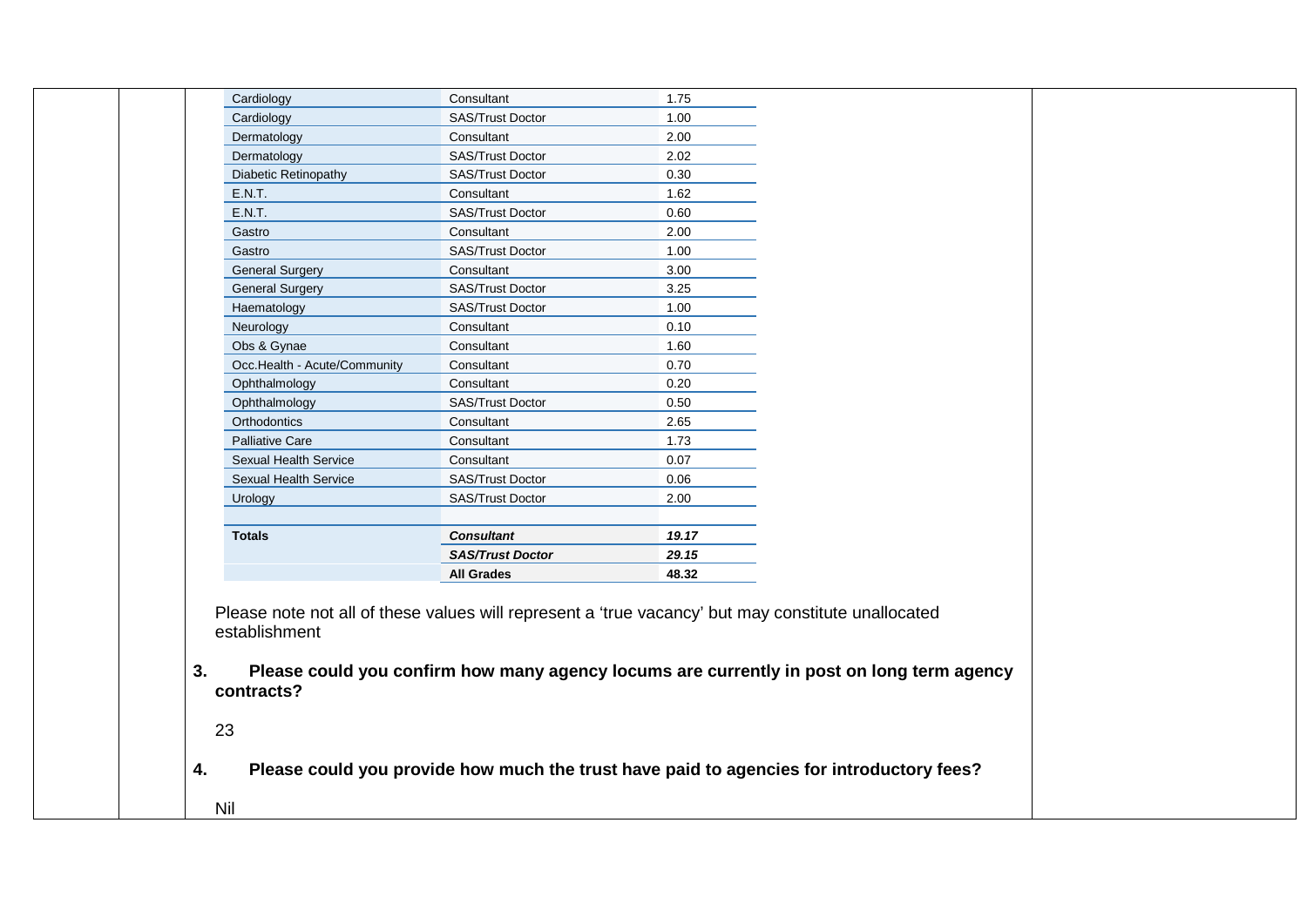|               |      | 5.<br>for the recruitment of doctors?                                                                                                                    |                  |                                                                                                                                                               | Please provide details of any overseas recruitment campaigns that the trust have taken part in                                                                                                                                                         |                                                                                                                                                                                                                                 |                                                                                                                                                                                                                                       |  |  |
|---------------|------|----------------------------------------------------------------------------------------------------------------------------------------------------------|------------------|---------------------------------------------------------------------------------------------------------------------------------------------------------------|--------------------------------------------------------------------------------------------------------------------------------------------------------------------------------------------------------------------------------------------------------|---------------------------------------------------------------------------------------------------------------------------------------------------------------------------------------------------------------------------------|---------------------------------------------------------------------------------------------------------------------------------------------------------------------------------------------------------------------------------------|--|--|
|               |      | Nil                                                                                                                                                      |                  |                                                                                                                                                               |                                                                                                                                                                                                                                                        |                                                                                                                                                                                                                                 |                                                                                                                                                                                                                                       |  |  |
| $28 - 8 - 18$ | 4222 | <b>NHS trust</b><br>name                                                                                                                                 | City/town        | The total<br>number of full-<br>time and part-<br>time employees<br>employed by<br>your trust (as of<br>1st August<br>2018 or latest<br>figures<br>available) | The total number of<br>full-time and part-time<br>employees employed<br>by your trust with<br>professional data<br>security /<br>cybersecurity<br>qualifications (as of<br>1st August 2018 or<br>latest figures<br>available)                          | The total number of<br>full-time and part-<br>time employees<br>employed by your<br>trust who have<br>completed security<br>training over the last<br>12 months (prior to<br>1st August 2018 or<br>latest figures<br>available) | How much money<br>(in pounds sterling)<br>has been spent on<br>data security<br>training during the<br>last 12 months<br>(prior to 1st August<br>2018 or latest<br>figures available)<br>this may include<br>GDPR-related<br>training |  |  |
|               |      | <b>Milton Keynes</b><br><b>Hospital NHS</b><br>Foundation<br>Trust                                                                                       | Milton<br>Keynes | 3528                                                                                                                                                          |                                                                                                                                                                                                                                                        | 2882                                                                                                                                                                                                                            | £1,489                                                                                                                                                                                                                                |  |  |
|               |      | 2019. The Trust is currently standing at 86% compliance.                                                                                                 |                  |                                                                                                                                                               | Please note all staff undertake Information Governance/ Data Protection training. This training is on an annual<br>basis, therefore if someone undertakes training November 30 <sup>th</sup> 2018 they will be out of date by November 1 <sup>st</sup> |                                                                                                                                                                                                                                 |                                                                                                                                                                                                                                       |  |  |
| $28 - 8 - 18$ | 4223 | 1. Name of Softwares                                                                                                                                     |                  |                                                                                                                                                               |                                                                                                                                                                                                                                                        |                                                                                                                                                                                                                                 |                                                                                                                                                                                                                                       |  |  |
|               |      | <b>Allocate Software</b>                                                                                                                                 |                  |                                                                                                                                                               |                                                                                                                                                                                                                                                        |                                                                                                                                                                                                                                 |                                                                                                                                                                                                                                       |  |  |
|               |      | 2. Description of their uses (including the staffing groups or departments they are used for)<br>We have licenses to use the following Allocate modules: |                  |                                                                                                                                                               |                                                                                                                                                                                                                                                        |                                                                                                                                                                                                                                 |                                                                                                                                                                                                                                       |  |  |
|               |      | $\bullet$                                                                                                                                                |                  |                                                                                                                                                               | Health roster - nursing, some AHP and some admin.                                                                                                                                                                                                      |                                                                                                                                                                                                                                 |                                                                                                                                                                                                                                       |  |  |
|               |      |                                                                                                                                                          |                  |                                                                                                                                                               | Bank staff (for casual nursing and admin workers)                                                                                                                                                                                                      |                                                                                                                                                                                                                                 |                                                                                                                                                                                                                                       |  |  |
|               |      |                                                                                                                                                          |                  | Medics (for medical staff)                                                                                                                                    |                                                                                                                                                                                                                                                        |                                                                                                                                                                                                                                 |                                                                                                                                                                                                                                       |  |  |
|               |      |                                                                                                                                                          |                  |                                                                                                                                                               | This system is currently being rolled out across the Trust.                                                                                                                                                                                            |                                                                                                                                                                                                                                 |                                                                                                                                                                                                                                       |  |  |
|               |      |                                                                                                                                                          |                  |                                                                                                                                                               |                                                                                                                                                                                                                                                        |                                                                                                                                                                                                                                 |                                                                                                                                                                                                                                       |  |  |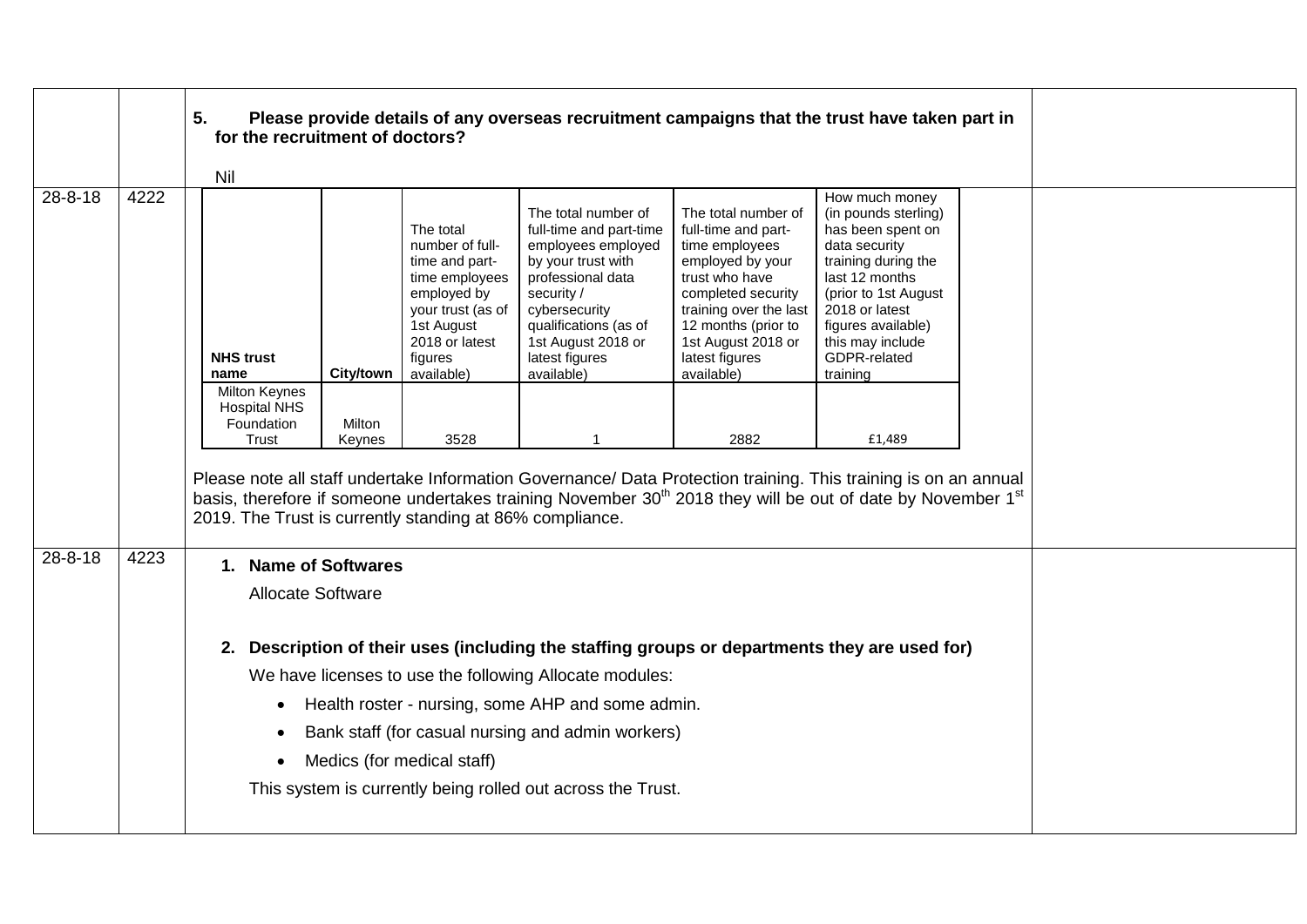|               |      | 3. Who signed the contract (job title)                                                                                                                                                            |                                            |
|---------------|------|---------------------------------------------------------------------------------------------------------------------------------------------------------------------------------------------------|--------------------------------------------|
|               |      | Director of Workforce and Medical Director                                                                                                                                                        |                                            |
|               |      |                                                                                                                                                                                                   |                                            |
|               |      | 4. What is the maximum sign off value of this person's position?                                                                                                                                  |                                            |
|               |      | £250,000 (as per Trust's Standing Financial Instructions)                                                                                                                                         |                                            |
|               |      |                                                                                                                                                                                                   |                                            |
|               |      | 5. What was the value of the contract?                                                                                                                                                            |                                            |
|               |      | £60k per annum                                                                                                                                                                                    |                                            |
|               |      |                                                                                                                                                                                                   |                                            |
|               |      |                                                                                                                                                                                                   |                                            |
|               |      | 6. What is the contract term?                                                                                                                                                                     |                                            |
|               |      | Annual                                                                                                                                                                                            |                                            |
|               |      | 7. When was it signed?                                                                                                                                                                            |                                            |
|               |      |                                                                                                                                                                                                   |                                            |
|               |      | January 2016                                                                                                                                                                                      |                                            |
|               |      | 8. What is the notice period?                                                                                                                                                                     |                                            |
|               |      | Not stated.                                                                                                                                                                                       |                                            |
|               |      |                                                                                                                                                                                                   |                                            |
|               |      | 9. Was it bought through a framework?                                                                                                                                                             |                                            |
|               |      | Unknown                                                                                                                                                                                           |                                            |
|               |      |                                                                                                                                                                                                   |                                            |
| $28 - 8 - 18$ | 4224 | Please could you provide a sample of a typical rota for each of the department and grade<br>combinations listed below for each site within your trust. If you are unable to provide a full set of | <b>Jnr Anaesthetic rota</b><br>Jnr ED rota |
|               |      | these rotas within the assigned labour-time-limit for FOI requests, please provide as many rotas as                                                                                               | Jnr MAU rota                               |
|               |      | you are able to provide using the time available in order of priority from top to bottom.                                                                                                         | Jnr Medicine rota                          |
|               |      |                                                                                                                                                                                                   | Jnr O&G rota                               |
|               |      | <b>Foundation Year 2 - Emergency Medicine</b>                                                                                                                                                     | Jnr Paeds rota                             |
|               |      | <b>Foundation Year 2 - General (internal) Medicine</b>                                                                                                                                            | Jnr Psychiatry rota                        |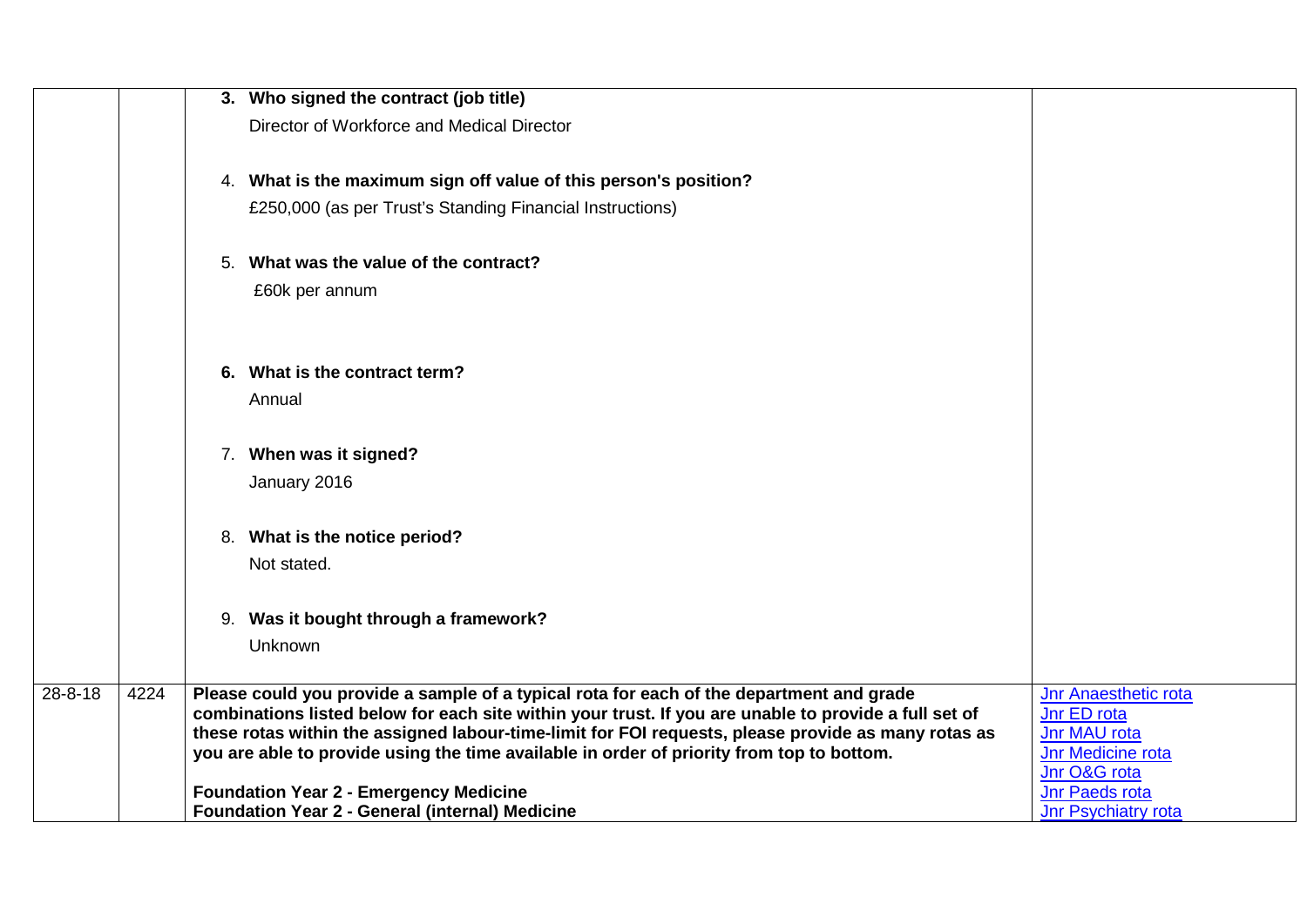| <b>Foundation Year 2 - Trauma and Orthopaedic Surgery</b>                                               | <b>Jnr Surgery ENT rota</b>   |
|---------------------------------------------------------------------------------------------------------|-------------------------------|
| <b>Foundation Year 2 - Geriatrics</b>                                                                   | Jnr T&O rota                  |
| <b>Foundation Year 2 - General Surgery</b>                                                              | Medicine ST3+ rota            |
| <b>Foundation Year 2 - Paediatrics</b>                                                                  | <b>SPR Anaesthetics rota</b>  |
| <b>Foundation Year 2 - General Psychiatry</b>                                                           | <b>SPR ED rota</b>            |
| <b>Foundation Year 2 - Obstetrics/Gynaecology</b>                                                       | <b>SPR General Surgery</b>    |
| <b>Foundation Year 2 - Acute Medicine</b>                                                               | <b>SPR O&amp;G rota</b>       |
| <b>Foundation Year 2 - Respiratory Medicine</b>                                                         | <b>SPR Ophthalmology rota</b> |
| <b>Foundation Year 2 - Cardiology</b>                                                                   | <b>SPR Paediatrics rota</b>   |
| <b>Foundation Year 2 - Urology</b>                                                                      | <b>SPR T&amp;O rota</b>       |
| <b>Core Trainee - General (internal) Medicine</b>                                                       |                               |
| <b>Core Trainee - Anaesthetics</b>                                                                      |                               |
| <b>Core Trainee - General Surgery</b>                                                                   |                               |
| <b>Core Trainee - Emergency Medicine</b>                                                                |                               |
| <b>Core Trainee - Trauma and Orthopaedic Surgery</b>                                                    |                               |
| <b>Core Trainee - Geriatric Medicine</b>                                                                |                               |
| <b>Core Trainee - Cardiology</b>                                                                        |                               |
| <b>Core Trainee - Oral and Maxillo-Facial Surgery</b>                                                   |                               |
| <b>Core Trainee - Acute Internal Medicine</b>                                                           |                               |
| <b>Core Trainee - Respiratory Medicine</b>                                                              |                               |
| <b>Core Trainee - Gastroenterology</b>                                                                  |                               |
| <b>Core Trainee - Paediatrics</b>                                                                       |                               |
| <b>Specialty Registrar - Paediatrics</b>                                                                |                               |
| <b>Specialty Registrar - Anaesthetics</b>                                                               |                               |
| <b>Specialty Registrar - Obstetrics/Gynaecology</b>                                                     |                               |
| <b>Specialty Registrar - Emergency Medicine</b>                                                         |                               |
| <b>Specialty Registrar - Trauma and Orthopaedic Surgery</b>                                             |                               |
| <b>Specialty Registrar - General Surgery</b>                                                            |                               |
| <b>Specialty Registrar - Clinical Radiology</b>                                                         |                               |
| <b>Specialty Registrar - General (internal) medicine</b>                                                |                               |
| <b>Specialty Registrar - Geriatric medicine</b>                                                         |                               |
| <b>Specialty Registrar - Cardiology</b>                                                                 |                               |
| <b>Specialty Registrar - Ophthalmology</b>                                                              |                               |
| <b>Specialty Registrar - Respiratory Medicine.</b>                                                      |                               |
| If a Specialty Registrar rota is split into Junior Registrar and Senior Registrar, please provide both. |                               |
| If your Foundation Year 2 doctors and Core Trainees are on the same rota, please only provide that      |                               |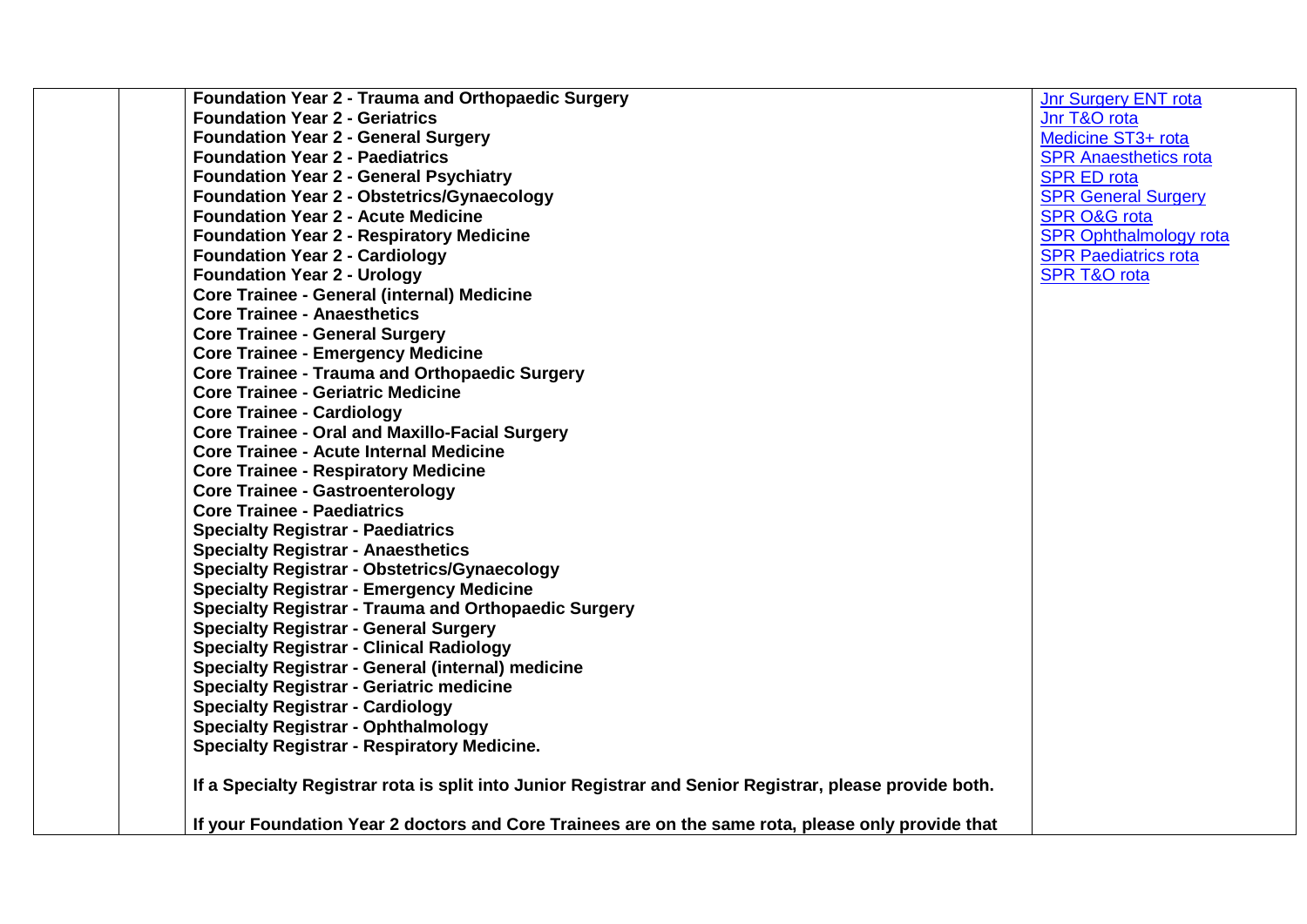|               |      | combined rota.                                                                                                                                                                                                                                                                                                                                                                                                                                                                           |                                                                                    |
|---------------|------|------------------------------------------------------------------------------------------------------------------------------------------------------------------------------------------------------------------------------------------------------------------------------------------------------------------------------------------------------------------------------------------------------------------------------------------------------------------------------------------|------------------------------------------------------------------------------------|
|               |      | If the grade/department combination does not exist within your hospital, please omit it from the<br>response and move on.                                                                                                                                                                                                                                                                                                                                                                |                                                                                    |
|               |      | Please find attached.                                                                                                                                                                                                                                                                                                                                                                                                                                                                    |                                                                                    |
|               |      | Please note the Trust do not have rotas / trainees in Oral and Maxillo-Facial Surgery or Clinical Radiology.                                                                                                                                                                                                                                                                                                                                                                             |                                                                                    |
| $29 - 8 - 18$ | 4225 | How many non-UK EU nationals currently work at your organisation? Please could I have this<br>1.<br>information broken down by nationality and position? -<br>How many non-UK EU nationals have left the organisation in the last twelve months, and how<br>2.<br>many have left in each of the previous three years? (2016, 2017 and 2018 thus far). Can I have that<br>broken down by year?<br>Notes: Could ask for number of EU nationals by year to see if there has been a decrease | Link to attachment                                                                 |
|               |      | Please see response attached.                                                                                                                                                                                                                                                                                                                                                                                                                                                            |                                                                                    |
|               |      | Please note Bank Staff are not included in the figures.                                                                                                                                                                                                                                                                                                                                                                                                                                  |                                                                                    |
| $29 - 8 - 18$ | 4226 | Please find attached.                                                                                                                                                                                                                                                                                                                                                                                                                                                                    | <b>Link to Adult Fractures</b><br><b>Link to Paeds Forearm</b><br><b>Fractures</b> |
| $29 - 8 - 18$ | 4227 | 1) Number of private patient enquiries received monthly for the financial years 13/14, 14/15, 15/16,<br>16/17 and 17/18 for children aged 0-16                                                                                                                                                                                                                                                                                                                                           |                                                                                    |
|               |      | Enquiries are not logged - Milton Keynes University Hospital is not a main private provider<br>for<br>private activity and has no dedicated PPU, we pick up ad hoc activity that cannot be<br>carried out at the<br>Saxon clinic.                                                                                                                                                                                                                                                        |                                                                                    |
|               |      | 2) How many of these enquiries are converted into patient appointments monthly for the financial<br>years 13/14, 14/15, 15/16, 16/17 and 17/18 for children aged 0-16                                                                                                                                                                                                                                                                                                                    |                                                                                    |
|               |      | Not logged- Enquires would start with the consultants – the majority of activity is an overflow from<br>consultations at Saxon.                                                                                                                                                                                                                                                                                                                                                          |                                                                                    |
|               |      | 3) Volume of private patients treated as outpatient / inpatient monthly for the financial years<br>13/14, 14/15, 15/16, 16/17 and 17/18 for children aged 0-16 by speciality                                                                                                                                                                                                                                                                                                             |                                                                                    |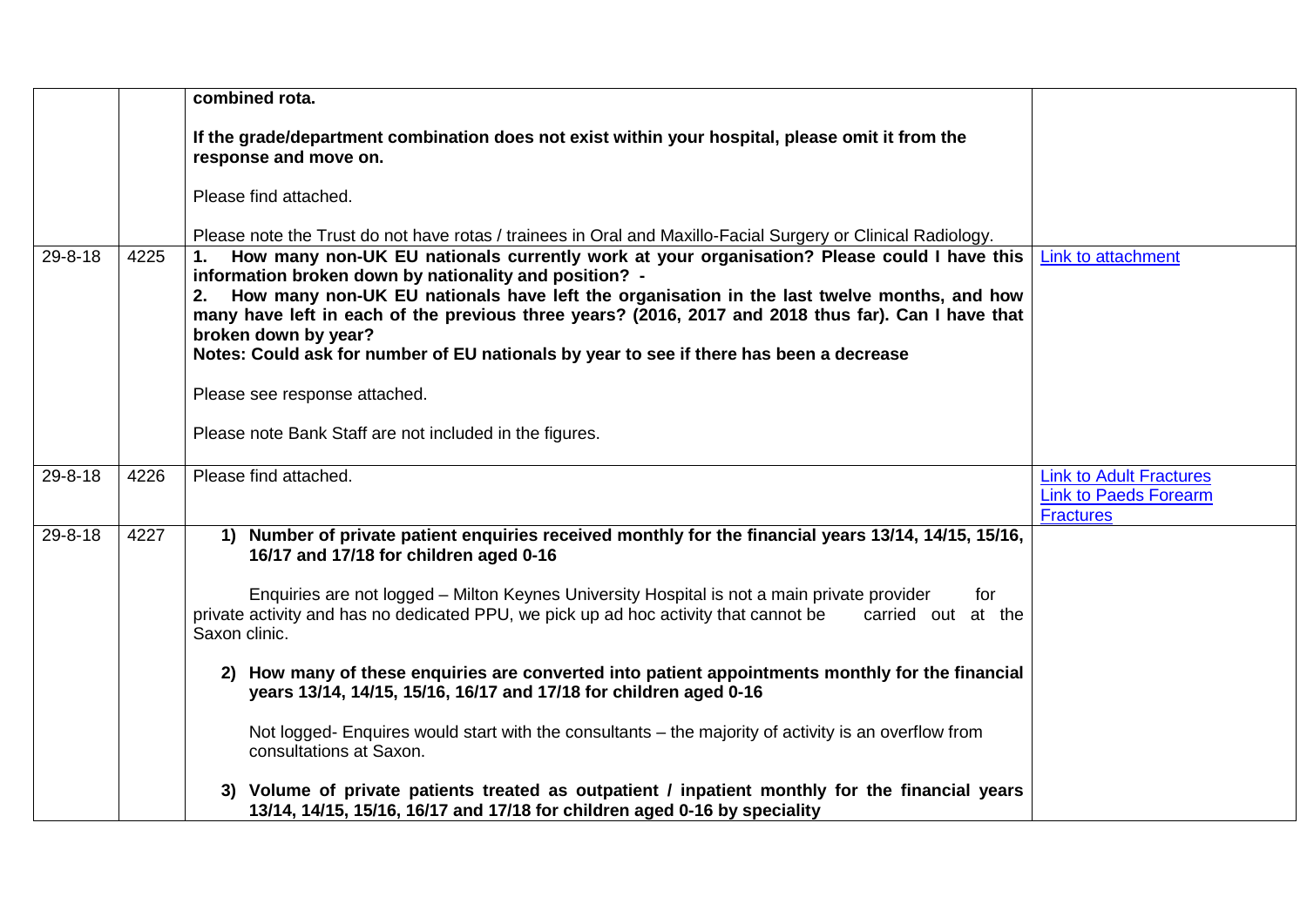|               |      | Activity is not broken down by age. The Trust can confirm that there is no 0-16yrs activity undertaken<br>in an outpatient setting or inpatient as a private patient.<br>4) Are you a member of PHIN?<br>Yes                                                                                                                                                                                                                                                                                                                                                                                                                                                                                      |  |
|---------------|------|---------------------------------------------------------------------------------------------------------------------------------------------------------------------------------------------------------------------------------------------------------------------------------------------------------------------------------------------------------------------------------------------------------------------------------------------------------------------------------------------------------------------------------------------------------------------------------------------------------------------------------------------------------------------------------------------------|--|
| $29 - 8 - 18$ | 4228 | Do you employ district nurses?<br>If yes, please could you send me the number of full time equivalent district nurses employed<br>by your trust in each of the following years: 2014, 2015, 2016, 2017, 2018.<br>Are you the main provider of adult community services in your area?<br>I can confirm Milton Keynes University Hospital do not employ District Nurses. Please redirect your request to<br>Central and North West London NHS Foundation Trust at freedomofinformation.cnwl@nhs.net                                                                                                                                                                                                 |  |
| $29 - 8 - 18$ | 4229 | (a) In relation to 2017/18 how many Overseas Patients Not Eligible for Free UK Healthcare were treated<br>in the maternity department of your Trust?<br>24<br>(b) How many of these patients (Overseas Patients Not Eligible for Free UK Healthcare who were<br>treated in the maternity department of your Trust during 2017/18) have received an invoice from the<br>Trust for the value of the care they received.<br>24<br>(c) If the answer to (a) is greater than the answer to (b) could you please state why not all these<br>patients were sent an invoice for their care.<br>N/A<br>(d) In relation to the patients who received a bill, what is the total value of all those invoices? |  |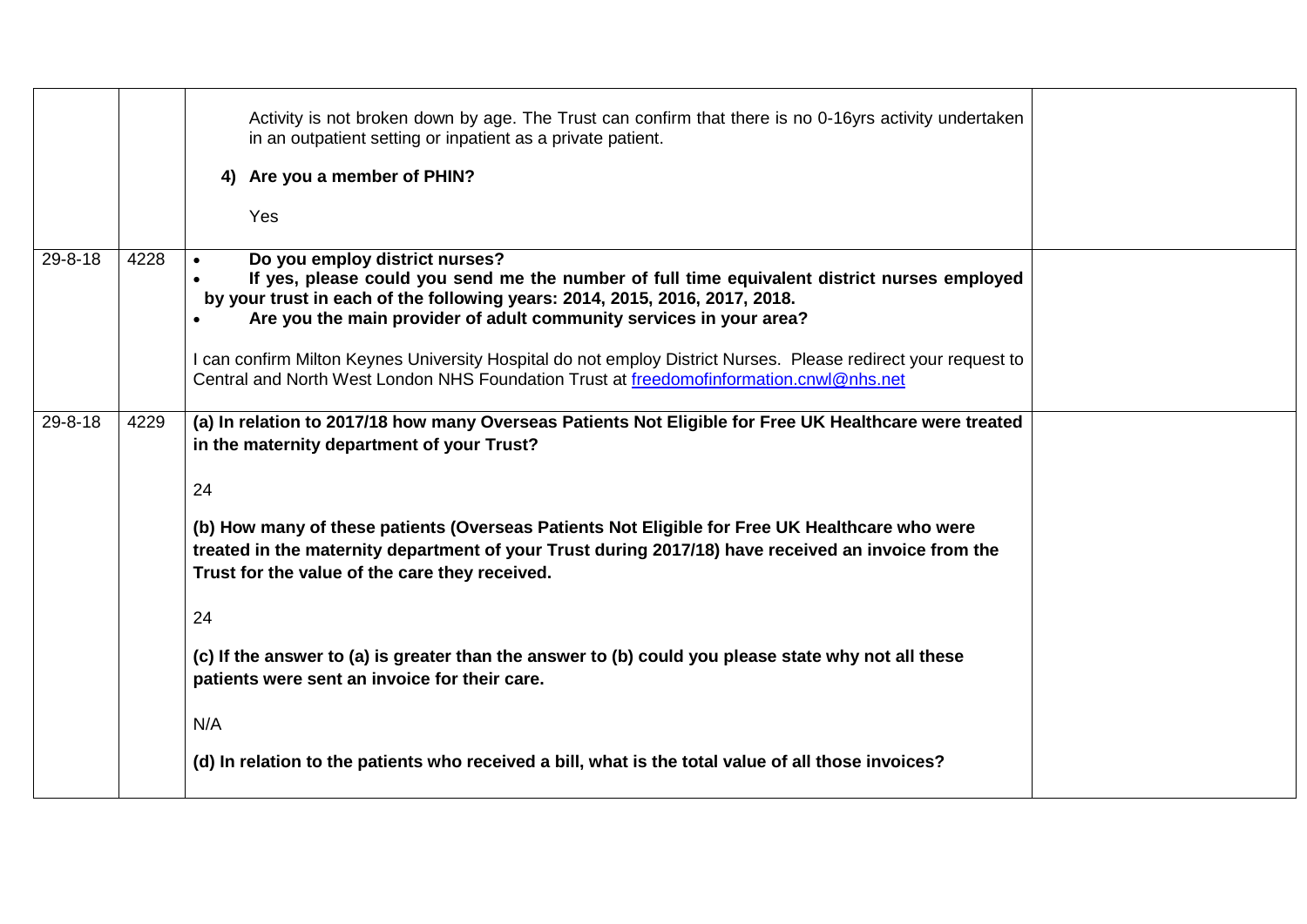|               |      | £88,062.45                 |                           |                                |                                                                                                                                                                |                  |
|---------------|------|----------------------------|---------------------------|--------------------------------|----------------------------------------------------------------------------------------------------------------------------------------------------------------|------------------|
|               |      |                            |                           |                                | (e) How many of the invoices sent to patients in (b) have not been paid and what is the total value of                                                         |                  |
|               |      | these as yet unpaid bills? |                           |                                |                                                                                                                                                                |                  |
|               |      |                            | Number Description Amount |                                |                                                                                                                                                                |                  |
|               |      |                            | 4 Unpaid                  | £28,819.00                     |                                                                                                                                                                |                  |
|               |      |                            | 9 Paid                    | £41,369.45                     |                                                                                                                                                                |                  |
|               |      |                            | 11 Installment £17,874.00 |                                |                                                                                                                                                                |                  |
|               |      |                            |                           |                                |                                                                                                                                                                |                  |
|               |      | 24                         |                           | £88,062.45                     |                                                                                                                                                                |                  |
|               |      |                            |                           |                                | (f) In relation to these unpaid bills what is the single biggest outstanding amount?                                                                           |                  |
|               |      |                            |                           |                                |                                                                                                                                                                |                  |
|               |      | £11,070.00                 |                           |                                |                                                                                                                                                                |                  |
|               |      |                            |                           |                                | (g) What is the total amount of invoices for care of any description at your hospital that were written                                                        |                  |
|               |      |                            |                           |                                | off in the 2017/18 financial year, but which were incurred at any time in the past.                                                                            |                  |
|               |      |                            | Written Off during 17/18  |                                | £67,946.57                                                                                                                                                     |                  |
| $28 - 8 - 18$ | 4230 |                            |                           |                                | 1. Job-Plan and weekly timetable of Mr Khalid Canna Ex-consultant general and colorectal                                                                       | Link to job plan |
|               |      |                            | surgeon.                  |                                |                                                                                                                                                                |                  |
|               |      |                            |                           | There is no job plan recorded. |                                                                                                                                                                |                  |
|               |      |                            | surgeons.                 |                                | 2. Anonymised Job Plans and weekly timetable of all the Consultant general and colorectal                                                                      |                  |
|               |      |                            | Document attached.        |                                |                                                                                                                                                                |                  |
|               |      |                            |                           |                                | 3. Weekly time tables and corresponding Time sheets of for a period of any 4 weeks of all the ex-<br>Locum consultant surgeons after 1 <sup>st</sup> May 2016. |                  |
|               |      |                            |                           |                                | This is exempt under section 40 personal data.                                                                                                                 |                  |
|               |      |                            |                           |                                |                                                                                                                                                                |                  |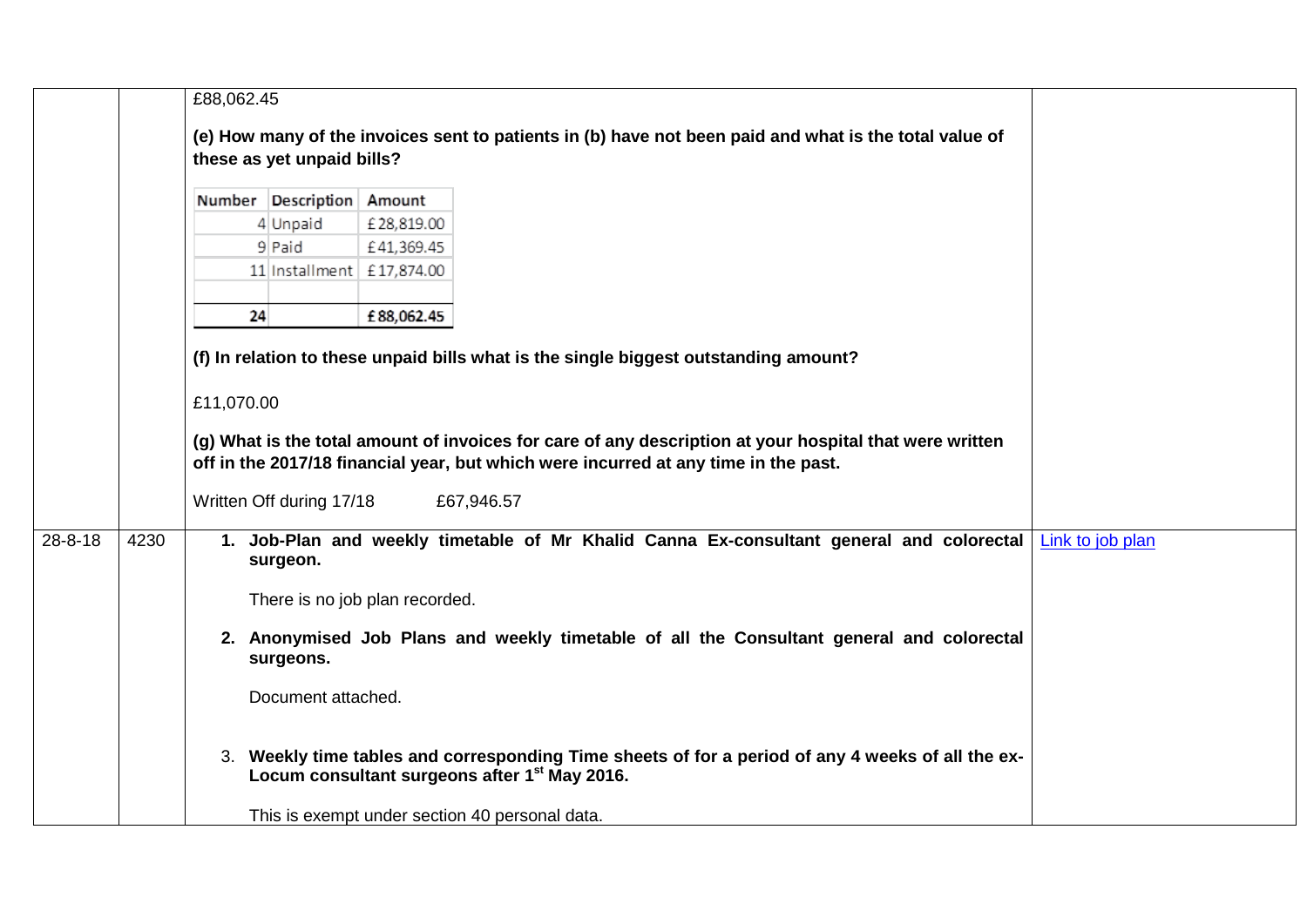| $30 - 8 - 18$ | 4231 | For each year between 2009 and up-to the end of 2017, how many babies born under your trust were<br>born to drug dependent mothers and once born, were transferred to a drug treatment programme to<br>wean them off their addiction?                                                                             | Link to attachment |
|---------------|------|-------------------------------------------------------------------------------------------------------------------------------------------------------------------------------------------------------------------------------------------------------------------------------------------------------------------|--------------------|
|               |      | Please find attached.                                                                                                                                                                                                                                                                                             |                    |
|               |      | Please note the Trust is only able to provide the information requested from 2012 onwards. Prior to 2012 the<br>Trust did not record the information in a central location, to obtain this would entail trawling through patient<br>records which would require permission and exceed the appropriate time limit. |                    |
| $31 - 8 - 18$ | 4232 | <b>Parking</b>                                                                                                                                                                                                                                                                                                    |                    |
|               |      | Is parking available for doctors?                                                                                                                                                                                                                                                                                 |                    |
|               |      | Yes                                                                                                                                                                                                                                                                                                               |                    |
|               |      | How much does a permit cost, and where can it be purchased from?                                                                                                                                                                                                                                                  |                    |
|               |      | Parking charges are based on salary scales, please see table below:                                                                                                                                                                                                                                               |                    |
|               |      | Pay scale<br>Parking charge                                                                                                                                                                                                                                                                                       |                    |
|               |      | £10k-£20k<br>£12.70                                                                                                                                                                                                                                                                                               |                    |
|               |      | £20k-£30k<br>£15.40<br>£30k-£50k<br>£22.10                                                                                                                                                                                                                                                                        |                    |
|               |      | Over £50k<br>£26.60                                                                                                                                                                                                                                                                                               |                    |
|               |      | Guaranteed<br>£53.20<br>Space                                                                                                                                                                                                                                                                                     |                    |
|               |      |                                                                                                                                                                                                                                                                                                                   |                    |
|               |      | These are purchased direct form our salaries.                                                                                                                                                                                                                                                                     |                    |
|               |      | Is free parking available near the hospital, and how easy is it to get?                                                                                                                                                                                                                                           |                    |
|               |      | Free parking 8 minutes' walk from site via an underpass                                                                                                                                                                                                                                                           |                    |
|               |      | Is secure bike storage available? Is it indoors/outdoors?                                                                                                                                                                                                                                                         |                    |
|               |      | There is bike storage outside and all undercover                                                                                                                                                                                                                                                                  |                    |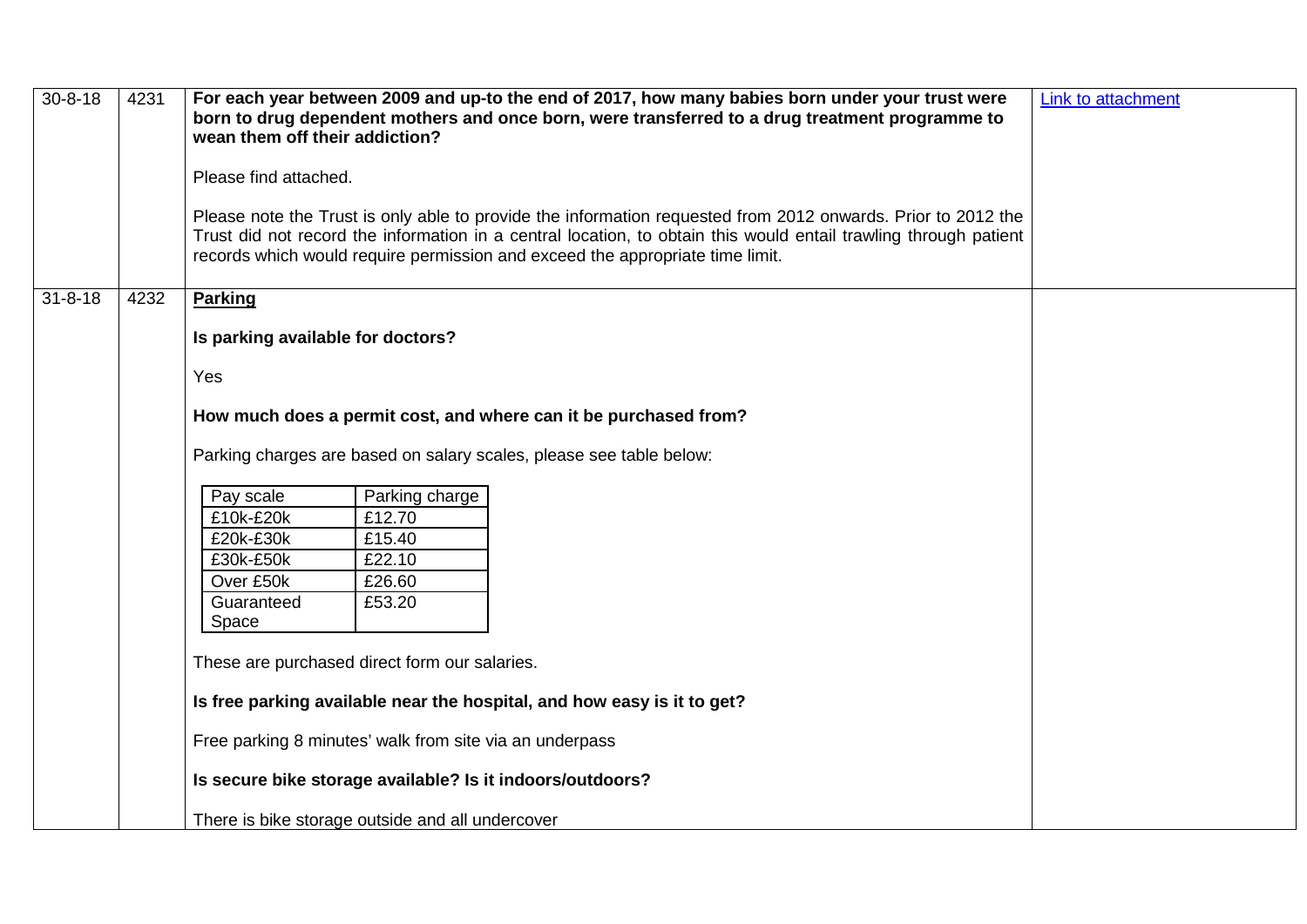| <b>Mess</b>                                                                                                |
|------------------------------------------------------------------------------------------------------------|
| Is there a doctors' mess room within the hospital?                                                         |
| Yes                                                                                                        |
| Where is it located?                                                                                       |
| Centrally in the Hospital                                                                                  |
| Are there facilities for cooking in the mess?                                                              |
| Yes                                                                                                        |
| <b>Public transport</b>                                                                                    |
| What public transport options are available to get to the hospital?                                        |
| Local Bus company offers reduced rates to all staff                                                        |
| <b>Food and drink</b>                                                                                      |
| What options are available for food within the hospital?                                                   |
| The Trust has various public hot and cold food outlets around the Trust as well as an In house restaurant. |
| There are numerous vending machines around the Trust offering snacks, hot and cold beverages.              |
| What are these establishments' opening hours?                                                              |
| Opening hours vary                                                                                         |
| What options for food are available out-of-hours?                                                          |
| Vending machines and cooking facilities in The Doctors Mess and kitchen facilities available on wards.     |
| <b>Accommodation</b>                                                                                       |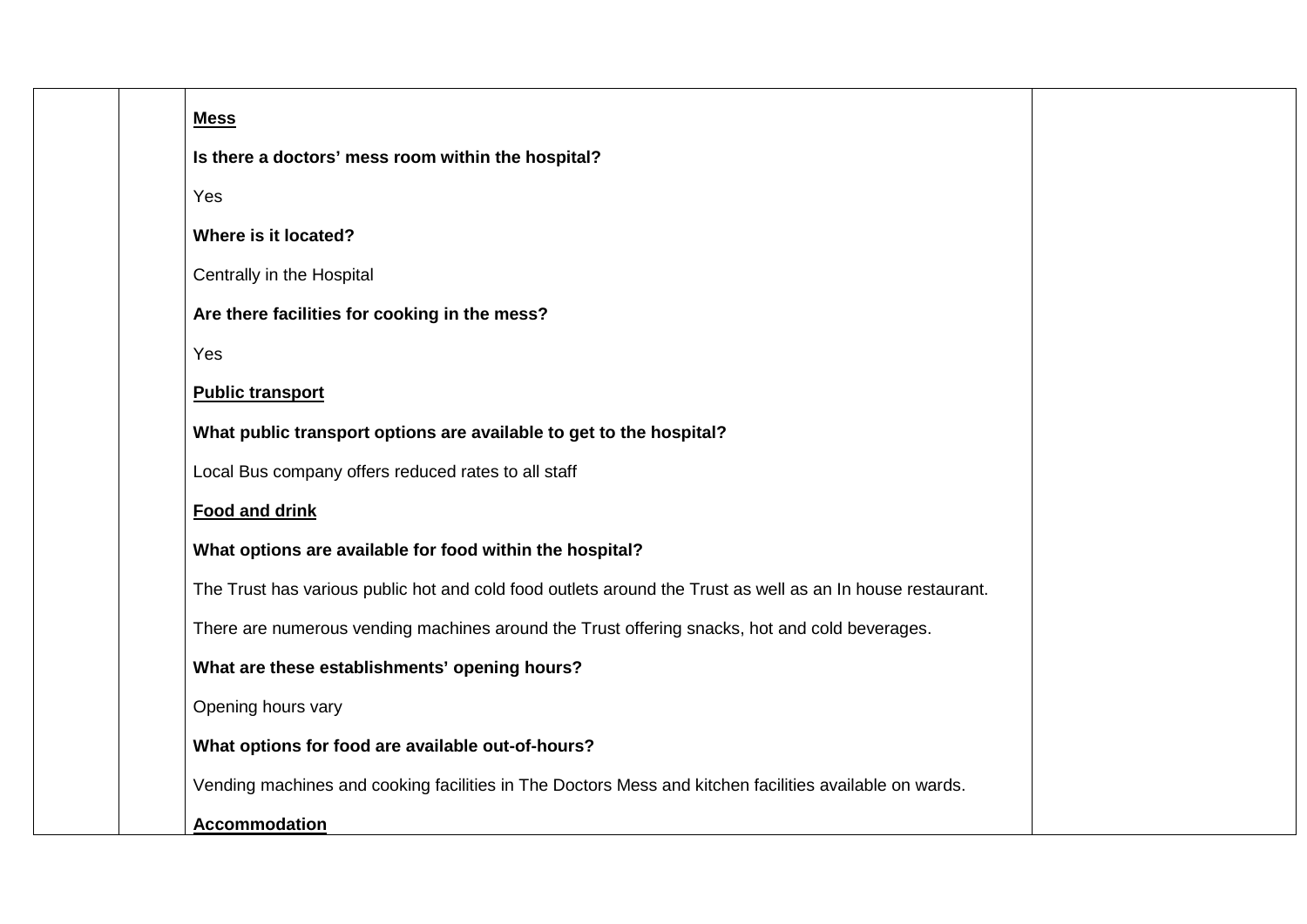| Is accommodation available for junior doctors? Where is it located?           |
|-------------------------------------------------------------------------------|
| $Yes - on site$                                                               |
| What is the cost of a single room for a junior doctor per month?              |
| For an en-suite room £474.00/month and for a standard room is £350.00/month   |
| <b>Library</b>                                                                |
| Is there a library in the hospital?                                           |
| Yes                                                                           |
| If so, where?                                                                 |
| Located in the Post Grad Centre                                               |
| How can doctors get access?                                                   |
| Swipe accessible 24/7                                                         |
| <b>IT Systems</b>                                                             |
| Is free Wi-Fi available to doctors, and if so, what is the code?              |
| There is free public Wi-Fi                                                    |
| What IT systems does the Trust use for blood results, prescriptions, and EHR? |
| E-Care                                                                        |
| On-call rooms                                                                 |
| Are on-call rooms available for junior doctors for out-of-hours shifts?       |
|                                                                               |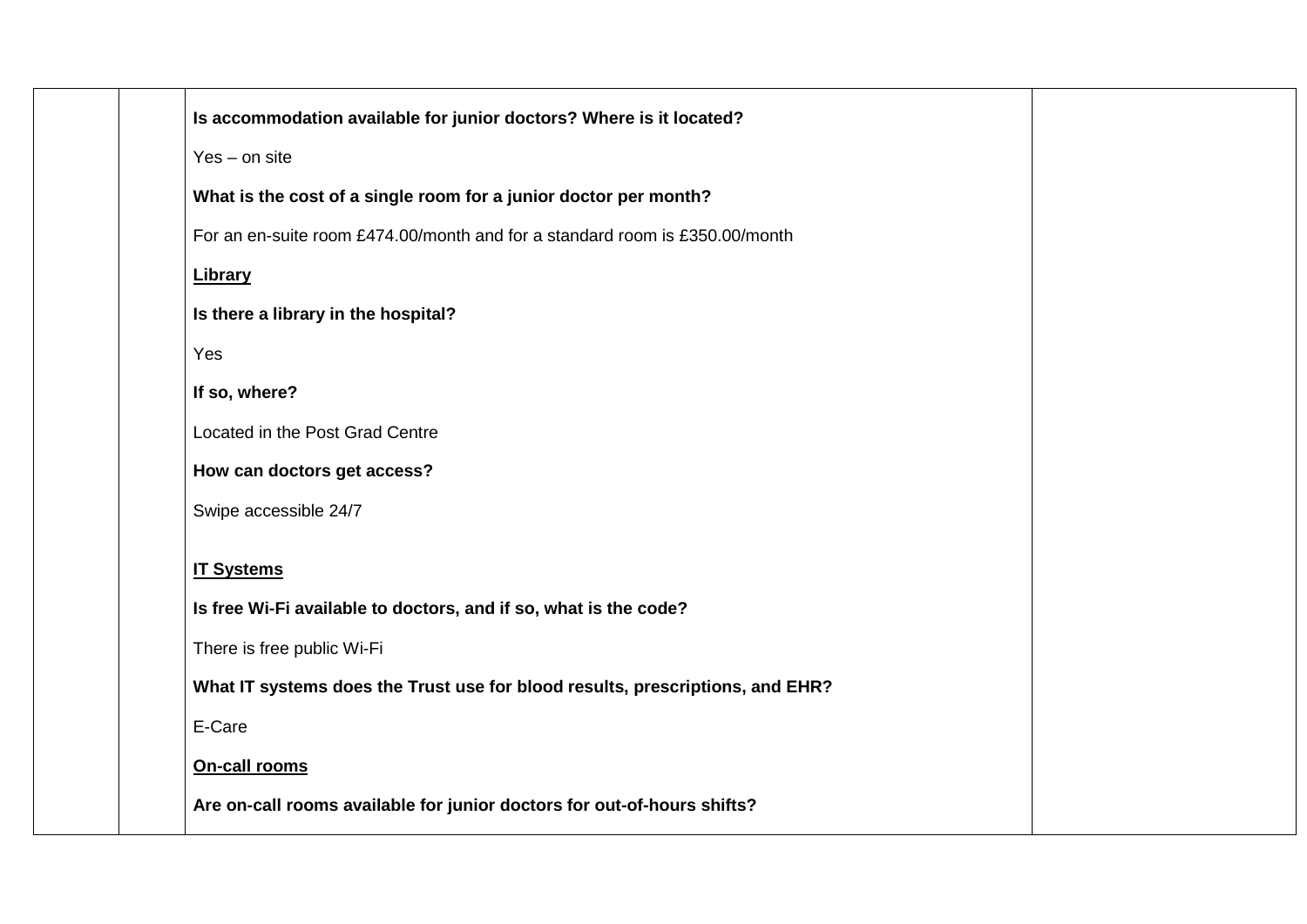|               |      | Yes                                                                                                       |  |
|---------------|------|-----------------------------------------------------------------------------------------------------------|--|
|               |      | Where in the hospital are they located?                                                                   |  |
|               |      | Various areas around the hospital                                                                         |  |
| $31 - 8 - 18$ | 4233 | Please can you tell me how many pathologists the trust has employed in each year for the last 6<br>years? |  |
|               |      | $2018 = 7$                                                                                                |  |
|               |      | $2017 = 6$                                                                                                |  |
|               |      | $2016 = 6$<br>$2015 = 5$                                                                                  |  |
|               |      | $2014 = 5$                                                                                                |  |
|               |      | $2013 = 5$                                                                                                |  |
|               |      | Also, for each year over the past 6 years please can you provide me with:                                 |  |
|               |      | Please note the information below is from 1 post mortem from each year for the past 5 years.              |  |
|               |      | the date a body arrived at the mortuary<br>$\bullet$                                                      |  |
|               |      | $2013 - 04/01/2013$                                                                                       |  |
|               |      | $2014 - 02/01/2014$                                                                                       |  |
|               |      | $2015 - 05/01/2015$                                                                                       |  |
|               |      | $2016 - 04/01/2016$<br>$2017 - 02/01/2017$                                                                |  |
|               |      | $2018 - 02/01/2018$                                                                                       |  |
|               |      |                                                                                                           |  |
|               |      | the date the post mortem was started on this body<br>$\bullet$                                            |  |
|               |      | $2013 - 08/01/2013$                                                                                       |  |
|               |      | $2014 - 07/01/2014$                                                                                       |  |
|               |      | $2015 - 07/01/2015$                                                                                       |  |
|               |      | $2016 - 08/01/2016$<br>2017 - 04/01/2017                                                                  |  |
|               |      | $2018 - 04/01/2018$                                                                                       |  |
|               |      |                                                                                                           |  |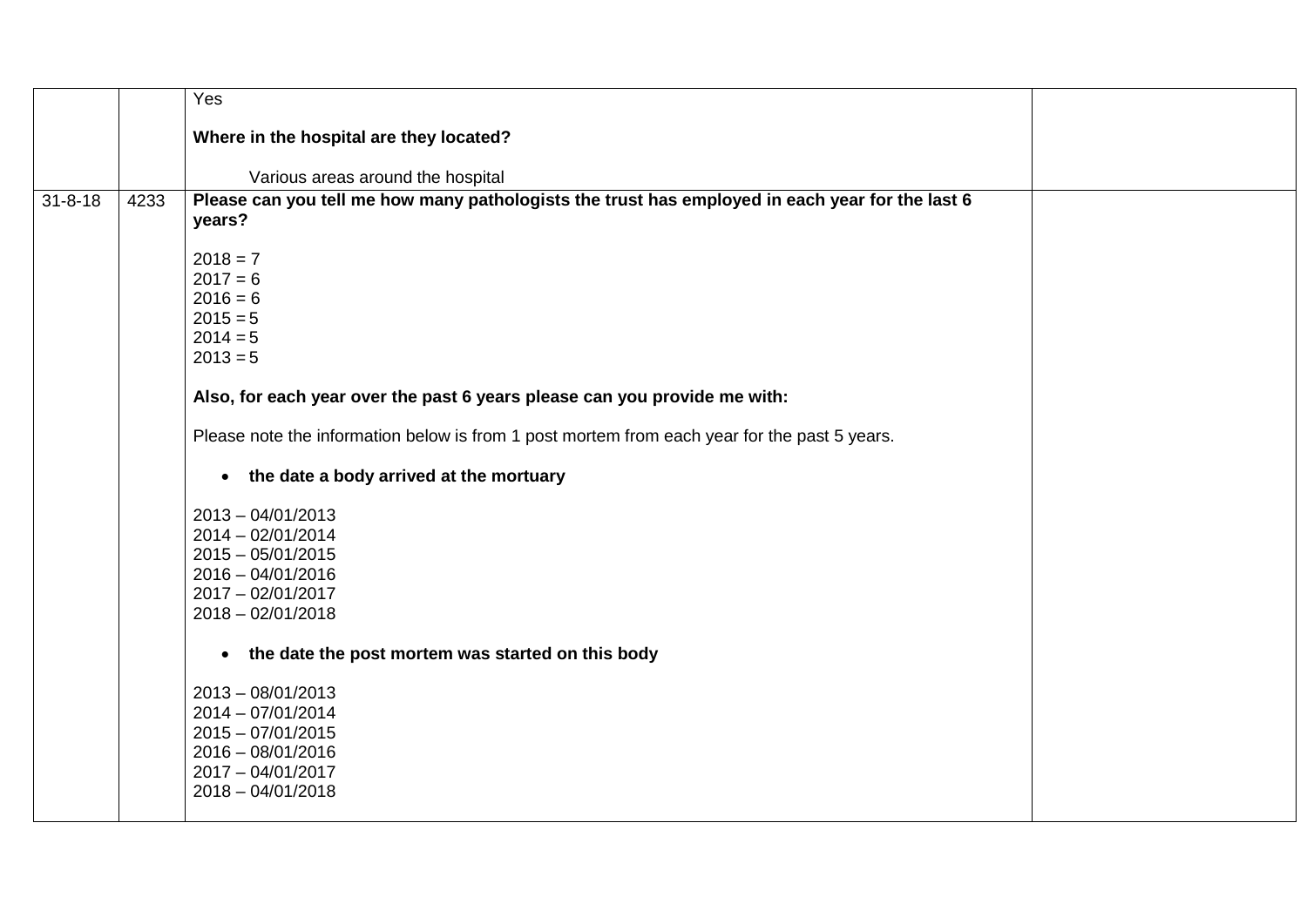|               |      | the date the release papers were signed to allow this body to be removed from the mortuary<br>following the completion of the post mortem                                                                                                                                                  |                    |
|---------------|------|--------------------------------------------------------------------------------------------------------------------------------------------------------------------------------------------------------------------------------------------------------------------------------------------|--------------------|
|               |      | $2013 - 08/01/2013$<br>2014 - 07/01/2014<br>$2015 - 07/01/2015$<br>$2016 - 08/01/2016$<br>$2017 - 04/01/2017$<br>$2018 - 04/01/2018$                                                                                                                                                       |                    |
| $31 - 8 - 18$ | 4234 | Is smoking and / or vaping allowed inside any buildings?                                                                                                                                                                                                                                   |                    |
|               |      | <b>No</b>                                                                                                                                                                                                                                                                                  |                    |
|               |      | Is smoking and / or vaping allowed directly outside any buildings (including details of exclusion<br>zones)?                                                                                                                                                                               |                    |
|               |      | <b>No</b>                                                                                                                                                                                                                                                                                  |                    |
|               |      | Is smoking and / or vaping allowed in any other outside spaces?                                                                                                                                                                                                                            |                    |
|               |      | <b>No</b>                                                                                                                                                                                                                                                                                  |                    |
|               |      | Are there designated spaces for smoking and / or vaping?                                                                                                                                                                                                                                   |                    |
|               |      | <b>No</b>                                                                                                                                                                                                                                                                                  |                    |
|               |      | Is there one policy for smoking and vaping or are there separate policies?                                                                                                                                                                                                                 |                    |
|               |      | The Trust has a single Smoke Free Hospital Policy that covers both smoking and vaping                                                                                                                                                                                                      |                    |
|               |      | Is there any variation in these policies across different sites?                                                                                                                                                                                                                           |                    |
|               |      | This is a single site hospital, and as such there is no variation.                                                                                                                                                                                                                         |                    |
| $31 - 8 - 18$ | 4235 | Under the Freedom of Information Act, I would like to request the total number of operations<br>cancelled for non-clinical reasons, broken down by the cause of the cancellation, for example due to<br>lack of beds, operating theatre capacity, staffing issues, and equipment failures. | Link to attachment |
|               |      | Please provide this information for each of the past five financial years (i.e. years running from April<br>to March - 2013/14, 2014/15, 2015/16, 2016/17, 2017/18).                                                                                                                       |                    |